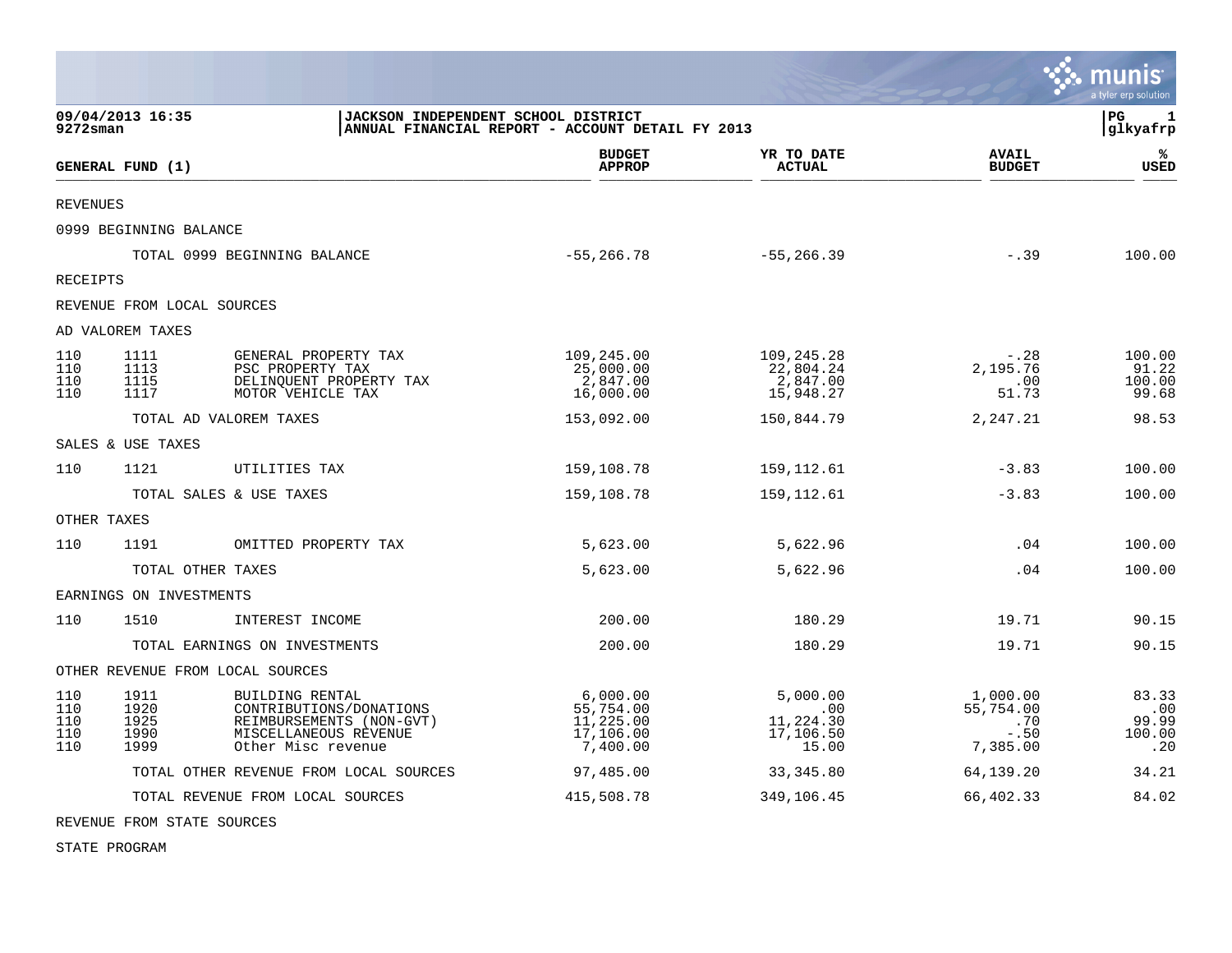|               |                                |                                                                       |                                                  |                             |                               | a tyler erp solution            |  |
|---------------|--------------------------------|-----------------------------------------------------------------------|--------------------------------------------------|-----------------------------|-------------------------------|---------------------------------|--|
| 9272sman      | 09/04/2013 16:35               | JACKSON INDEPENDENT SCHOOL DISTRICT                                   | ANNUAL FINANCIAL REPORT - ACCOUNT DETAIL FY 2013 |                             |                               | P <sub>G</sub><br>2<br>glkyafrp |  |
|               | GENERAL FUND (1)               |                                                                       | <b>BUDGET</b><br><b>APPROP</b>                   | YR TO DATE<br><b>ACTUAL</b> | <b>AVAIL</b><br><b>BUDGET</b> | ℁<br>USED                       |  |
| 110           | 3111                           | SEEK PROGRAM                                                          | 1,893,560.00                                     | 1,893,560.00                | .00                           | 100.00                          |  |
|               | TOTAL STATE PROGRAM            |                                                                       | 1,893,560.00                                     | 1,893,560.00                | .00                           | 100.00                          |  |
|               | OTHER STATE FUNDING            |                                                                       |                                                  |                             |                               |                                 |  |
| 110           | 3123                           | STATE VOCATIONAL SCHOOL                                               | 4,500.00                                         | 4,405.00                    | 95.00                         | 97.89                           |  |
|               |                                | TOTAL OTHER STATE FUNDING                                             | 4,500.00                                         | 4,405.00                    | 95.00                         | 97.89                           |  |
|               | EXPENDITURE REIMBURSEMENTS     |                                                                       |                                                  |                             |                               |                                 |  |
| 110<br>110    | 3130<br>3131                   | NBCTSS REIMBURSEMENT<br>STATE MISCELLANEOUS REIMBURSE                 | 4,250.00<br>23,576.00                            | 3,972.00<br>23,576.00       | 278.00<br>.00                 | 93.46<br>100.00                 |  |
|               |                                | TOTAL EXPENDITURE REIMBURSEMENTS                                      | 27,826.00                                        | 27,548.00                   | 278.00                        | 99.00                           |  |
|               | REVENUE FOR ON BEHALF PAYMENTS |                                                                       |                                                  |                             |                               |                                 |  |
| 110<br>110    | 3900<br>3900                   | ON-BEHALF PAYMENTS/VOCA/EDUCAT<br>16MX ON-BEHALF PAYMENTS/VOCA/EDUCAT | 594,321.89<br>64,376.18                          | 594,321.89<br>64,376.18     | .00<br>.00                    | 100.00<br>100.00                |  |
|               |                                | TOTAL REVENUE FOR ON BEHALF PAYMENTS                                  | 658,698.07                                       | 658,698.07                  | .00                           | 100.00                          |  |
|               |                                | TOTAL REVENUE FROM STATE SOURCES                                      | 2,584,584.07                                     | 2,584,211.07                | 373.00                        | 99.99                           |  |
|               | REVENUE FROM FEDERAL SOURCES   |                                                                       |                                                  |                             |                               |                                 |  |
|               | FEDERAL REIMBURSEMENT          |                                                                       |                                                  |                             |                               |                                 |  |
| 110           | 4810                           | MEDICAID REIMBURSEMENTS                                               | 9,251.00                                         | 7,373.11                    | 1,877.89                      | 79.70                           |  |
|               |                                | TOTAL FEDERAL REIMBURSEMENT                                           | 9,251.00                                         | 7,373.11                    | 1,877.89                      | 79.70                           |  |
|               |                                | TOTAL REVENUE FROM FEDERAL SOURCES                                    | 9,251.00                                         | 7,373.11                    | 1,877.89                      | 79.70                           |  |
|               | OTHER RECEIPTS                 |                                                                       |                                                  |                             |                               |                                 |  |
| LOAN PROCEEDS |                                |                                                                       |                                                  |                             |                               |                                 |  |
| 110           | 5400                           | LOAN PROCEEDS                                                         | 340,000.00                                       | 340,000.00                  | .00                           | 100.00                          |  |
|               | TOTAL LOAN PROCEEDS            |                                                                       | 340,000.00                                       | 340,000.00                  | .00                           | 100.00                          |  |
|               | TOTAL OTHER RECEIPTS           |                                                                       | 340,000.00                                       | 340,000.00                  | .00                           | 100.00                          |  |
|               | TOTAL RECEIPTS                 |                                                                       | 3, 349, 343.85                                   | 3,280,690.63                | 68,653.22                     | 97.95                           |  |
|               | TOTAL REVENUES                 |                                                                       | 3, 294, 077.07                                   | 3, 225, 424. 24             | 68,652.83                     | 97.92                           |  |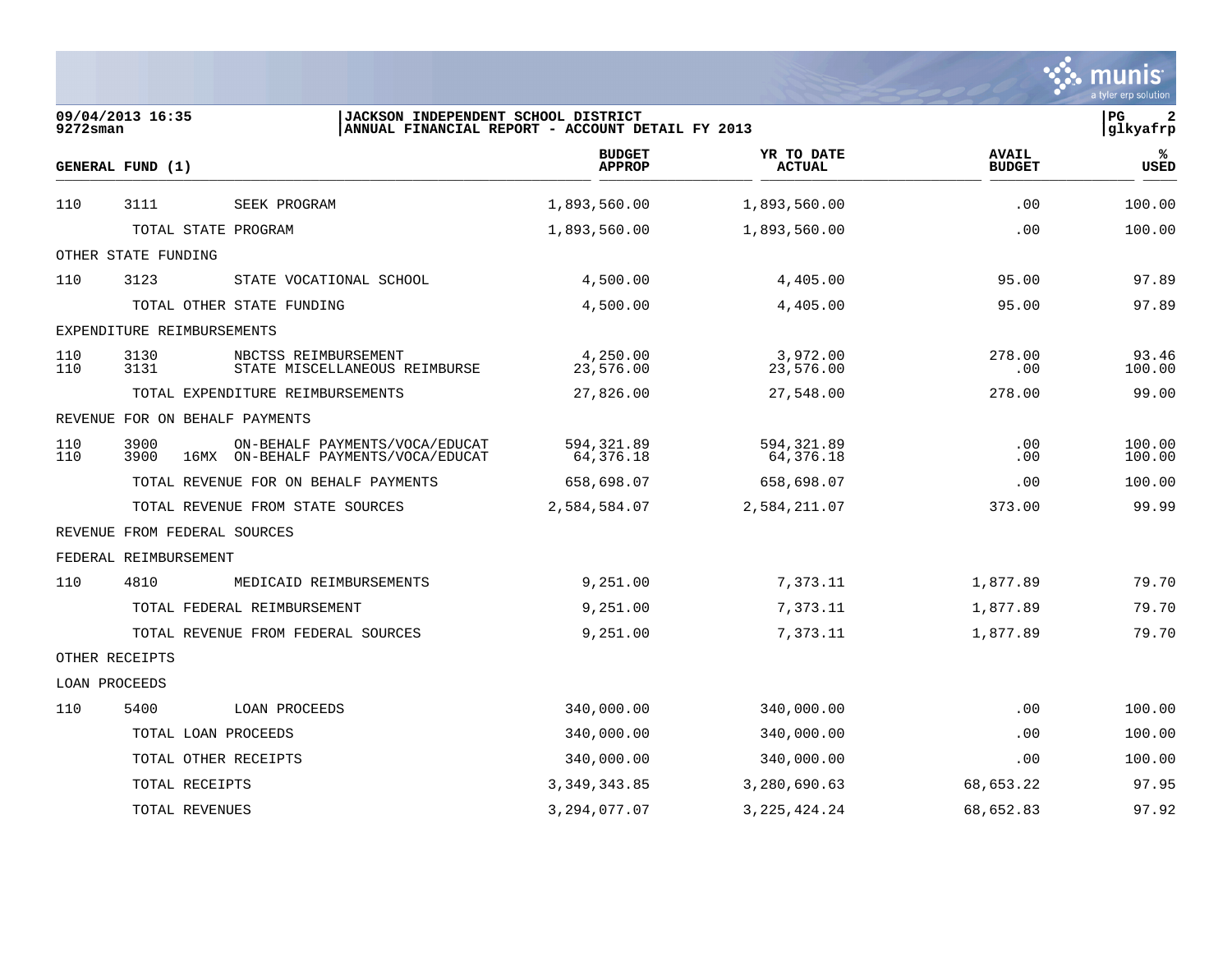|                                                                                                                                                                                                              |                                                                                                                                                                                                                                                                                                                                                                                                                                                                                                                                                                                                                                                    |                                                  |                                 |                                                                                                                                                                | munis<br>a tyler erp solution                                                                                              |
|--------------------------------------------------------------------------------------------------------------------------------------------------------------------------------------------------------------|----------------------------------------------------------------------------------------------------------------------------------------------------------------------------------------------------------------------------------------------------------------------------------------------------------------------------------------------------------------------------------------------------------------------------------------------------------------------------------------------------------------------------------------------------------------------------------------------------------------------------------------------------|--------------------------------------------------|---------------------------------|----------------------------------------------------------------------------------------------------------------------------------------------------------------|----------------------------------------------------------------------------------------------------------------------------|
| 09/04/2013 16:35<br>$9272$ sman                                                                                                                                                                              | JACKSON INDEPENDENT SCHOOL DISTRICT                                                                                                                                                                                                                                                                                                                                                                                                                                                                                                                                                                                                                | ANNUAL FINANCIAL REPORT - ACCOUNT DETAIL FY 2013 |                                 |                                                                                                                                                                | l PG-<br>3<br> glkyafrp                                                                                                    |
| GENERAL FUND (1)                                                                                                                                                                                             |                                                                                                                                                                                                                                                                                                                                                                                                                                                                                                                                                                                                                                                    | <b>BUDGET</b><br><b>APPROP</b>                   | YR TO DATE<br><b>ACTUAL</b>     | <b>AVAIL</b><br><b>BUDGET</b>                                                                                                                                  | %<br>USED                                                                                                                  |
| EXPENDITURES                                                                                                                                                                                                 |                                                                                                                                                                                                                                                                                                                                                                                                                                                                                                                                                                                                                                                    |                                                  |                                 |                                                                                                                                                                |                                                                                                                            |
| 1000 INSTRUCTION                                                                                                                                                                                             |                                                                                                                                                                                                                                                                                                                                                                                                                                                                                                                                                                                                                                                    |                                                  |                                 |                                                                                                                                                                |                                                                                                                            |
| 0100 SALARIES PERSONNEL SERVICES                                                                                                                                                                             |                                                                                                                                                                                                                                                                                                                                                                                                                                                                                                                                                                                                                                                    |                                                  |                                 |                                                                                                                                                                |                                                                                                                            |
| 0001118 0110<br>0111118 0110<br>0111921 0110<br>0111118 0111<br>0001025 0112<br>0001137 0112<br>0111118 0112<br>0111118 0113<br>0001118 0120<br>0111118 0130<br>0111921 0130<br>0001118 0150<br>0111118 0150 | $\begin{tabular}{l c c c c} \multicolumn{1}{c }{\texttt{CERTIFIED PERMANENT SALARY}} & .50 & .00 \\ \multicolumn{1}{c }{\texttt{CERTIFIED PERMANENT SALARY}} & .50 & 980, 244.59 \\ \multicolumn{1}{c }{\texttt{CERTIFIED PERMANENT SALARY}} & .30 & .00 \\ \multicolumn{1}{c }{\texttt{EXTRA SERVICE}} & .2,367.00 & 2,366.4 \\ \multicolumn{1}{c }{\texttt{EXTRA SERVICE}} & 41,555.78 & 41,554.84 \\ \multicolumn{1}{c }{\$<br>CERTIFIED PERMANENT SALARY<br>CERTIFIED PERMANENT SALARY<br>CERTIFIED PERMANENT SALARY<br>EXTENDED DAY<br>EXTRA SERVICE<br>EXTRA SERVICE<br>CTRA SERVICE<br>OTHER CERTIFIED STAFF<br>CERTIFIED SUBSTITUTE SALARY |                                                  |                                 | $.50$<br>174.09<br>.30<br>$\begin{array}{r} .30 \\ .36 \\ .94 \\ .00 \\ .00 \\ 152.00 \\ .00 \\ .20 \\ .20 \\ .3,827.00 \\ .74 \\ 3,110.81 \end{array}$<br>.00 | .00<br>99.98<br>$\cdot$ 00<br>99.98<br>100.00<br>100.00<br>100.00<br>39.68<br>100.00<br>100.00<br>$\,$ .00<br>99.74<br>.01 |
|                                                                                                                                                                                                              | TOTAL 0100 SALARIES PERSONNEL SERVICES 1,224,434.08 1,212,166.36                                                                                                                                                                                                                                                                                                                                                                                                                                                                                                                                                                                   |                                                  |                                 | 12,267.72                                                                                                                                                      | 99.00                                                                                                                      |
| 0200 EMPLOYEE BENEFITS                                                                                                                                                                                       |                                                                                                                                                                                                                                                                                                                                                                                                                                                                                                                                                                                                                                                    |                                                  |                                 |                                                                                                                                                                |                                                                                                                            |
| 0001025 0221<br>0001118 0221<br>0111118 0221<br>0001025 0222<br>0001118 0222<br>0001137 0222<br>0111118 0222<br>0111921 0222<br>0001118 0231<br>0111118 0231<br>0001025 0232<br>0111118 0232<br>0001118 0280 | $\begin{tabular}{l c c c} \multicolumn{1}{c}{EMPLOVER} & FICA CONTREBUTION & 173.00 & 172.26 \\ \multicolumn{1}{c}{EMPLOVER} & FICA CONTREUTON & 18.00 & 17.19 \\ \multicolumn{1}{c}{EMPLOVER} & FICA CONTREUTON & 3,434.00 & 3,043.93 \\ \multicolumn{1}{c}{EMPLOVER} & MEDICARE CONTREUTON & 420.00 & 254.90 \\ \multicolumn{1}{c}{EMPLOVER} & MEDICARE CONTREUTON & 12.00 & 17.19 \\ \multicolumn{1}{c}{EMPLO$                                                                                                                                                                                                                                  |                                                  |                                 | .74<br>$74$<br>$81$<br>$390.07$<br>$95$<br>$10$<br>$11$<br>$13$<br>$562.53$<br>$160.00$<br>$97$<br>$47$<br>$60$<br>$91$<br>$00$                                | 99.57<br>95.50<br>88.64<br>99.77<br>99.96<br>98.92<br>96.16<br>$\cdot$ 00<br>99.83<br>100.00<br>99.90<br>99.99<br>100.00   |
| TOTAL 0200                                                                                                                                                                                                   | EMPLOYEE BENEFITS                                                                                                                                                                                                                                                                                                                                                                                                                                                                                                                                                                                                                                  | 529,839.56                                       | 528,721.28                      | 1,118.28                                                                                                                                                       | 99.79                                                                                                                      |
| 0300 PURCHASED PROF AND TECH SERV                                                                                                                                                                            |                                                                                                                                                                                                                                                                                                                                                                                                                                                                                                                                                                                                                                                    |                                                  |                                 |                                                                                                                                                                |                                                                                                                            |
| 0001022 0338<br>0001025 0338<br>0111921 0349                                                                                                                                                                 | REGISTRATION FEES<br>REGISTRATION FEES<br>OTHER PROFESSIONAL SERVICES                                                                                                                                                                                                                                                                                                                                                                                                                                                                                                                                                                              | 10,209.00<br>2,140.00<br>ERVICES 17,923.00       | $10, 208.90$<br>2,140.00<br>.00 | 10.<br>00.<br>17,923.00<br>.10<br>.00                                                                                                                          | 100.00<br>100.00<br>$\overline{\phantom{0}}$ .00                                                                           |
|                                                                                                                                                                                                              | TOTAL 0300 PURCHASED PROF AND TECH SERV                                                                                                                                                                                                                                                                                                                                                                                                                                                                                                                                                                                                            |                                                  | 30,272.00 12,348.90             | 17,923.10                                                                                                                                                      | 40.79                                                                                                                      |
| 0500 OTHER PURCHASED SERVICES                                                                                                                                                                                |                                                                                                                                                                                                                                                                                                                                                                                                                                                                                                                                                                                                                                                    |                                                  |                                 |                                                                                                                                                                |                                                                                                                            |
| 0001022 0580<br>0001025 0580                                                                                                                                                                                 | TRAVEL<br>TRAVEL                                                                                                                                                                                                                                                                                                                                                                                                                                                                                                                                                                                                                                   | 272.00<br>285.00                                 | 245.76<br>284.80                | 26.24<br>.20                                                                                                                                                   | 90.35<br>99.93                                                                                                             |

 $\mathcal{L}$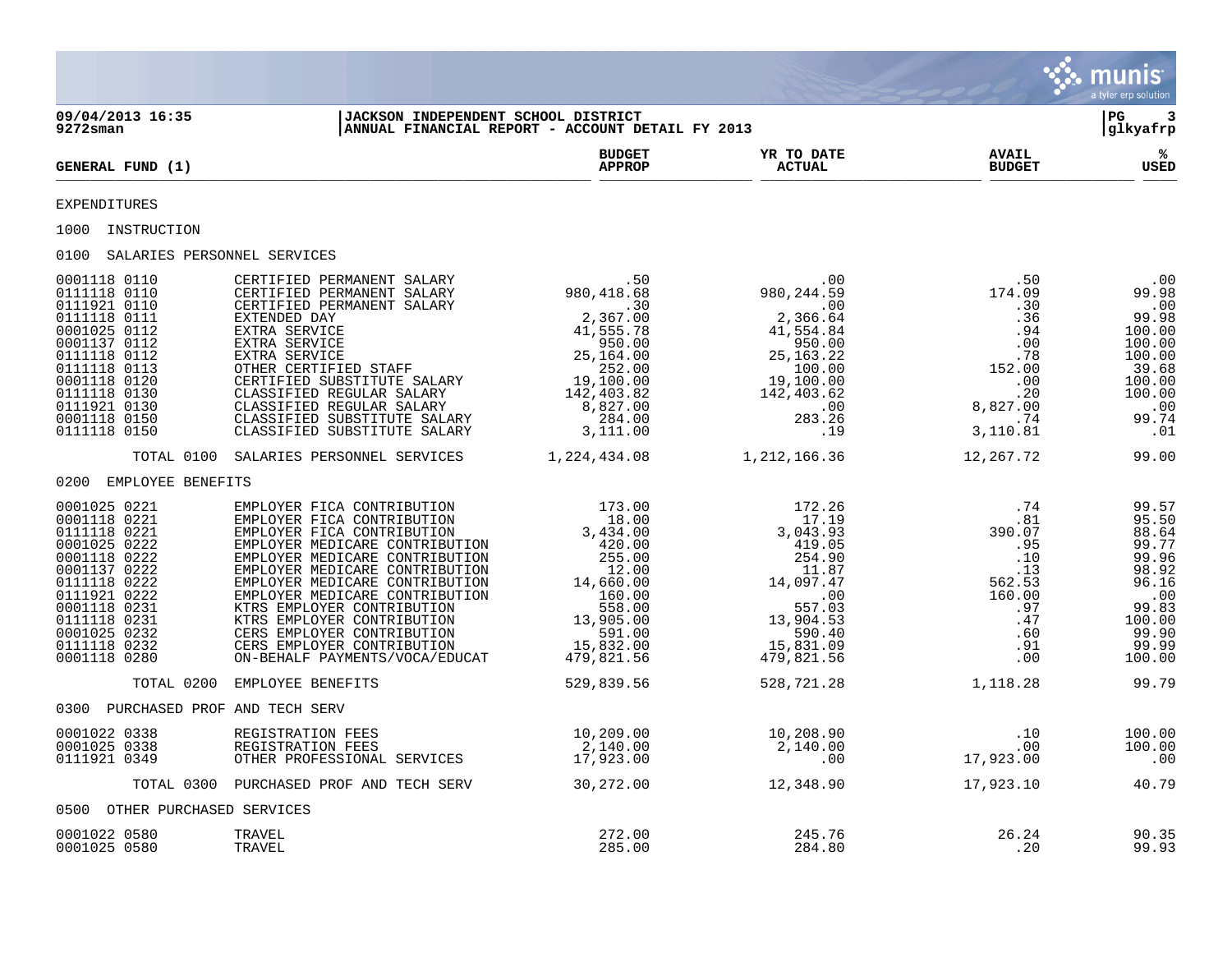a tyler erp solution **09/04/2013 16:35 |JACKSON INDEPENDENT SCHOOL DISTRICT |PG 4** ANNUAL FINANCIAL REPORT - ACCOUNT DETAIL FY 2013 **BUDGET YR TO DATE AVAIL % GENERAL FUND (1) APPROP ACTUAL BUDGET USED**  $\frac{A_{\text{H}^{\text{F}}\text{N}}}{A_{\text{H}}\text{N}}$   $\frac{A_{\text{H}}\text{N}}{A_{\text{H}}\text{N}}$   $\frac{A_{\text{H}}\text{N}}{A_{\text{H}}\text{N}}$   $\frac{A_{\text{H}}\text{N}}{A_{\text{H}}\text{N}}$   $\frac{B_{\text{H}}\text{N}}{B_{\text{H}}\text{N}}$  TOTAL 0500 OTHER PURCHASED SERVICES 557.00 530.56 26.44 95.25 0600 SUPPLIES 0001022 0610 GENERAL SUPPLIES 2,000.00 1,871.51 128.49 93.58 0001025 0610 GENERAL SUPPLIES 1,710.00 1,709.22 .78 99.95 0001118 0610 GENERAL SUPPLIES 240.00 239.79 .21 99.91 0111118 0610 GENERAL SUPPLIES 313.00 .09 312.91 .03 0111118 0644 TEXTBOOKS 4,000.00 2,016.61 1,983.39 50.42 0111118 0646 TESTS 93.00 93.00 .00 100.00 TOTAL 0600 SUPPLIES 8,356.00 5,930.22 2,425.78 70.97 0700 PROPERTY 0001118 0734 COMPUTERS & RELATED EQUIPMENT 1,500.00 1,242.00 258.00 82.80 TOTAL 0700 PROPERTY 1,500.00 1,242.00 258.00 82.80 TOTAL 1000 INSTRUCTION 1,794,958.64 1,760,939.32 34,019.32 98.10 2100 STUDENT SUPPORT SERVICES 0300 PURCHASED PROF AND TECH SERV 0111043 0349 OTHER PROFESSIONAL SERVICES 2,093.00 2,093.00 2,093.00 .00 100.00 TOTAL 0300 PURCHASED PROF AND TECH SERV  $2,093.00$   $2,093.00$   $2,093.00$   $100.00$ TOTAL 2100 STUDENT SUPPORT SERVICES  $2,093.00$   $2,093.00$   $2,093.00$   $100.00$ 2200 INSTRUCTIONAL STAFF SUPP SERV 0100 SALARIES PERSONNEL SERVICES 0111059 0110 CERTIFIED PERMANENT SALARY 52,549.30 52,548.96 .34 100.00 0111059 0111 EXTENDED DAY 2,273.00 2,272.32 .68 99.97 0111065 0130 CLASSIFIED REGULAR SALARY 3,500.00 3,500.00 3,500.00 00 00 00 100.00 TOTAL 0100 SALARIES PERSONNEL SERVICES 58,322.30 58,321.28 1.02 100.00 0200 EMPLOYEE BENEFITS 0111059 0222 EMPLOYER MEDICARE CONTRIBUTION 787.00 632.54 154.46 80.37 0111065 0222 EMPLOYER MEDICARE CONTRIBUTION 100.00 43.91 56.09 43.91 0111059 0231 KTRS EMPLOYER CONTRIBUTION 550.00 548.16 1.84 99.67 ON-BEHALF PAYMENTS/VOCA/EDUCAT

. munis

 TOTAL 0200 EMPLOYEE BENEFITS 14,159.26 13,946.87 212.39 98.50 TOTAL 2200 INSTRUCTIONAL STAFF SUPP SERV 72,481.56 72,268.15 213.41 99.71

2300 DISTRICT ADMIN SUPPORT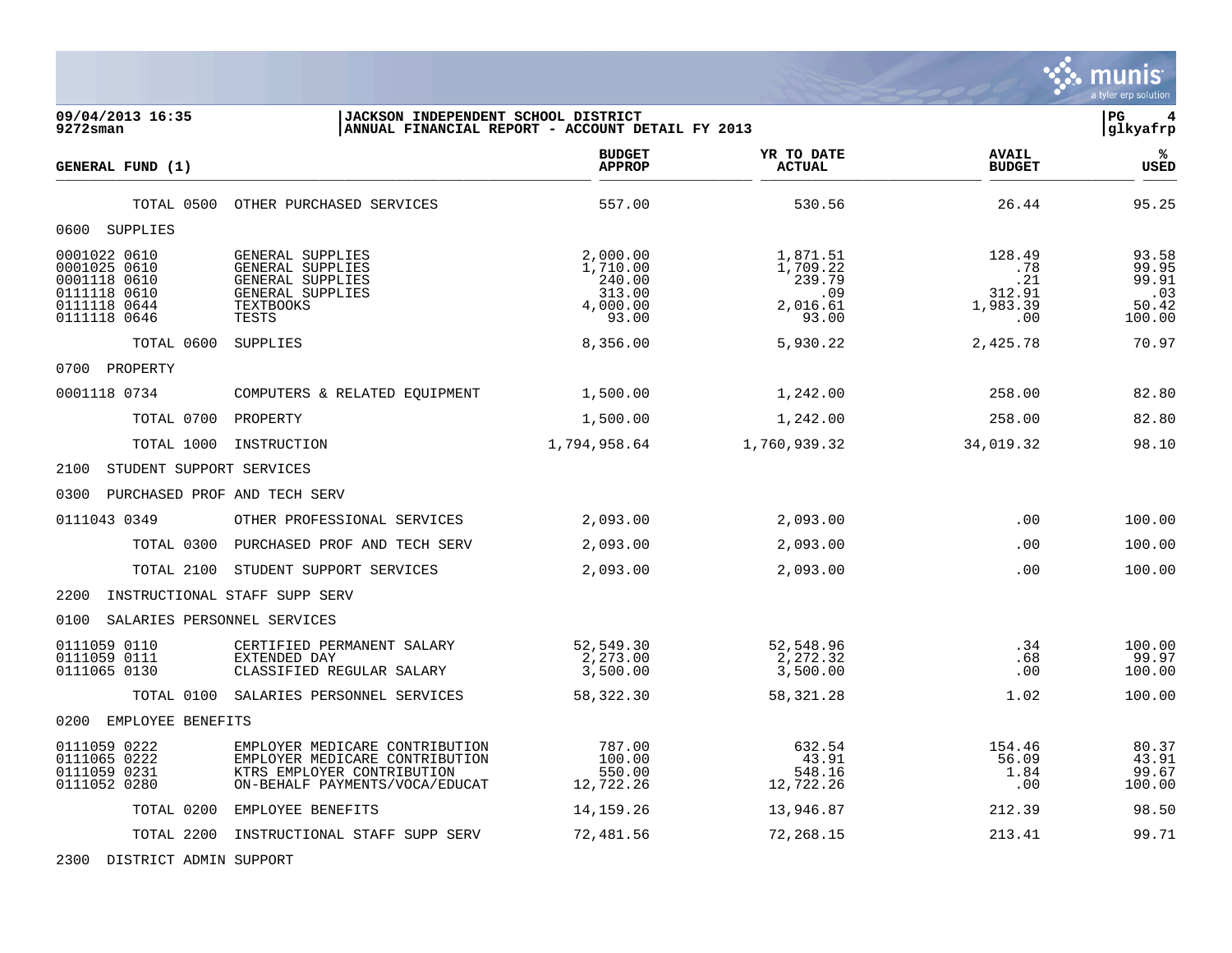|                                                                                                                                              |                                                                                                                                                                                                                                                                             |                                                                                                                                                          |                                                                                                              |                                                                                                    | munis<br>a tyler erp solution                                                    |
|----------------------------------------------------------------------------------------------------------------------------------------------|-----------------------------------------------------------------------------------------------------------------------------------------------------------------------------------------------------------------------------------------------------------------------------|----------------------------------------------------------------------------------------------------------------------------------------------------------|--------------------------------------------------------------------------------------------------------------|----------------------------------------------------------------------------------------------------|----------------------------------------------------------------------------------|
| 09/04/2013 16:35<br>$9272$ sman                                                                                                              | <b>JACKSON INDEPENDENT SCHOOL DISTRICT</b>                                                                                                                                                                                                                                  | ANNUAL FINANCIAL REPORT - ACCOUNT DETAIL FY 2013                                                                                                         |                                                                                                              |                                                                                                    | l PG.<br> glkyafrp                                                               |
| GENERAL FUND (1)                                                                                                                             |                                                                                                                                                                                                                                                                             | <b>BUDGET</b><br><b>APPROP</b>                                                                                                                           | YR TO DATE<br><b>ACTUAL</b>                                                                                  | <b>AVAIL</b><br><b>BUDGET</b>                                                                      | ℁<br><b>USED</b>                                                                 |
| 0100 SALARIES PERSONNEL SERVICES                                                                                                             |                                                                                                                                                                                                                                                                             |                                                                                                                                                          |                                                                                                              |                                                                                                    |                                                                                  |
| 0011075 0110<br>0011075 0111<br>0011075 0112<br>0011075 0130                                                                                 | CERTIFIED PERMANENT SALARY<br>EXTENDED DAY<br>EXTRA SERVICE<br>CLASSIFIED REGULAR SALARY                                                                                                                                                                                    | 27,327.30<br>16,760.17<br>12,333.00<br>77,759.30                                                                                                         | 27,327.08<br>16,759.80<br>12,332.75<br>77,758.80                                                             | .22<br>.37<br>.25<br>.50                                                                           | 100.00<br>100.00<br>100.00<br>100.00                                             |
|                                                                                                                                              | TOTAL 0100 SALARIES PERSONNEL SERVICES                                                                                                                                                                                                                                      | 134,179.77                                                                                                                                               | 134,178.43                                                                                                   | 1.34                                                                                               | 100.00                                                                           |
| 0200 EMPLOYEE BENEFITS                                                                                                                       |                                                                                                                                                                                                                                                                             |                                                                                                                                                          |                                                                                                              |                                                                                                    |                                                                                  |
| 0011075 0221<br>0011075 0222<br>0011071 0231<br>0011075 0231<br>0011075 0232<br>0011071 0253<br>0011071 0260<br>0011071 0280<br>0011071 0291 | EMPLOYER FICA CONTRIBUTION<br>EMPLOYER MEDICARE CONTRIBUTION<br>KTRS EMPLOYER CONTRIBUTION<br>KTRS EMPLOYER CONTRIBUTION<br>CERS EMPLOYER CONTRIBUTION<br>KSBA UNEMPLOYMENT INSURANCE<br>WORKMENS COMPENSATION<br>ON-BEHALF PAYMENTS/VOCA/EDUCAT<br>ACCRUED SICK LEAVE PAID | $4, 219.00$<br>$1, 959.00$<br>$2, 350.00$<br>$4, 850.00$<br>$15, 202.00$<br>$2, 144.00$<br>36,666.00<br>36,666.00<br>29,685.27<br>10,017.00<br>19,817.00 | 4,218.47<br>1,573.54<br>2,349.27<br>4,849.02<br>15,201.84<br>2,143.89<br>15,607.50<br>29,685.27<br>19,816.70 | .53<br>385.46<br>.73<br>.98<br>.16<br>.11<br>21,058.50<br>.00<br>.30                               | 99.99<br>80.32<br>99.97<br>99.98<br>100.00<br>99.99<br>42.57<br>100.00<br>100.00 |
| TOTAL 0200                                                                                                                                   | EMPLOYEE BENEFITS                                                                                                                                                                                                                                                           | 116,892.27                                                                                                                                               | 95,445.50                                                                                                    | 21,446.77                                                                                          | 81.65                                                                            |
| 0300 PURCHASED PROF AND TECH SERV                                                                                                            |                                                                                                                                                                                                                                                                             |                                                                                                                                                          |                                                                                                              |                                                                                                    |                                                                                  |
| 0011071 0338<br>0011075 0338<br>0011071 0342<br>0011075 0343                                                                                 | REGISTRATION FEES<br>REGISTRATION FEES<br>AUDITING SERVICES<br>LEGAL SERVICES                                                                                                                                                                                               | 7,557.00<br>2,219.00<br>6,800.00<br>1,179.00                                                                                                             | 7,556.72<br>1,843.90<br>6,659.00<br>1,178.26                                                                 | .28<br>375.10<br>141.00<br>.74                                                                     | 100.00<br>83.10<br>97.93<br>99.94                                                |
|                                                                                                                                              | TOTAL 0300 PURCHASED PROF AND TECH SERV 17,755.00                                                                                                                                                                                                                           |                                                                                                                                                          | 17,237.88                                                                                                    | 517.12                                                                                             | 97.09                                                                            |
| 0500 OTHER PURCHASED SERVICES                                                                                                                |                                                                                                                                                                                                                                                                             |                                                                                                                                                          |                                                                                                              |                                                                                                    |                                                                                  |
| 0011071 0523<br>0011073 0523<br>0011071 0529<br>0011075 0531<br>0011075 0532<br>0011075 0542<br>0011075 0559<br>0011071 0580<br>0011075 0580 | FIDELITY BOND<br>FIDELITY BOND<br>OTHER INSURANCE<br>POSTAGE & PO BOX RENT<br>TELEPHONE<br>NEWSPAPER ADVERTISING<br>OTHER PRINTING<br>TRAVEL<br>TRAVEL                                                                                                                      | 568.00<br>269.00<br>5,000.00<br>3,181.00<br>3,028.00<br>740.00<br>147.00<br>441.00<br>4,081.00                                                           | .00<br>268.75<br>.00<br>3,110.27<br>3,027.68<br>739.50<br>$-147.00$<br>440.10<br>4,080.98                    | 568.00<br>$\overline{\phantom{0}}$ . 25<br>5,000.00<br>70.73<br>.32<br>.50<br>294.00<br>.90<br>.02 | .00<br>99.91<br>.00<br>97.78<br>99.99<br>99.93<br>$-100.00$<br>99.80<br>100.00   |
|                                                                                                                                              | TOTAL 0500 OTHER PURCHASED SERVICES                                                                                                                                                                                                                                         | 17,455.00                                                                                                                                                | 11,520.28                                                                                                    | 5,934.72                                                                                           | 66.00                                                                            |
| 0600 SUPPLIES                                                                                                                                |                                                                                                                                                                                                                                                                             |                                                                                                                                                          |                                                                                                              |                                                                                                    |                                                                                  |
| 0011075 0610                                                                                                                                 | GENERAL SUPPLIES                                                                                                                                                                                                                                                            | 5,575.00                                                                                                                                                 | 5,575.00                                                                                                     | .00                                                                                                | 100.00                                                                           |
| TOTAL 0600 SUPPLIES                                                                                                                          |                                                                                                                                                                                                                                                                             | 5,575.00                                                                                                                                                 | 5,575.00                                                                                                     | .00                                                                                                | 100.00                                                                           |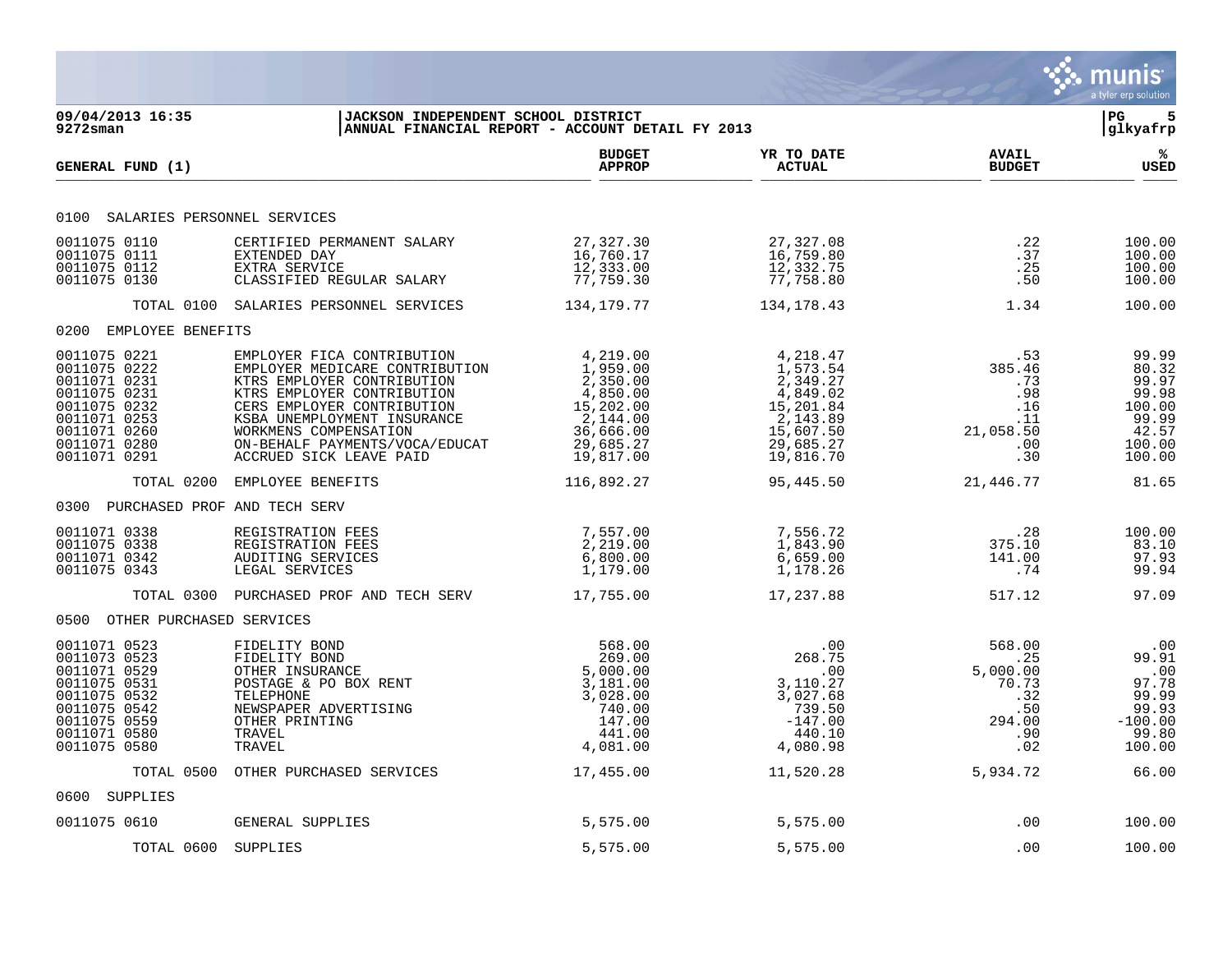|                                                                                                                                              |                                                                                                                                                                                                                                                               |                                                                                       |                                                                                       |                                                                 | a tyler erp solution                                                    |
|----------------------------------------------------------------------------------------------------------------------------------------------|---------------------------------------------------------------------------------------------------------------------------------------------------------------------------------------------------------------------------------------------------------------|---------------------------------------------------------------------------------------|---------------------------------------------------------------------------------------|-----------------------------------------------------------------|-------------------------------------------------------------------------|
| 09/04/2013 16:35<br>$9272$ sman                                                                                                              | JACKSON INDEPENDENT SCHOOL DISTRICT                                                                                                                                                                                                                           | ANNUAL FINANCIAL REPORT - ACCOUNT DETAIL FY 2013                                      |                                                                                       |                                                                 | l PG.<br>6<br>glkyafrp                                                  |
| GENERAL FUND (1)                                                                                                                             |                                                                                                                                                                                                                                                               | <b>BUDGET</b><br><b>APPROP</b>                                                        | YR TO DATE<br><b>ACTUAL</b>                                                           | <b>AVAIL</b><br><b>BUDGET</b>                                   | %<br>USED                                                               |
| 0700 PROPERTY                                                                                                                                |                                                                                                                                                                                                                                                               |                                                                                       |                                                                                       |                                                                 |                                                                         |
| 0011075 0734                                                                                                                                 | COMPUTERS & RELATED EQUIPMENT                                                                                                                                                                                                                                 | 4,000.00                                                                              | 3,848.40                                                                              | 151.60                                                          | 96.21                                                                   |
| TOTAL 0700 PROPERTY                                                                                                                          |                                                                                                                                                                                                                                                               | 4,000.00                                                                              | 3,848.40                                                                              | 151.60                                                          | 96.21                                                                   |
| 0800 DEBT SERVICE AND MISCELLANEOUS                                                                                                          |                                                                                                                                                                                                                                                               |                                                                                       |                                                                                       |                                                                 |                                                                         |
| 0011075 0891                                                                                                                                 | <b>GRADUATION EXPENSES</b>                                                                                                                                                                                                                                    | 315.00                                                                                | 26.85                                                                                 | 288.15                                                          | 8.52                                                                    |
|                                                                                                                                              | TOTAL 0800 DEBT SERVICE AND MISCELLANEOU                                                                                                                                                                                                                      | 315.00                                                                                | 26.85                                                                                 | 288.15                                                          | 8.52                                                                    |
| 0840 CONTINGENCY                                                                                                                             |                                                                                                                                                                                                                                                               |                                                                                       |                                                                                       |                                                                 |                                                                         |
| 0011071 0840                                                                                                                                 | CONTINGENCY                                                                                                                                                                                                                                                   | 66,000.00                                                                             | .00                                                                                   | 66,000.00                                                       | .00                                                                     |
| TOTAL 0840                                                                                                                                   | CONTINGENCY                                                                                                                                                                                                                                                   | 66,000.00                                                                             | .00                                                                                   | 66,000.00                                                       | .00                                                                     |
|                                                                                                                                              | TOTAL 2300 DISTRICT ADMIN SUPPORT                                                                                                                                                                                                                             | 362,172.04                                                                            | 267,832.34                                                                            | 94,339.70                                                       | 73.95                                                                   |
| 2400 SCHOOL ADMIN SUPPORT                                                                                                                    |                                                                                                                                                                                                                                                               |                                                                                       |                                                                                       |                                                                 |                                                                         |
| 0100<br>SALARIES PERSONNEL SERVICES                                                                                                          |                                                                                                                                                                                                                                                               |                                                                                       |                                                                                       |                                                                 |                                                                         |
| 0111077 0110<br>0111077 0111<br>0111077 0112<br>0001148 0130<br>0111077 0130                                                                 | CERTIFIED PERMANENT SALARY<br>EXTENDED DAY<br>EXTRA SERVICE<br>9001 CLASSIFIED REGULAR SALARY<br>CLASSIFIED REGULAR SALARY                                                                                                                                    | 62,456.00<br>11,707.00<br>5,900.00<br>1,000.60<br>17,687.00                           | 62,455.16<br>11,706.55<br>5,900.02<br>906.24<br>17,686.56                             | .84<br>.45<br>$-0.02$<br>94.36<br>.44                           | 100.00<br>100.00<br>100.00<br>90.57<br>100.00                           |
| TOTAL 0100                                                                                                                                   | SALARIES PERSONNEL SERVICES                                                                                                                                                                                                                                   | 98,750.60                                                                             | 98,654.53                                                                             | 96.07                                                           | 99.90                                                                   |
| 0200 EMPLOYEE BENEFITS                                                                                                                       |                                                                                                                                                                                                                                                               |                                                                                       |                                                                                       |                                                                 |                                                                         |
| 0001148 0221<br>9001<br>0111077 0221<br>0001148 0222<br>9001<br>0111077 0222<br>0111077 0231<br>0001148 0232<br>0111077 0232<br>0111077 0280 | EMPLOYER FICA CONTRIBUTION<br>EMPLOYER FICA CONTRIBUTION<br>EMPLOYER MEDICARE CONTRIBUTION<br>EMPLOYER MEDICARE CONTRIBUTION<br>KTRS EMPLOYER CONTRIBUTION<br>9001 CERS EMPLOYER CONTRIBUTION<br>CERS EMPLOYER CONTRIBUTION<br>ON-BEHALF PAYMENTS/VOCA/EDUCAT | 52.00<br>1,031.00<br>12.00<br>1,188.00<br>2,259.00<br>178.00<br>3,458.00<br>21,203.77 | 51.84<br>1,030.80<br>12.00<br>1,188.24<br>2,258.39<br>177.12<br>3,457.68<br>21,203.77 | .16<br>.20<br>$.00 \ \rm$<br>$-.24$<br>.61<br>.88<br>.32<br>.00 | 99.69<br>99.98<br>100.00<br>100.02<br>99.97<br>99.51<br>99.99<br>100.00 |
| TOTAL 0200                                                                                                                                   | EMPLOYEE BENEFITS                                                                                                                                                                                                                                             | 29,381.77                                                                             | 29,379.84                                                                             | 1.93                                                            | 99.99                                                                   |
| 0300 PURCHASED PROF AND TECH SERV                                                                                                            |                                                                                                                                                                                                                                                               |                                                                                       |                                                                                       |                                                                 |                                                                         |
| 0001148 0338<br>9001                                                                                                                         | REGISTRATION FEES                                                                                                                                                                                                                                             | 2,400.00                                                                              | 2,076.00                                                                              | 324.00                                                          | 86.50                                                                   |
|                                                                                                                                              | TOTAL 0300 PURCHASED PROF AND TECH SERV                                                                                                                                                                                                                       | 2,400.00                                                                              | 2,076.00                                                                              | 324.00                                                          | 86.50                                                                   |

0400 PURCHASED PROPERTY SERVICES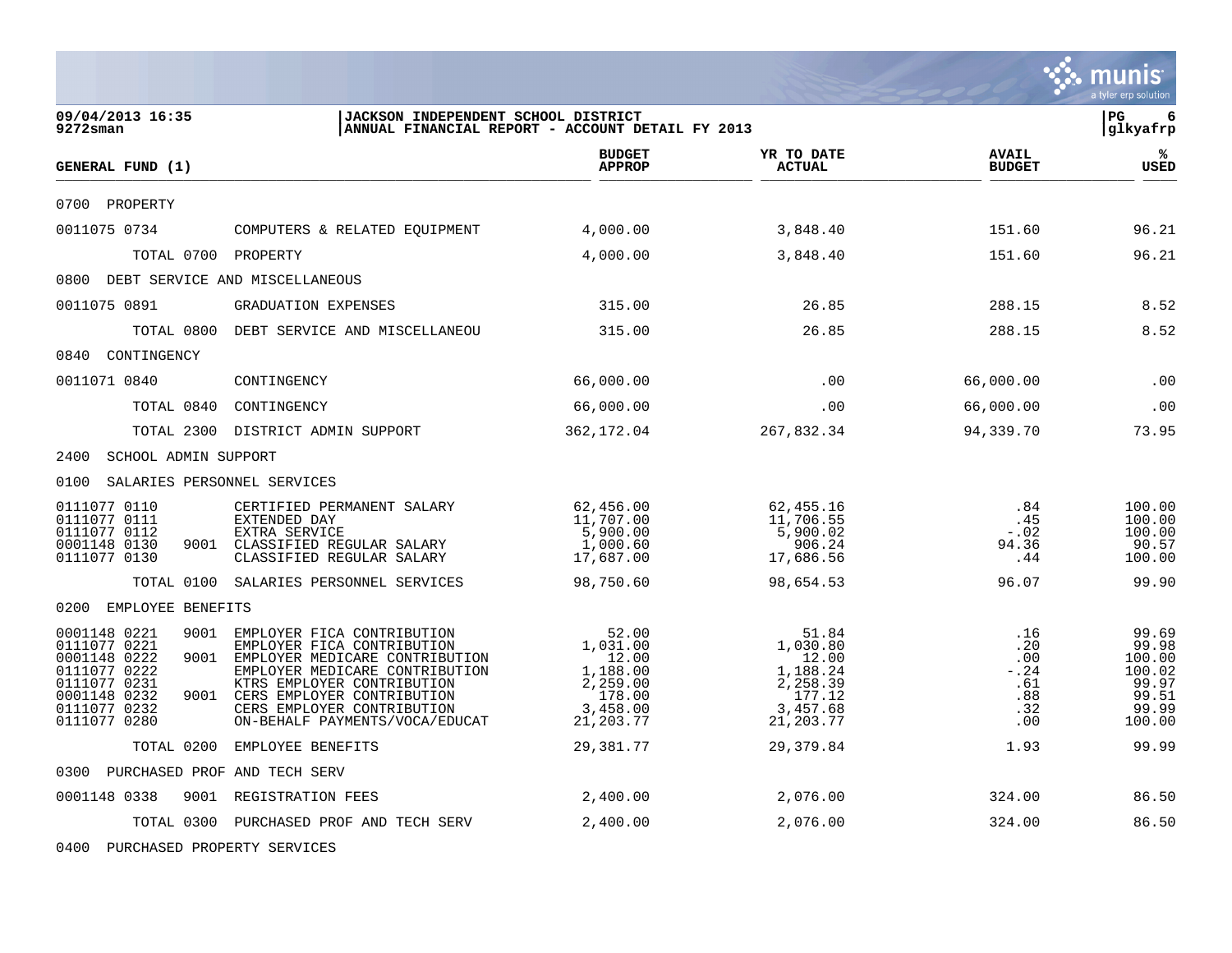|                                                              |                                                                                                                              |                                                 |                                                 |                               | munis<br>a tyler erp solution       |
|--------------------------------------------------------------|------------------------------------------------------------------------------------------------------------------------------|-------------------------------------------------|-------------------------------------------------|-------------------------------|-------------------------------------|
| 09/04/2013 16:35<br>9272sman                                 | JACKSON INDEPENDENT SCHOOL DISTRICT<br>ANNUAL FINANCIAL REPORT - ACCOUNT DETAIL FY 2013                                      |                                                 |                                                 |                               | l PG.<br>7<br> glkyafrp             |
| GENERAL FUND (1)                                             |                                                                                                                              | <b>BUDGET</b><br><b>APPROP</b>                  | YR TO DATE<br><b>ACTUAL</b>                     | <b>AVAIL</b><br><b>BUDGET</b> | ℁<br>USED                           |
| 0001148 0444<br>0001148 0444                                 | COMPUTER RENT<br>9001 COMPUTER RENT                                                                                          | 1,350.00<br>16,108.00                           | .00<br>16,107.17                                | 1,350.00<br>.83               | .00<br>99.99                        |
| TOTAL 0400                                                   | PURCHASED PROPERTY SERVICES                                                                                                  | 17,458.00                                       | 16,107.17                                       | 1,350.83                      | 92.26                               |
| 0600<br>SUPPLIES                                             |                                                                                                                              |                                                 |                                                 |                               |                                     |
| 0001148 0610<br>9001<br>0111148 0610<br>9001                 | GENERAL SUPPLIES<br>GENERAL SUPPLIES                                                                                         | 4,860.00<br>21,501.00                           | 4,859.75<br>11,198.92                           | .25<br>10,302.08              | 99.99<br>52.09                      |
| TOTAL 0600                                                   | SUPPLIES                                                                                                                     | 26,361.00                                       | 16,058.67                                       | 10,302.33                     | 60.92                               |
| TOTAL 2400                                                   | SCHOOL ADMIN SUPPORT                                                                                                         | 174,351.37                                      | 162,276.21                                      | 12,075.16                     | 93.07                               |
| 2500 BUSINESS SUPPORT SERVICES                               |                                                                                                                              |                                                 |                                                 |                               |                                     |
| SALARIES PERSONNEL SERVICES<br>0100                          |                                                                                                                              |                                                 |                                                 |                               |                                     |
| 0011080 0130                                                 | CLASSIFIED REGULAR SALARY                                                                                                    | 44,333.00                                       | 44,333.04                                       | $-.04$                        | 100.00                              |
|                                                              | TOTAL 0100 SALARIES PERSONNEL SERVICES                                                                                       | 44,333.00                                       | 44,333.04                                       | $-.04$                        | 100.00                              |
| 0200<br>EMPLOYEE BENEFITS                                    |                                                                                                                              |                                                 |                                                 |                               |                                     |
| 0011080 0221<br>0011080 0222<br>0011080 0232<br>0011080 0280 | EMPLOYER FICA CONTRIBUTION<br>EMPLOYER MEDICARE CONTRIBUTION<br>CERS EMPLOYER CONTRIBUTION<br>ON-BEHALF PAYMENTS/VOCA/EDUCAT | 2,614.00<br>612.00<br>8,668.00<br>8,481.50      | 2,613.45<br>611.31<br>8,667.12<br>8,481.50      | .55<br>.69<br>.88<br>.00      | 99.98<br>99.89<br>99.99<br>100.00   |
|                                                              | TOTAL 0200 EMPLOYEE BENEFITS                                                                                                 | 20,375.50                                       | 20,373.38                                       | 2.12                          | 99.99                               |
| TOTAL 2500                                                   | BUSINESS SUPPORT SERVICES                                                                                                    | 64,708.50                                       | 64,706.42                                       | 2.08                          | 100.00                              |
| 2600                                                         | PLANT OPERATIONS & MAINTENANCE                                                                                               |                                                 |                                                 |                               |                                     |
| 0100<br>SALARIES PERSONNEL SERVICES                          |                                                                                                                              |                                                 |                                                 |                               |                                     |
| 0001087 0130<br>0001087 0140<br>0001087 0150                 | CLASSIFIED REGULAR SALARY<br>CLASSIFIED OVERTIME SALARY<br>CLASSIFIED SUBSTITUTE SALARY                                      | 135,356.30<br>427.00<br>598.00                  | 133, 355.68<br>426.41<br>597.60                 | 2,000.62<br>.59<br>.40        | 98.52<br>99.86<br>99.93             |
|                                                              | TOTAL 0100 SALARIES PERSONNEL SERVICES                                                                                       | 136,381.30                                      | 134,379.69                                      | 2,001.61                      | 98.53                               |
| 0200<br>EMPLOYEE BENEFITS                                    |                                                                                                                              |                                                 |                                                 |                               |                                     |
| 0001087 0221<br>0001087 0222<br>0001087 0232<br>0001087 0280 | EMPLOYER FICA CONTRIBUTION<br>EMPLOYER MEDICARE CONTRIBUTION<br>CERS EMPLOYER CONTRIBUTION<br>ON-BEHALF PAYMENTS/VOCA/EDUCAT | 7,076.00<br>1,655.00<br>26, 155.00<br>29,685.27 | 7,075.68<br>1,654.83<br>26, 154.84<br>29,685.27 | .32<br>.17<br>.16<br>.00      | 100.00<br>99.99<br>100.00<br>100.00 |
|                                                              | TOTAL 0200 EMPLOYEE BENEFITS                                                                                                 | 64,571.27                                       | 64,570.62                                       | .65                           | 100.00                              |

0300 PURCHASED PROF AND TECH SERV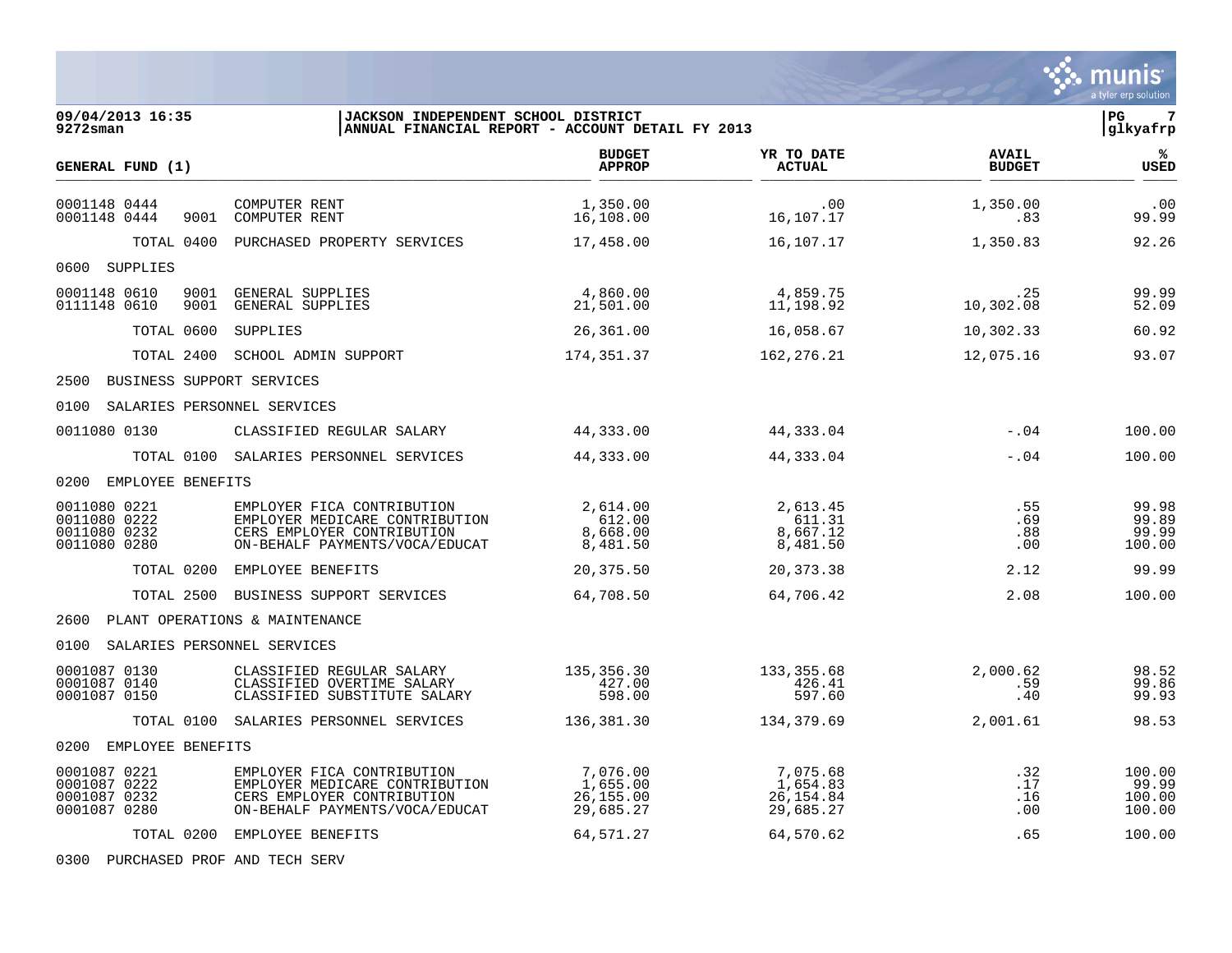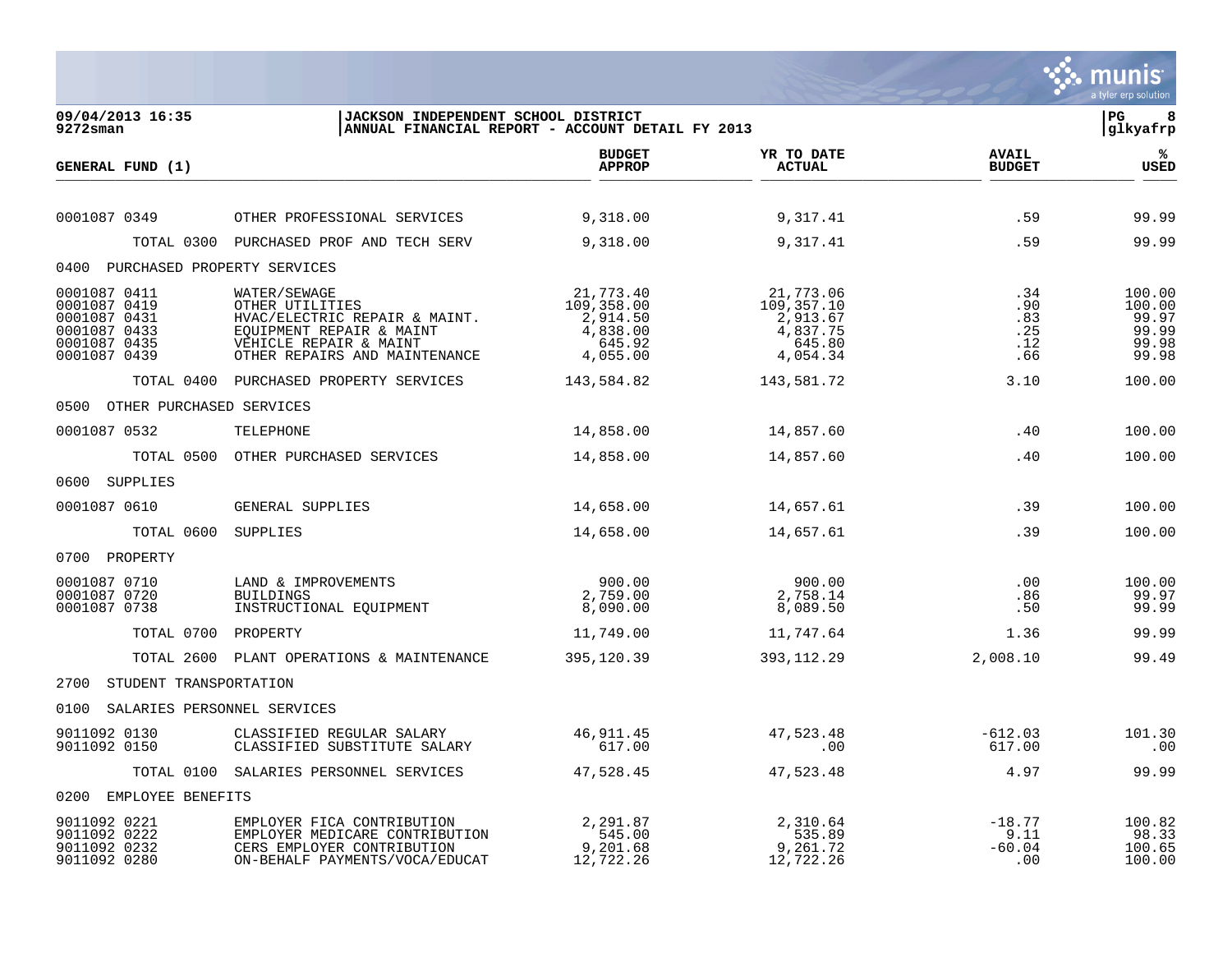

. munis

5200 FUND TRANSFERS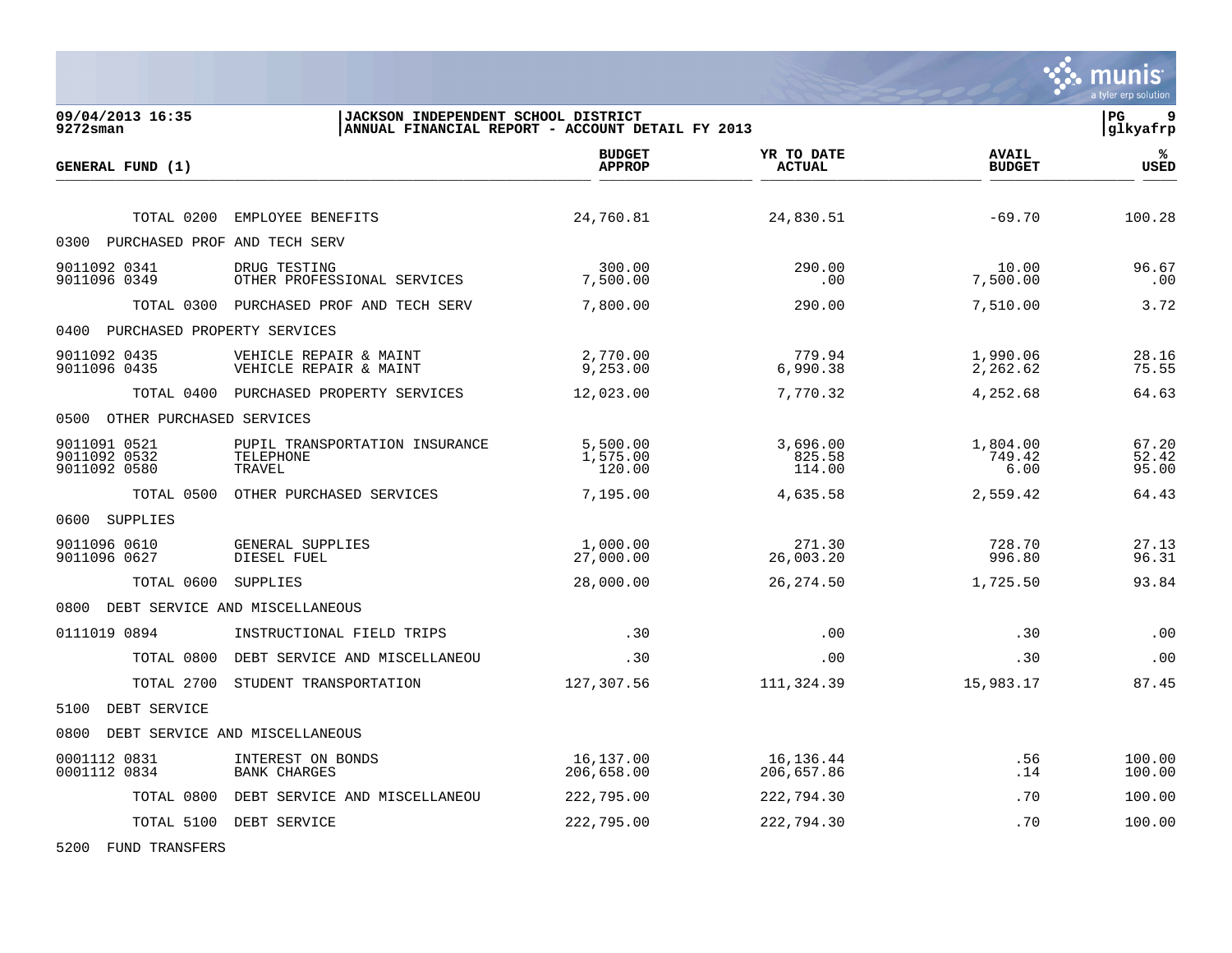

| 09/04/2013 16:35<br>$9272$ sman |                            | JACKSON INDEPENDENT SCHOOL DISTRICT<br>ANNUAL FINANCIAL REPORT - ACCOUNT DETAIL FY 2013 |                             |                               | 10<br>PG<br> glkyafrp |
|---------------------------------|----------------------------|-----------------------------------------------------------------------------------------|-----------------------------|-------------------------------|-----------------------|
| GENERAL FUND (1)                |                            | <b>BUDGET</b><br><b>APPROP</b>                                                          | YR TO DATE<br><b>ACTUAL</b> | <b>AVAIL</b><br><b>BUDGET</b> | ℁<br>USED             |
| 0900<br>OTHER ITEMS             |                            |                                                                                         |                             |                               |                       |
| 0001113 0910                    | DEBT REDEMPTION            | 13,713.00                                                                               | 13,713.00                   | .00                           | 100.00                |
| TOTAL 0900                      | OTHER ITEMS                | 13,713.00                                                                               | 13,713.00                   | .00                           | 100.00                |
| TOTAL 5200                      | FUND TRANSFERS             | 13,713.00                                                                               | 13,713.00                   | .00                           | 100.00                |
| TOTAL EXPENDITURES              |                            | 3,229,701.06                                                                            | 3,071,059.42                | 158,641.64                    | 95.09                 |
|                                 | TOTAL FOR GENERAL FUND (1) | 64,376.01                                                                               | 154,364.82                  | $-89,988.81$                  | 239.79                |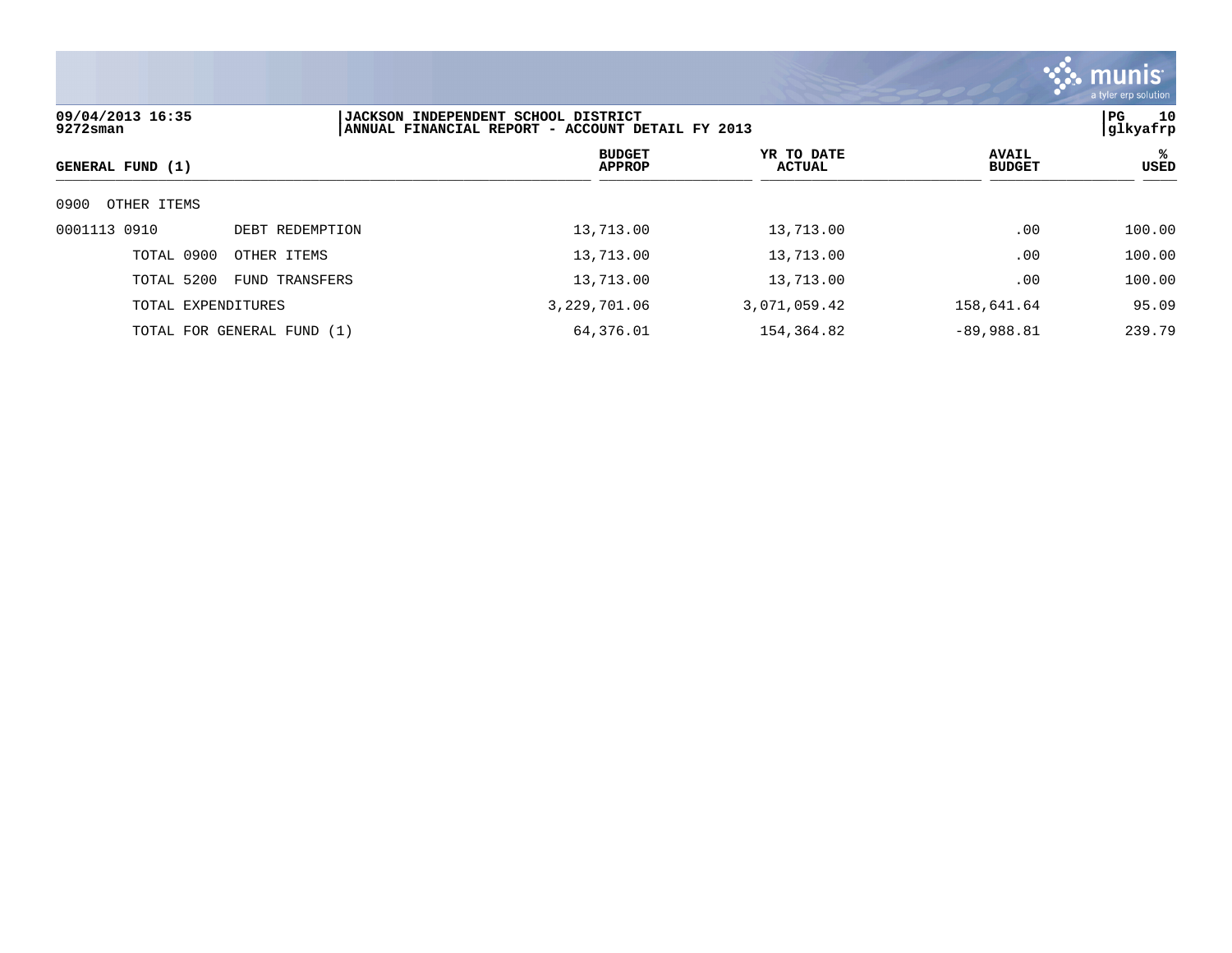|                                                                                                                                   |                                                                                                                                                                                              |                                                                                                                                                                                                                                                                                                                                                                                     |                                                                                                                                                                                                                                                         |                                |                               | munis<br>a tyler erp solution                                                                                                                                   |
|-----------------------------------------------------------------------------------------------------------------------------------|----------------------------------------------------------------------------------------------------------------------------------------------------------------------------------------------|-------------------------------------------------------------------------------------------------------------------------------------------------------------------------------------------------------------------------------------------------------------------------------------------------------------------------------------------------------------------------------------|---------------------------------------------------------------------------------------------------------------------------------------------------------------------------------------------------------------------------------------------------------|--------------------------------|-------------------------------|-----------------------------------------------------------------------------------------------------------------------------------------------------------------|
| 9272sman                                                                                                                          | 09/04/2013 16:35                                                                                                                                                                             | JACKSON INDEPENDENT SCHOOL DISTRICT                                                                                                                                                                                                                                                                                                                                                 | ANNUAL FINANCIAL REPORT - ACCOUNT DETAIL FY 2013                                                                                                                                                                                                        |                                |                               | l PG.<br>11<br>glkyafrp                                                                                                                                         |
|                                                                                                                                   | SPECIAL REVENUE (2)                                                                                                                                                                          |                                                                                                                                                                                                                                                                                                                                                                                     | <b>BUDGET</b><br><b>APPROP</b>                                                                                                                                                                                                                          | YR TO DATE<br><b>ACTUAL</b>    | <b>AVAIL</b><br><b>BUDGET</b> | ౣ<br><b>USED</b>                                                                                                                                                |
| <b>REVENUES</b>                                                                                                                   |                                                                                                                                                                                              |                                                                                                                                                                                                                                                                                                                                                                                     |                                                                                                                                                                                                                                                         |                                |                               |                                                                                                                                                                 |
| RECEIPTS                                                                                                                          |                                                                                                                                                                                              |                                                                                                                                                                                                                                                                                                                                                                                     |                                                                                                                                                                                                                                                         |                                |                               |                                                                                                                                                                 |
|                                                                                                                                   | REVENUE FROM STATE SOURCES                                                                                                                                                                   |                                                                                                                                                                                                                                                                                                                                                                                     |                                                                                                                                                                                                                                                         |                                |                               |                                                                                                                                                                 |
| RESTRICTED                                                                                                                        |                                                                                                                                                                                              |                                                                                                                                                                                                                                                                                                                                                                                     |                                                                                                                                                                                                                                                         |                                |                               |                                                                                                                                                                 |
| 220<br>220<br>220<br>220<br>220<br>220<br>220<br>220<br>220<br>220<br>220<br>220<br>220                                           | 3200<br>10E3<br>3200<br>1103<br>3200<br>1203<br>3200<br>1253<br>3200<br>3200<br>1303<br>1353<br>3200<br>1403<br>3200<br>3200<br>1622<br>1623<br>3200<br>1683<br>3200<br>1823<br>3200<br>3200 | RESTRICTED STATE REVENUE<br>RESTRICTED STATE REVENUE<br>RESTRICTED STATE REVENUE<br>RESTRICTED STATE REVENUE<br>RESTRICTED STATE REVENUE<br>RESTRICTED STATE REVENUE<br>RESTRICTED STATE REVENUE<br>RESTRICTED STATE REVENUE<br>RESTRICTED STATE REVENUE<br>RESTRICTED STATE REVENUE<br>RESTRICTED STATE REVENUE<br>1843A RESTRICTED STATE REVENUE<br>JF07 RESTRICTED STATE REVENUE | $\begin{array}{c c c c c c} &300.63&300.63\\ 20,000.00&20,000.00\\ 15,000.00&15,000.00\\ 36,348.00&36,348.00\\ 19,531.00&19,531.00\\ 55,421.00&19,531.00\\ 1,596.00&1,596.00\\ 0&0&8,816.49\\ 1,596.00&-3,786.80\\ 10,081.00&10,081.00\\ 49,207.47&49,$ |                                | .00                           | 100.00<br>100.00<br>100.00<br>100.00<br>100.00<br>100.00<br>100.00<br>$-49.38$<br>100.00<br>100.00<br>100.00<br>100.00                                          |
|                                                                                                                                   | TOTAL RESTRICTED                                                                                                                                                                             |                                                                                                                                                                                                                                                                                                                                                                                     | 327,443.98                                                                                                                                                                                                                                              | 324,804.67                     | 2,639.31                      | 99.19                                                                                                                                                           |
|                                                                                                                                   | TOTAL REVENUE FROM STATE SOURCES                                                                                                                                                             |                                                                                                                                                                                                                                                                                                                                                                                     |                                                                                                                                                                                                                                                         | 327,443.98 324,804.67 2,639.31 |                               | 99.19                                                                                                                                                           |
|                                                                                                                                   | REVENUE FROM FEDERAL SOURCES                                                                                                                                                                 |                                                                                                                                                                                                                                                                                                                                                                                     |                                                                                                                                                                                                                                                         |                                |                               |                                                                                                                                                                 |
|                                                                                                                                   | RESTRICTED THROUGH THE STATE                                                                                                                                                                 |                                                                                                                                                                                                                                                                                                                                                                                     |                                                                                                                                                                                                                                                         |                                |                               |                                                                                                                                                                 |
| 220<br>220<br>220<br>220<br>220<br>220<br>220<br>220<br>220<br>220<br>220<br>220<br>220<br>220<br>220<br>220<br>220<br>220<br>220 | 4500<br>4500<br>4500<br>4500<br>4500<br>4500<br>4500<br>4500<br>4500<br>4500<br>4500<br>4500<br>4500<br>4500<br>4500<br>4500<br>4500<br>4500<br>4500                                         |                                                                                                                                                                                                                                                                                                                                                                                     |                                                                                                                                                                                                                                                         |                                |                               | 100.00<br>100.00<br>100.00<br>84.02<br>93.41<br>100.00<br>100.00<br>70.00<br>.00<br>$.00 \\ 100.00$<br>57.07<br>$00.00$<br>91.09<br>.00<br>.00<br>.00<br>100.00 |
|                                                                                                                                   |                                                                                                                                                                                              | TOTAL RESTRICTED THROUGH THE STATE                                                                                                                                                                                                                                                                                                                                                  | 479,910.61                                                                                                                                                                                                                                              | 460,573.21                     | 19,337.40                     | 95.97                                                                                                                                                           |
|                                                                                                                                   |                                                                                                                                                                                              | TOTAL REVENUE FROM FEDERAL SOURCES                                                                                                                                                                                                                                                                                                                                                  | 479,910.61                                                                                                                                                                                                                                              | 460,573.21                     | 19,337.40                     | 95.97                                                                                                                                                           |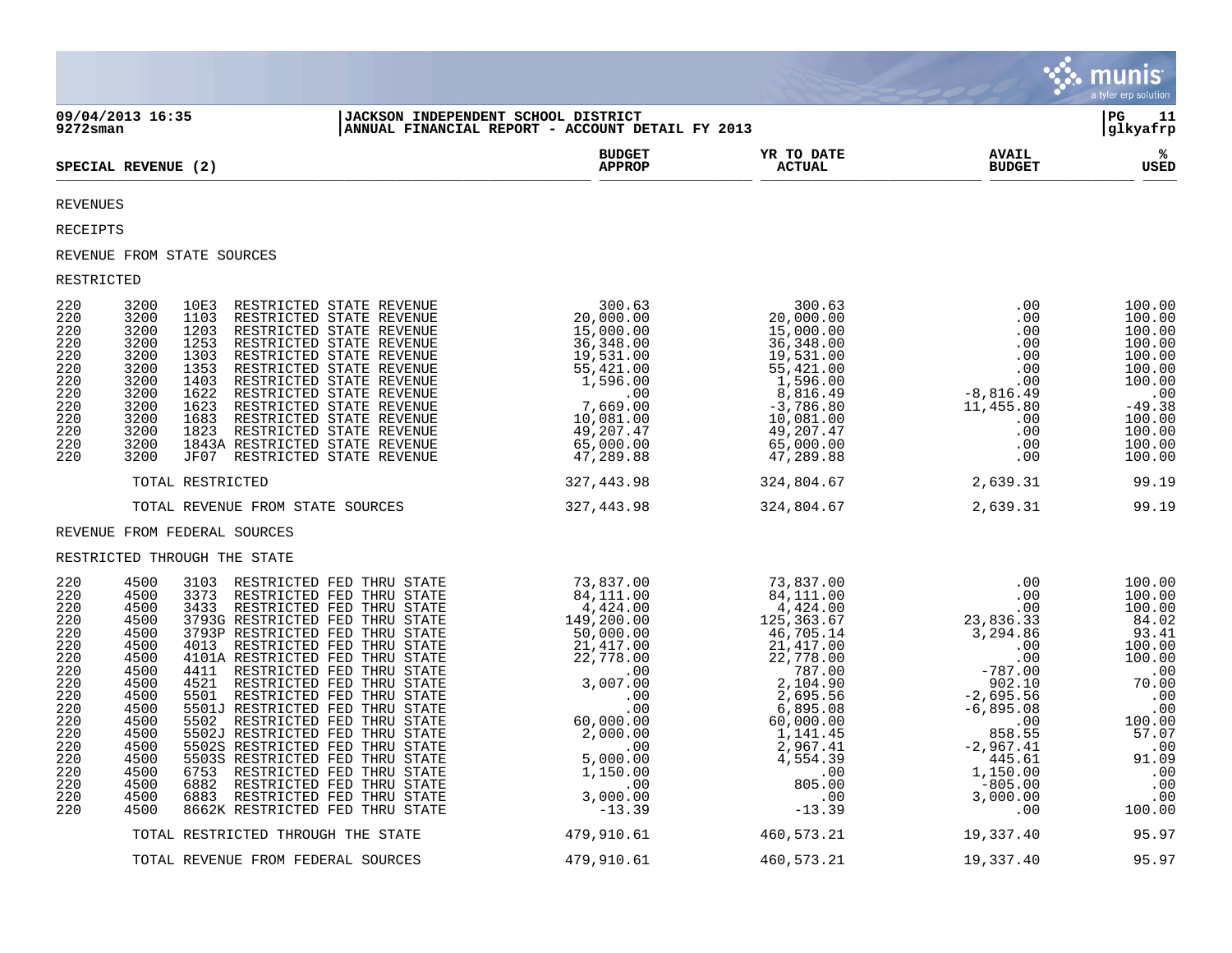

| 09/04/2013 16:35<br>$9272$ sman |                                                                                                                      | JACKSON INDEPENDENT SCHOOL DISTRICT<br>ANNUAL FINANCIAL REPORT - ACCOUNT DETAIL FY 2013 |                                  |                                   |                         |
|---------------------------------|----------------------------------------------------------------------------------------------------------------------|-----------------------------------------------------------------------------------------|----------------------------------|-----------------------------------|-------------------------|
|                                 | SPECIAL REVENUE (2)                                                                                                  | <b>BUDGET</b><br><b>APPROP</b>                                                          | YR TO DATE<br>ACTUAL             | <b>AVAIL</b><br><b>BUDGET</b>     | ℁<br>USED               |
|                                 | OTHER RECEIPTS                                                                                                       |                                                                                         |                                  |                                   |                         |
|                                 | INTERFUND TRANSFERS                                                                                                  |                                                                                         |                                  |                                   |                         |
| 220<br>220<br>220               | 5210<br>1103<br><b>FUND TRANSFER</b><br>5210<br>1622<br><b>FUND TRANSFER</b><br>5210<br>1623<br><b>FUND TRANSFER</b> | 5,000.00<br>.00<br>4,017.00                                                             | 5,000.00<br>2,870.00<br>5,843.00 | .00<br>$-2,870.00$<br>$-1,826.00$ | 100.00<br>.00<br>145.46 |
|                                 | TOTAL INTERFUND TRANSFERS                                                                                            | 9,017.00                                                                                | 13,713.00                        | $-4,696.00$                       | 152.08                  |
|                                 | TOTAL OTHER RECEIPTS                                                                                                 | 9,017.00                                                                                | 13,713.00                        | $-4,696.00$                       | 152.08                  |
|                                 | TOTAL RECEIPTS                                                                                                       | 816, 371.59                                                                             | 799,090.88                       | 17,280.71                         | 97.88                   |
|                                 | TOTAL REVENUES                                                                                                       | 816, 371.59                                                                             | 799,090.88                       | 17,280.71                         | 97.88                   |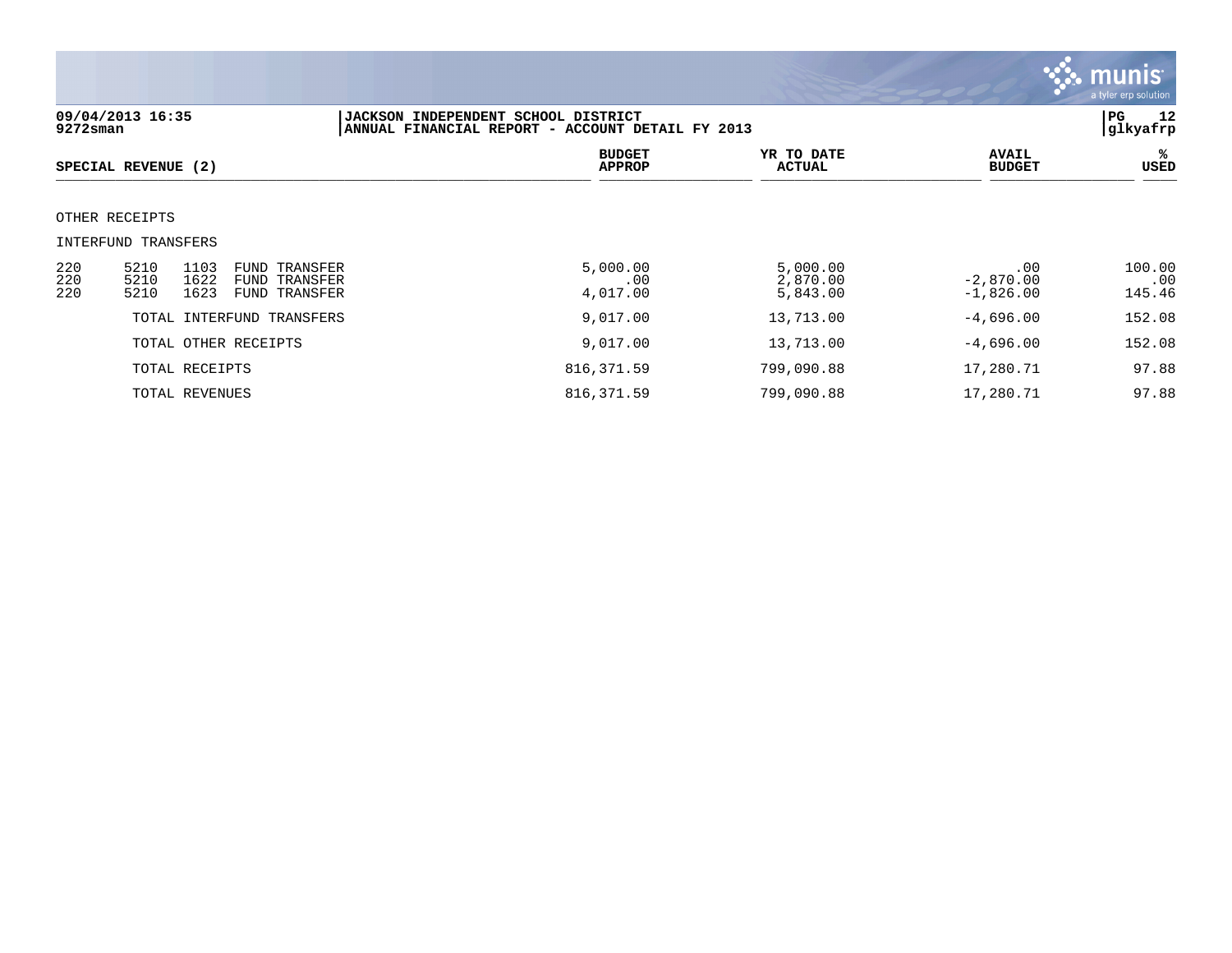|                                              |                                                                                                                                                                                                                                                                                 |                                                                                            |                                                   |                               | <mark>्. munis</mark><br>a tyler erp solution |
|----------------------------------------------|---------------------------------------------------------------------------------------------------------------------------------------------------------------------------------------------------------------------------------------------------------------------------------|--------------------------------------------------------------------------------------------|---------------------------------------------------|-------------------------------|-----------------------------------------------|
| 09/04/2013 16:35<br>$9272$ sman              | JACKSON INDEPENDENT SCHOOL DISTRICT<br> ANNUAL FINANCIAL REPORT - ACCOUNT DETAIL FY 2013                                                                                                                                                                                        |                                                                                            |                                                   |                               | l PG.<br>13<br> glkyafrp                      |
| SPECIAL REVENUE (2)                          |                                                                                                                                                                                                                                                                                 | <b>BUDGET</b><br><b>APPROP</b>                                                             | <b>YR TO DATE<br/>ACTUAL</b>                      | <b>AVAIL</b><br><b>BUDGET</b> | ℁<br>USED                                     |
| EXPENDITURES                                 |                                                                                                                                                                                                                                                                                 |                                                                                            |                                                   |                               |                                               |
| 1000 INSTRUCTION                             |                                                                                                                                                                                                                                                                                 |                                                                                            |                                                   |                               |                                               |
| 0100 SALARIES PERSONNEL SERVICES             |                                                                                                                                                                                                                                                                                 |                                                                                            |                                                   |                               |                                               |
|                                              | $\begin{bmatrix} 10.0 & 0.01 & 0.02 & 0.00 & -241 & 0.00 & -241 & 0.00 & 0.00 & -241 & 0.00 & 0.00 & 0.00 & -241 & 0.00 & 0.00 & 0.00 & 0.00 & 0.00 & 0.00 & 0.00 & 0.00 & 0.00 & 0.00 & 0.00 & 0.00 & 0.00 & 0.00 & 0.00 & 0.00 & 0.00 & 0.00 & 0.00 & 0.00 & 0.00 & 0.00 & 0$ |                                                                                            |                                                   |                               |                                               |
|                                              | TOTAL 0100 SALARIES PERSONNEL SERVICES                                                                                                                                                                                                                                          |                                                                                            | $526, 292.26$ $531, 628.40$ $-5, 336.14$ $101.01$ |                               |                                               |
| 0200 EMPLOYEE BENEFITS                       |                                                                                                                                                                                                                                                                                 |                                                                                            |                                                   |                               |                                               |
| 0002118 0221<br>0002118 0221<br>0112001 0221 | 1103 EMPLOYER FICA CONTRIBUTION<br>JF07 EMPLOYER FICA CONTRIBUTION<br>1353 EMPLOYER FICA CONTRIBUTION                                                                                                                                                                           | $\begin{array}{c} 1\,, 231\, . \, 00\, \ 706\, . \, 00\, \ 2\,, 134\, . \, 00 \end{array}$ | 1,167.97<br>706.00<br>2,133.72                    | $63.03$<br>.00<br>.28         | $94.88$<br>$100.00$<br>99.99                  |

 $\mathcal{L}^{\bullet}$  .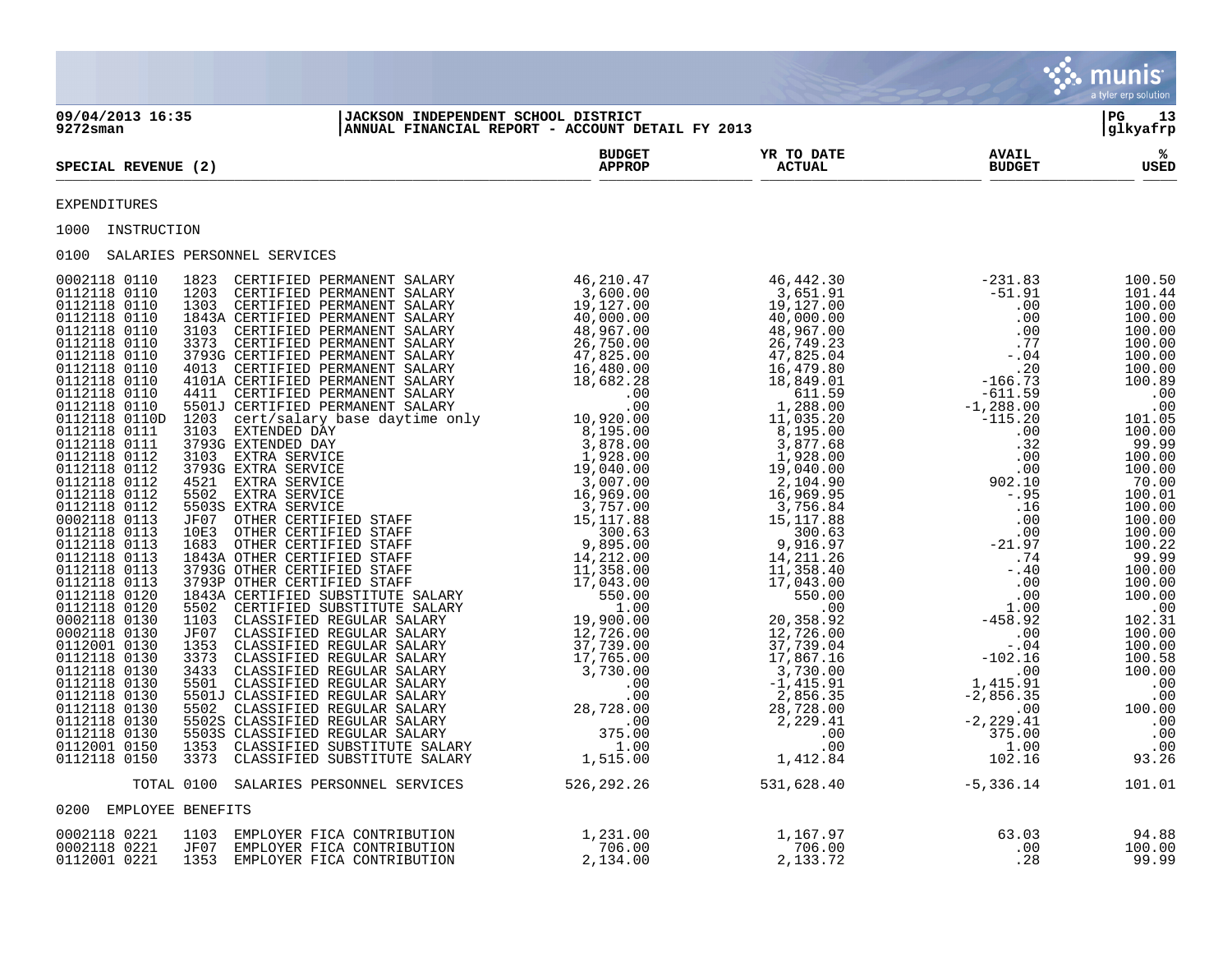

**09/04/2013 16:35 |JACKSON INDEPENDENT SCHOOL DISTRICT |PG 14 9272sman |ANNUAL FINANCIAL REPORT - ACCOUNT DETAIL FY 2013 |glkyafrp**

| SPECIAL REVENUE (2) | <b>BUDGET</b><br><b>APPROP</b> | YR TO DATE<br><b>ACTUAL</b> | <b>AVAIL</b><br><b>BUDGET</b> | ℁<br><b>USED</b> |
|---------------------|--------------------------------|-----------------------------|-------------------------------|------------------|
| 0112118 0221        |                                |                             |                               |                  |
| 0112118 0221        |                                |                             |                               |                  |
| 0112118 0221        |                                |                             |                               |                  |
| 0112118 0221        |                                |                             |                               |                  |
| 0112118 0221        |                                |                             |                               |                  |
| 0112118 0221        |                                |                             |                               |                  |
| 0112118 0221        |                                |                             |                               |                  |
| 0112118 0221        |                                |                             |                               |                  |
| 0002118 0222        |                                |                             |                               |                  |
| 0002118 0222        |                                |                             |                               |                  |
| 0002118 0222        |                                |                             |                               |                  |
| 0112001 0222        |                                |                             |                               |                  |
| 0112118 0222        |                                |                             |                               |                  |
| 0112118 0222        |                                |                             |                               |                  |
| 0112118 0222        |                                |                             |                               |                  |
| 0112118 0222        |                                |                             |                               |                  |
| 0112118 0222        |                                |                             |                               |                  |
| 0112118 0222        |                                |                             |                               |                  |
| 0112118 0222        |                                |                             |                               |                  |
| 0112118 0222        |                                |                             |                               |                  |
| 0112118 0222        |                                |                             |                               |                  |
| 0112118 0222        |                                |                             |                               |                  |
| 0112118 0222        |                                |                             |                               |                  |
| 0112118 0222        |                                |                             |                               |                  |
| 0112118 0222        |                                |                             |                               |                  |
| 0112118 0222        |                                |                             |                               |                  |
| 0112118 0222        |                                |                             |                               |                  |
| 0112118 0222        |                                |                             |                               |                  |
| 0002118 0231        |                                |                             |                               |                  |
| 0112118 0231        |                                |                             |                               |                  |
| 0112118 0231        |                                |                             |                               |                  |
| 0112118 0231        |                                |                             |                               |                  |
| 0112118 0231        |                                |                             |                               |                  |
| 0112118 0231        |                                |                             |                               |                  |
| 0112118 0231        |                                |                             |                               |                  |
| 0112118 0231        |                                |                             |                               |                  |
| 0112118 0231        |                                |                             |                               |                  |
| 0112118 0231        |                                |                             |                               |                  |
| 0112118 0231        |                                |                             |                               |                  |
| 0112118 0231        |                                |                             |                               |                  |
| 0002118 0232        |                                |                             |                               |                  |
| 0002118 0232        |                                |                             |                               |                  |
| 0112001 0232        |                                |                             |                               |                  |
| 0112118 0232        |                                |                             |                               |                  |
| 0112118 0232        |                                |                             |                               |                  |
| 0112118 0232        |                                |                             |                               |                  |
| 0112118 0232        |                                |                             |                               |                  |
| 0112118 0232        |                                |                             |                               |                  |
| 0112118 0232        |                                |                             |                               |                  |
| 0112118 0232        |                                |                             |                               |                  |
| 0002118 0253        |                                |                             |                               |                  |
| 0002118 0253        |                                |                             |                               |                  |
| 0002118 0253        |                                |                             |                               |                  |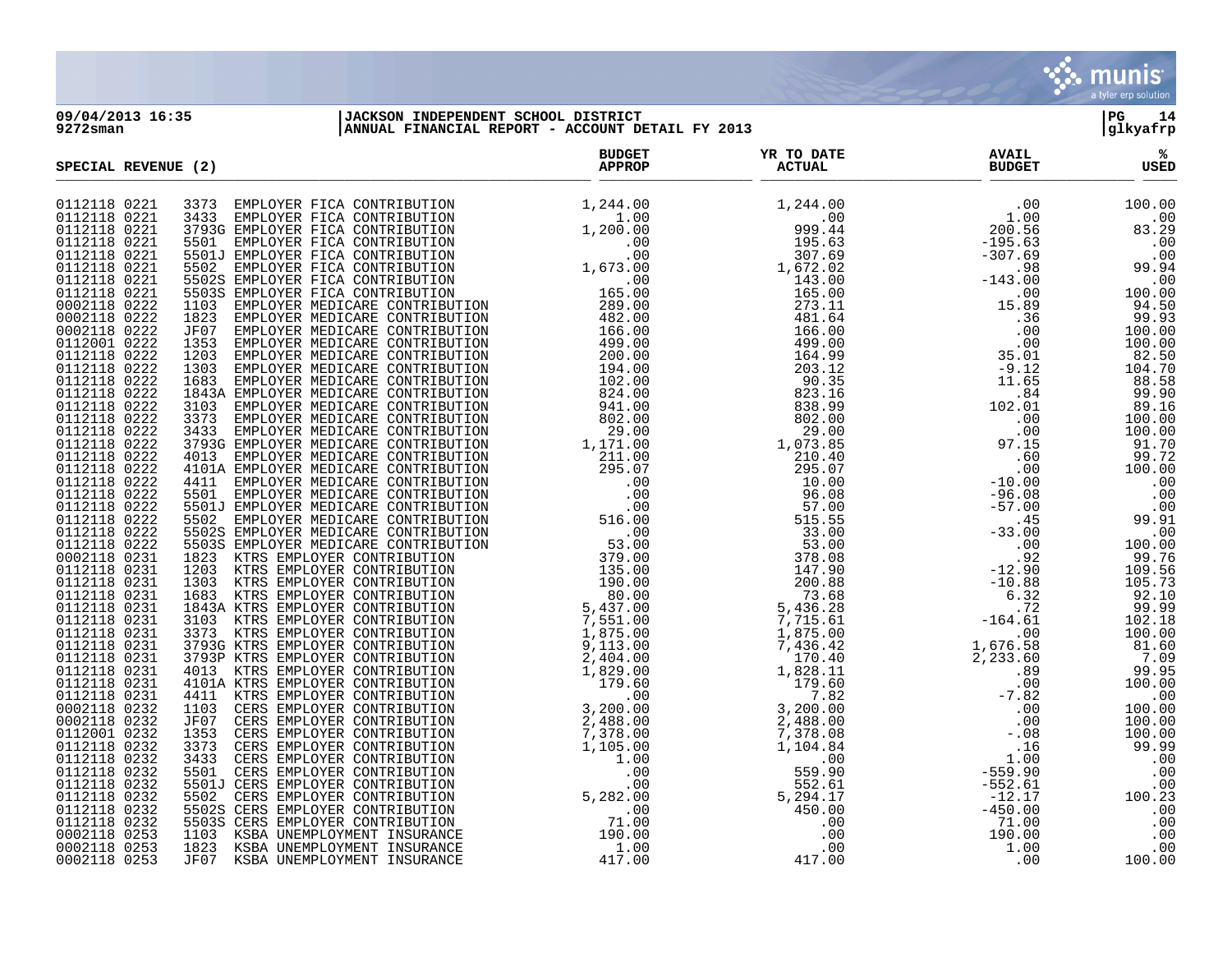

**09/04/2013 16:35 |JACKSON INDEPENDENT SCHOOL DISTRICT |PG 15 9272sman |ANNUAL FINANCIAL REPORT - ACCOUNT DETAIL FY 2013 |glkyafrp**

| SPECIAL REVENUE (2)          |  | <b>BUDGET</b><br><b>APPROP</b> | YR TO DATE<br><b>ACTUAL</b> | <b>AVAIL</b><br><b>BUDGET</b> | ℁<br><b>USED</b> |
|------------------------------|--|--------------------------------|-----------------------------|-------------------------------|------------------|
| 0112001 0253                 |  |                                |                             |                               |                  |
| 0112118 0253                 |  |                                |                             |                               |                  |
| 0112118 0253                 |  |                                |                             |                               |                  |
| 0112118 0253                 |  |                                |                             |                               |                  |
| 0112118 0253                 |  |                                |                             |                               |                  |
| 0112118 0253                 |  |                                |                             |                               |                  |
| 0112118 0253                 |  |                                |                             |                               |                  |
| 0112118 0253                 |  |                                |                             |                               |                  |
| 0112118 0253                 |  |                                |                             |                               |                  |
| 0112118 0253                 |  |                                |                             |                               |                  |
| 0112118 0253                 |  |                                |                             |                               |                  |
| 0112118 0253                 |  |                                |                             |                               |                  |
| 0112118 0253                 |  |                                |                             |                               |                  |
| 0112118 0253                 |  |                                |                             |                               |                  |
| 0002118 0260                 |  |                                |                             |                               |                  |
| 0002118 0260                 |  |                                |                             |                               |                  |
| 0002118 0260                 |  |                                |                             |                               |                  |
| 0002118 0260                 |  |                                |                             |                               |                  |
| 0112001 0260                 |  |                                |                             |                               |                  |
| 0112118 0260                 |  |                                |                             |                               |                  |
| 0112118 0260                 |  |                                |                             |                               |                  |
| 0112118 0260<br>0112118 0260 |  |                                |                             |                               |                  |
| 0112118 0260                 |  |                                |                             |                               |                  |
| 0112118 0260                 |  |                                |                             |                               |                  |
| 0112118 0260                 |  |                                |                             |                               |                  |
| 0112118 0260                 |  |                                |                             |                               |                  |
| 0112118 0260                 |  |                                |                             |                               |                  |
| 0112118 0260                 |  |                                |                             |                               |                  |
| 0112118 0260                 |  |                                |                             |                               |                  |
| 0112118 0260                 |  |                                |                             |                               |                  |
| 0112118 0294                 |  |                                |                             |                               |                  |
| 0112118 0294                 |  |                                |                             |                               |                  |
| 0112118 0294                 |  |                                |                             |                               |                  |
| 0112118 0294                 |  |                                |                             |                               |                  |
| 0112118 0294                 |  |                                |                             |                               |                  |
| 0112118 0294                 |  |                                |                             |                               |                  |
| 0112118 0294                 |  |                                |                             |                               |                  |
| 0112118 0294                 |  |                                |                             |                               |                  |
| 0112118 0294                 |  |                                |                             |                               |                  |
| 0112118 0294                 |  |                                |                             |                               |                  |
| 0112118 0295                 |  |                                |                             |                               |                  |
| 0112118 0295                 |  |                                |                             |                               |                  |
| 0112118 0295                 |  |                                |                             |                               |                  |
| 0112118 0295                 |  |                                |                             |                               |                  |
| 0112118 0295                 |  |                                |                             |                               |                  |
| 0112118 0295                 |  |                                |                             |                               |                  |
| 0112118 0295                 |  |                                |                             |                               |                  |
| 0112118 0295<br>0112118 0295 |  |                                |                             |                               |                  |
| 0112118 0295                 |  |                                |                             |                               |                  |
| 0112118 0295                 |  |                                |                             |                               |                  |
| 0112118 0296                 |  |                                |                             |                               |                  |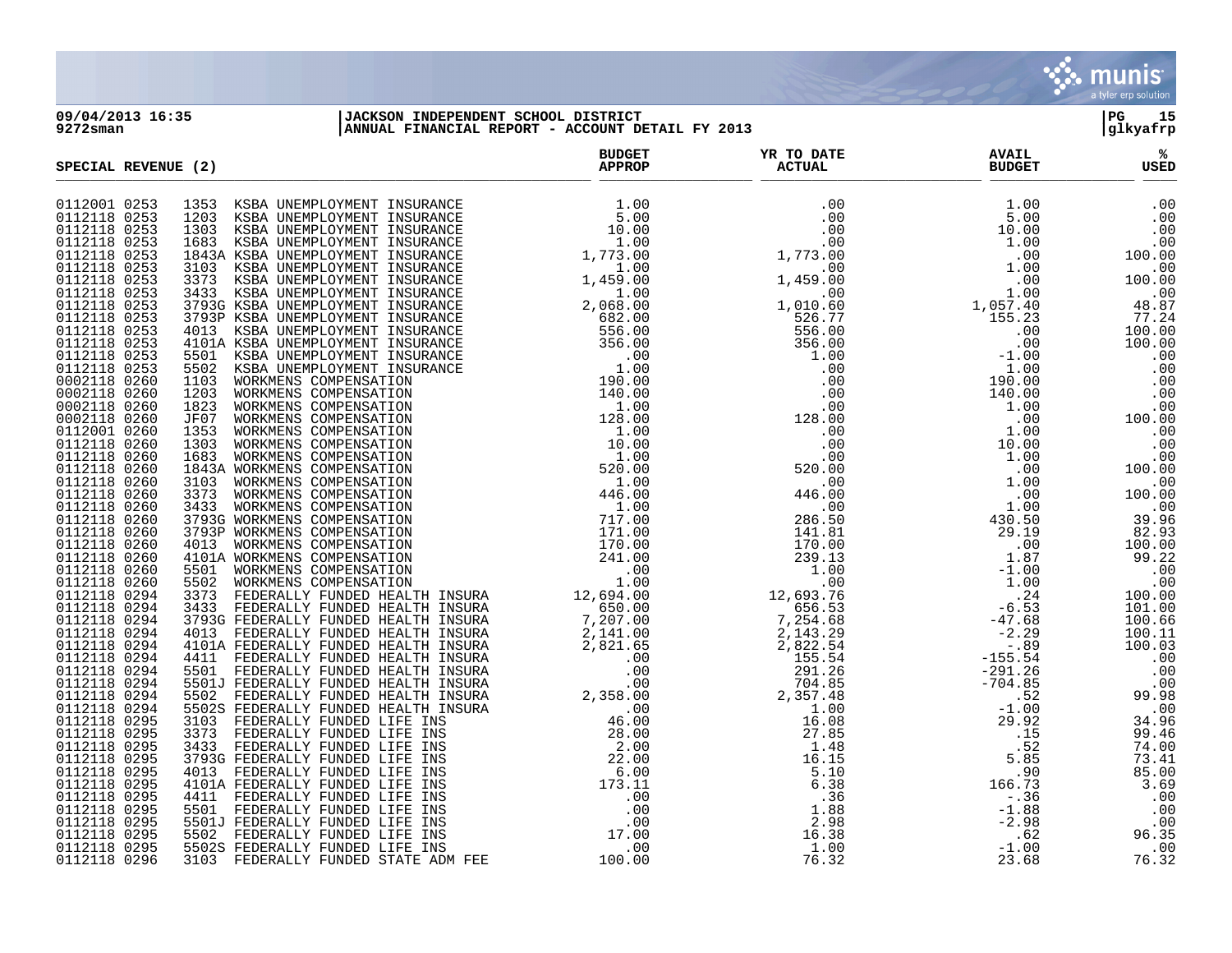

**09/04/2013 16:35 |JACKSON INDEPENDENT SCHOOL DISTRICT |PG 16 9272sman |ANNUAL FINANCIAL REPORT - ACCOUNT DETAIL FY 2013 |glkyafrp**

| SPECIAL REVENUE (2)                                                                                                                                                                                                                                                                                                                                                                                                                                                                                                                                                                                                                                                                                                                                                                                                                                                                                                                                                                                                                          | <b>BUDGET</b><br><b>APPROP</b> | YR TO DATE<br><b>ACTUAL</b>                                                                                                                                                                                                                                                                                               | <b>AVAIL</b><br><b>BUDGET</b>                                                                                                                                                          | ℁<br>USED   |
|----------------------------------------------------------------------------------------------------------------------------------------------------------------------------------------------------------------------------------------------------------------------------------------------------------------------------------------------------------------------------------------------------------------------------------------------------------------------------------------------------------------------------------------------------------------------------------------------------------------------------------------------------------------------------------------------------------------------------------------------------------------------------------------------------------------------------------------------------------------------------------------------------------------------------------------------------------------------------------------------------------------------------------------------|--------------------------------|---------------------------------------------------------------------------------------------------------------------------------------------------------------------------------------------------------------------------------------------------------------------------------------------------------------------------|----------------------------------------------------------------------------------------------------------------------------------------------------------------------------------------|-------------|
| 0112118 0296<br>0112118 0296<br>0112118 0296<br>0112118 0296<br>0112118 0296<br>0112118 0296<br>0112118 0296<br>0112118 0296<br>0112118 0296<br>0112118 0296<br>0112118 0297<br>0112118 0297<br>0112118 0297<br>0112118 0297                                                                                                                                                                                                                                                                                                                                                                                                                                                                                                                                                                                                                                                                                                                                                                                                                 |                                |                                                                                                                                                                                                                                                                                                                           |                                                                                                                                                                                        |             |
| TOTAL 0200 EMPLOYEE BENEFITS                                                                                                                                                                                                                                                                                                                                                                                                                                                                                                                                                                                                                                                                                                                                                                                                                                                                                                                                                                                                                 |                                | 106, 367. 72 103, 789. 03 2, 578. 69 97. 58                                                                                                                                                                                                                                                                               |                                                                                                                                                                                        |             |
| 0300 PURCHASED PROF AND TECH SERV                                                                                                                                                                                                                                                                                                                                                                                                                                                                                                                                                                                                                                                                                                                                                                                                                                                                                                                                                                                                            |                                |                                                                                                                                                                                                                                                                                                                           |                                                                                                                                                                                        |             |
| $\begin{tabular}{lllllllllllllllllllll} \textsc{1823} & \texttt{REGISTRATION FEES} & & & & & & & & & & 500.00 & & & & & 500.00 \\ \texttt{JF07} & \texttt{REGISTRATION FEES} & & & & & & 15,540.00 & & & 15,540.00 & & & \\ \texttt{1683} & \texttt{REGISTRATION FEES} & & & & & 1.00 & & & & 00 & & \\ \texttt{3373} & \texttt{REGISTRATION FEES} & & & & & 100.00 & & & & 100.00 & & \\ \texttt{1353}$<br>0002118 0338<br>0002118 0338<br>0112118 0338<br>0112118 0338<br>0112001 0349<br>0112118 0349<br>0112118 0349<br>0112118 0349                                                                                                                                                                                                                                                                                                                                                                                                                                                                                                     |                                |                                                                                                                                                                                                                                                                                                                           | $\begin{array}{cccc} .00 & & 100\, .00\ 0.00 & & 100\, .00\ 1.00 & & 0.00\ 0.00 & & 100\, .00\ 0.00 & & 100\, .00\ 0.00 & & 100\, .00\ 0.00 & & 100\, .00\ 1.00 & & 0.00\ \end{array}$ |             |
| TOTAL 0300 PURCHASED PROF AND TECH SERV 41,016.00 41,014.00                                                                                                                                                                                                                                                                                                                                                                                                                                                                                                                                                                                                                                                                                                                                                                                                                                                                                                                                                                                  |                                |                                                                                                                                                                                                                                                                                                                           |                                                                                                                                                                                        | 2.00 100.00 |
| 0500 OTHER PURCHASED SERVICES                                                                                                                                                                                                                                                                                                                                                                                                                                                                                                                                                                                                                                                                                                                                                                                                                                                                                                                                                                                                                |                                |                                                                                                                                                                                                                                                                                                                           |                                                                                                                                                                                        |             |
| PO BOX RENT 1.00<br>PO BOX RENT 1.00<br>PO BOX RENT 1.00<br>NICATIONS 1.00<br>NERTISING 1.00<br>VERTISING 1.00<br>VERTISING 1.00<br>1.00<br>1.00<br>1.00<br>1.00<br>1.00<br>1.00<br>1.00<br>22.00<br>0002118 0531<br>1823 POSTAGE & PO BOX RENT<br>0112118 0531<br>5501 POSTAGE & PO BOX RENT<br>0112118 0531<br>5502<br>POSTAGE & PO BOX RENT<br>0112118 0532<br>5501<br>TELEPHONE<br>0112118 0532<br>5502<br>TELEPHONE<br>0112118 0539<br>3103<br>OTHER COMMUNICATIONS<br>0112118 0542<br>5501 NEWSPAPER ADVERTISING<br>0112118 0542<br>5502<br>NEWSPAPER ADVERTISING<br>0112118 0559<br>3103<br>OTHER PRINTING<br>0002118 0580<br>3373 TRAVEL<br>1353 TRAVEL<br>0112001 0580<br>0112118 0580<br>1843A TRAVEL<br>0112118 0580<br>3103 TRAVEL<br>0112118 0580<br>3373 TRAVEL<br>0112118 0580<br>5501J TRAVEL<br>0112118 0580<br>5502 TRAVEL<br>0112118 0580<br>5502J TRAVEL<br>6882 TRAVEL<br>0112118 0580<br>0112118 0580<br>6883<br>TRAVEL<br>0002118 0582<br>1823 TRAVEL - OUT OF DISTRICT<br>1823 TRAVEL - OUT OF STATE<br>0002118 0584 |                                | $\begin{array}{cccccc} 1.00 & .00 & .00 & .00 & .00 & .00 & .00 & .00 \\ .00 & 7.40 & .00 & 1.00 & 0.00 & 0.00 & .00 \\ 1.00 & 1.00 & .00 & 1.00 & 0.00 & 0.00 \\ 1.00 & 1.00 & .00 & 1.00 & .00 & .00 \\ 1.00 & 1.00 & 1.00 & .00 & 1.00 & .00 \\ 1.00 & 1.00 & .00 & 1.00 & .00 & 0.0 \\ 1.00 & 0.00 & 1.$<br>$\sim$ 00 |                                                                                                                                                                                        |             |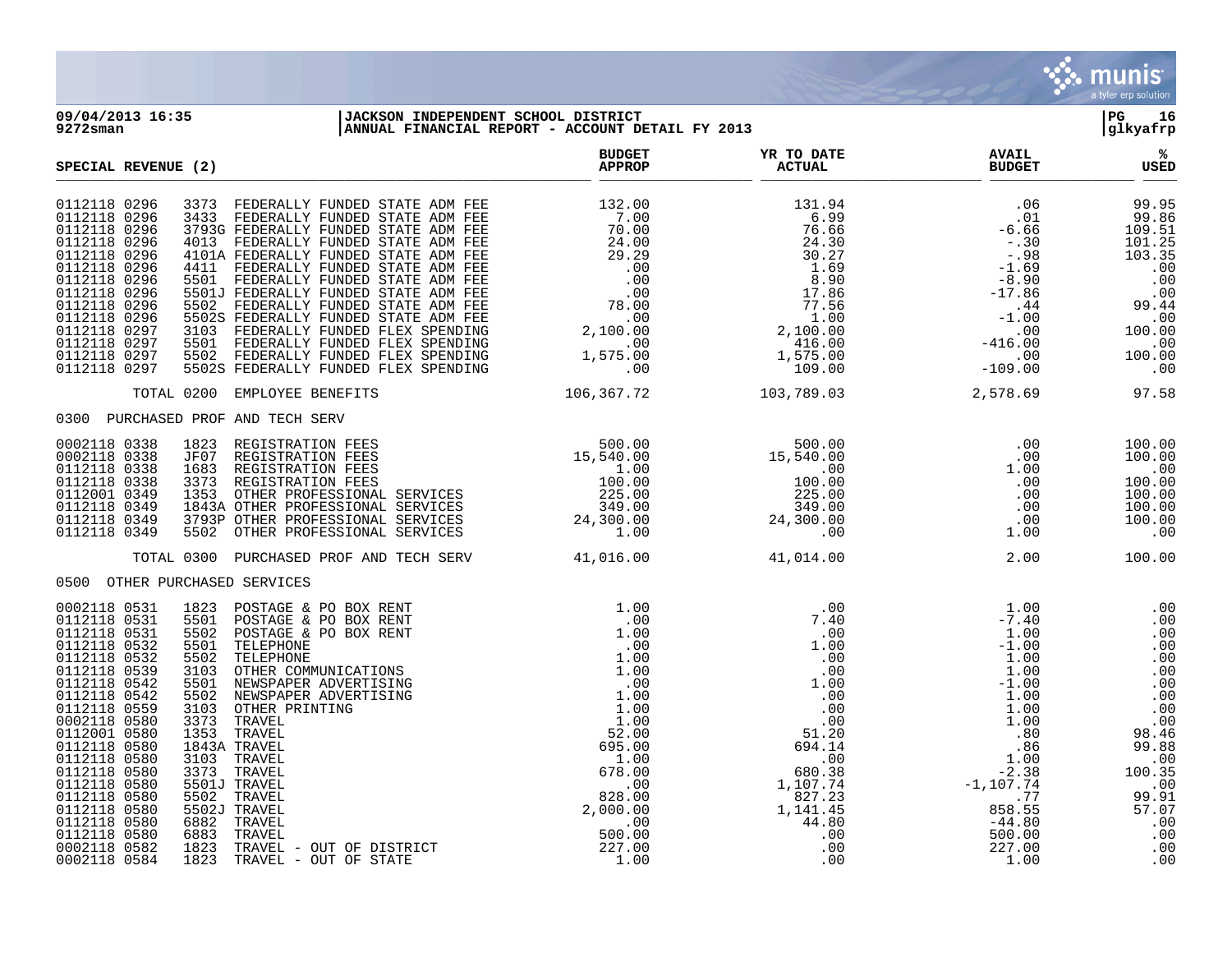| 09/04/2013 16:35<br>$9272$ sman                                                                                                                                                                                                                                                                                                                                                                                                                                                                              | JACKSON INDEPENDENT SCHOOL DISINICI<br>ANNUAL FINANCIAL REPORT - ACCOUNT DETAIL FY 2013                                                                                                                                                                                                                                                                                                                                                                                                                                                                                                                                                                                                                                                                                               |                                |                                       |                                                        | l PG-<br>17<br>glkyafrp             |
|--------------------------------------------------------------------------------------------------------------------------------------------------------------------------------------------------------------------------------------------------------------------------------------------------------------------------------------------------------------------------------------------------------------------------------------------------------------------------------------------------------------|---------------------------------------------------------------------------------------------------------------------------------------------------------------------------------------------------------------------------------------------------------------------------------------------------------------------------------------------------------------------------------------------------------------------------------------------------------------------------------------------------------------------------------------------------------------------------------------------------------------------------------------------------------------------------------------------------------------------------------------------------------------------------------------|--------------------------------|---------------------------------------|--------------------------------------------------------|-------------------------------------|
| SPECIAL REVENUE (2)                                                                                                                                                                                                                                                                                                                                                                                                                                                                                          |                                                                                                                                                                                                                                                                                                                                                                                                                                                                                                                                                                                                                                                                                                                                                                                       | <b>BUDGET</b><br><b>APPROP</b> | YR TO DATE<br>ACTUAL<br><b>ACTUAL</b> | <b>AVAIL</b><br><b>BUDGET</b>                          | $\%$<br>USED                        |
|                                                                                                                                                                                                                                                                                                                                                                                                                                                                                                              |                                                                                                                                                                                                                                                                                                                                                                                                                                                                                                                                                                                                                                                                                                                                                                                       |                                |                                       |                                                        |                                     |
|                                                                                                                                                                                                                                                                                                                                                                                                                                                                                                              | TOTAL 0500 OTHER PURCHASED SERVICES                                                                                                                                                                                                                                                                                                                                                                                                                                                                                                                                                                                                                                                                                                                                                   | 4,989.00                       | 4,556.34                              | 432.66                                                 | 91.33                               |
| 0600 SUPPLIES                                                                                                                                                                                                                                                                                                                                                                                                                                                                                                |                                                                                                                                                                                                                                                                                                                                                                                                                                                                                                                                                                                                                                                                                                                                                                                       |                                |                                       |                                                        |                                     |
| 0002118 0610<br>0002118 0610<br>0112001 0610<br>0112118 0610<br>0112118 0610<br>0112118 0610<br>0112118 0610<br>0112118 0610<br>0112118 0610<br>0112118 0610<br>0112118 0610<br>0112118 0610<br>0112118 0610<br>0112118 0610<br>0112001 0644<br>0112118 0644<br>0112118 0644<br>0002118 0646<br>0112118 0646<br>0112118 0646<br>0112118 0646<br>0112118 0650<br>0112118 0650<br>0112118 0650<br>0112118 0650<br>0112118 0650<br>0112118 0679<br>0112118 0679<br>0112118 0679<br>0112118 0679<br>0112118 0679 | 1823<br>$\begin{tabular}{@{\textbf{6.64\textwidth} \begin{tabular}{ c  c  c } \hline \textbf{QADERAL} & \textbf{SIPPLLES} & \textbf{SIPPLRES} & \textbf{S12-0.00} & \textbf{S21-0.00} & \textbf{S31-0.00} & \textbf{S10,000} & \textbf{S10,000} & \textbf{S21-0.00} & \textbf{S10,000} & \textbf{S21-0.00} & \textbf{S10,000} & \textbf{S10,000} & \textbf{S10,000} & \textbf{S1$<br>JF07<br>1353<br>1683 GENERAL SUPPLIES<br>1843A GENERAL SUPPLIES<br>3103<br>3373<br>3433<br>3793G GENERAL SUPPLIES<br>3793P GENERAL SUPPLIES<br>5501<br>5502<br>6883<br>8662K GENERAL SUPPLIES<br>1353 TEXTBOOKS<br>3103<br>3373<br>1823<br>3103<br>3373<br>3433<br>1622<br>1623<br>3103<br>3373<br>3793G SUPPLIES-TECHNOLOGY RELATED<br>3793G OTHER<br>3793P OTHER<br>5501 OTHER<br>6753<br>6883 |                                |                                       |                                                        |                                     |
| TOTAL 0600                                                                                                                                                                                                                                                                                                                                                                                                                                                                                                   | SUPPLIES                                                                                                                                                                                                                                                                                                                                                                                                                                                                                                                                                                                                                                                                                                                                                                              | 65,529.82                      | 47,895.46                             | 17,634.36                                              | 73.09                               |
| 0700 PROPERTY                                                                                                                                                                                                                                                                                                                                                                                                                                                                                                |                                                                                                                                                                                                                                                                                                                                                                                                                                                                                                                                                                                                                                                                                                                                                                                       |                                |                                       |                                                        |                                     |
| 0112001 0733<br>0112118 0734<br>0112118 0734<br>0112118 0734<br>0112118 0734                                                                                                                                                                                                                                                                                                                                                                                                                                 | COMPUTERS & FIXTURES<br>COMPUTERS & RELATED EQUIPMENT<br>COMPUTERS & RELATED EQUIPMENT<br>COMPUTERS & RELATED EQUIPMENT<br>COMPUTERS & RELATED EQUIPMENT<br>COMPUTERS & RELATED EQUIPMENT<br>COMPUTERS & RELATED EQUIPMENT<br>100.00<br>100.00<br>1353<br>1622<br>1623<br>3103<br>3373                                                                                                                                                                                                                                                                                                                                                                                                                                                                                                |                                |                                       | $1.00$<br>-6,002.09<br>5,413.89<br>1.00<br>1.00<br>.00 | .00<br>.00<br>7.34<br>.00<br>100.00 |
| TOTAL 0700                                                                                                                                                                                                                                                                                                                                                                                                                                                                                                   | PROPERTY                                                                                                                                                                                                                                                                                                                                                                                                                                                                                                                                                                                                                                                                                                                                                                              | 5,945.00                       | 6,531.20                              | $-586.20$                                              | 109.86                              |
|                                                                                                                                                                                                                                                                                                                                                                                                                                                                                                              | 0800 DEBT SERVICE AND MISCELLANEOUS                                                                                                                                                                                                                                                                                                                                                                                                                                                                                                                                                                                                                                                                                                                                                   |                                |                                       |                                                        |                                     |
| 0112001 0892<br>0112118 0892                                                                                                                                                                                                                                                                                                                                                                                                                                                                                 | 1353 OPEN HOUSE/PARENT MTGS<br>3793G OPEN HOUSE/PARENT MTGS                                                                                                                                                                                                                                                                                                                                                                                                                                                                                                                                                                                                                                                                                                                           | 55.00<br>700.00                | 54.04<br>.00                          | .96<br>700.00                                          | 98.25<br>.00                        |

 $\ddot{\ddot{\mathbf{y}}}$  munis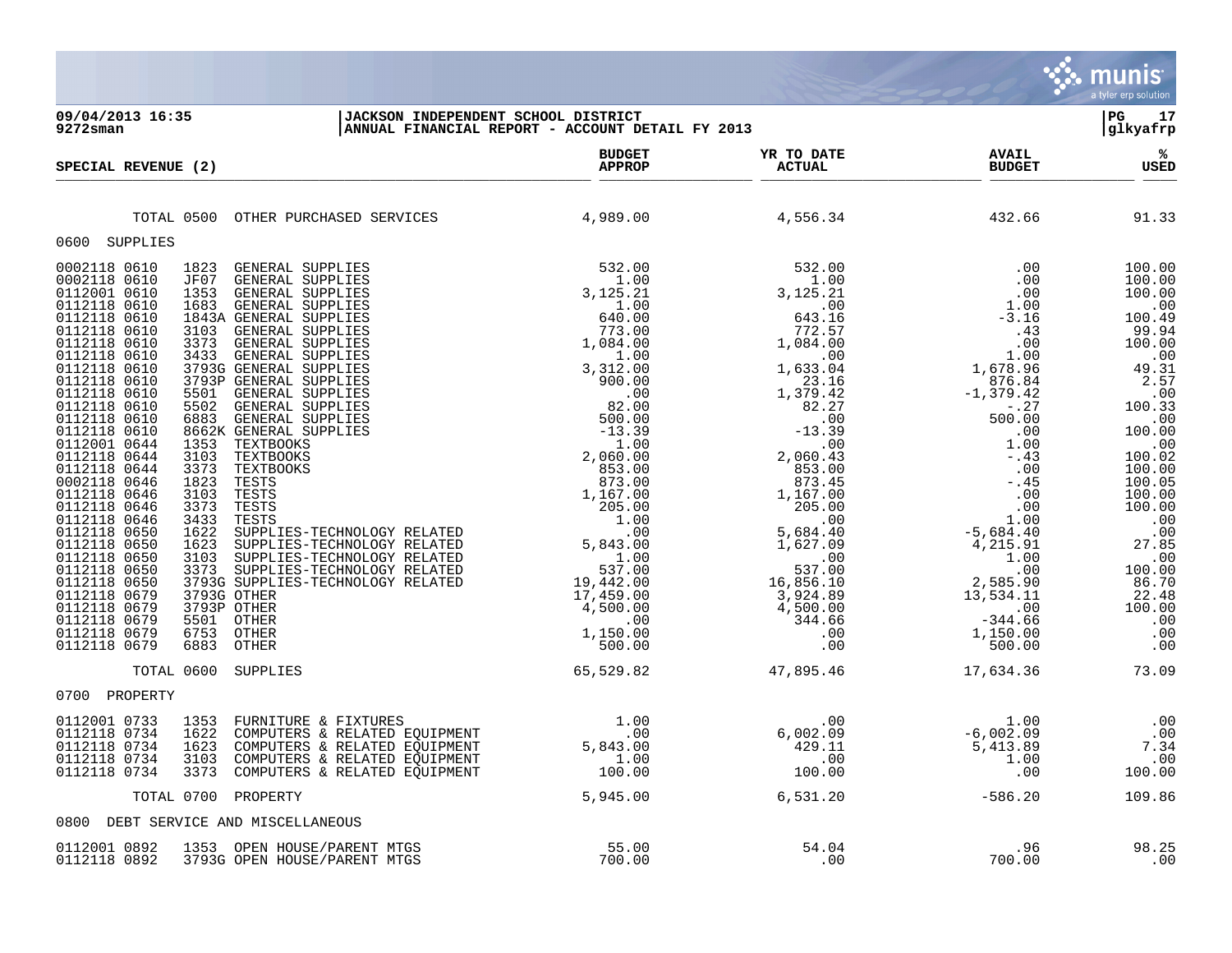

0112135 0734 1353 COMPUTERS & RELATED EOUIPMENT 1.00 .00 .00 .00 1.00 1.00 .00

 $\mathbf{\mathcal{C}}$  . munis a tyler erp solution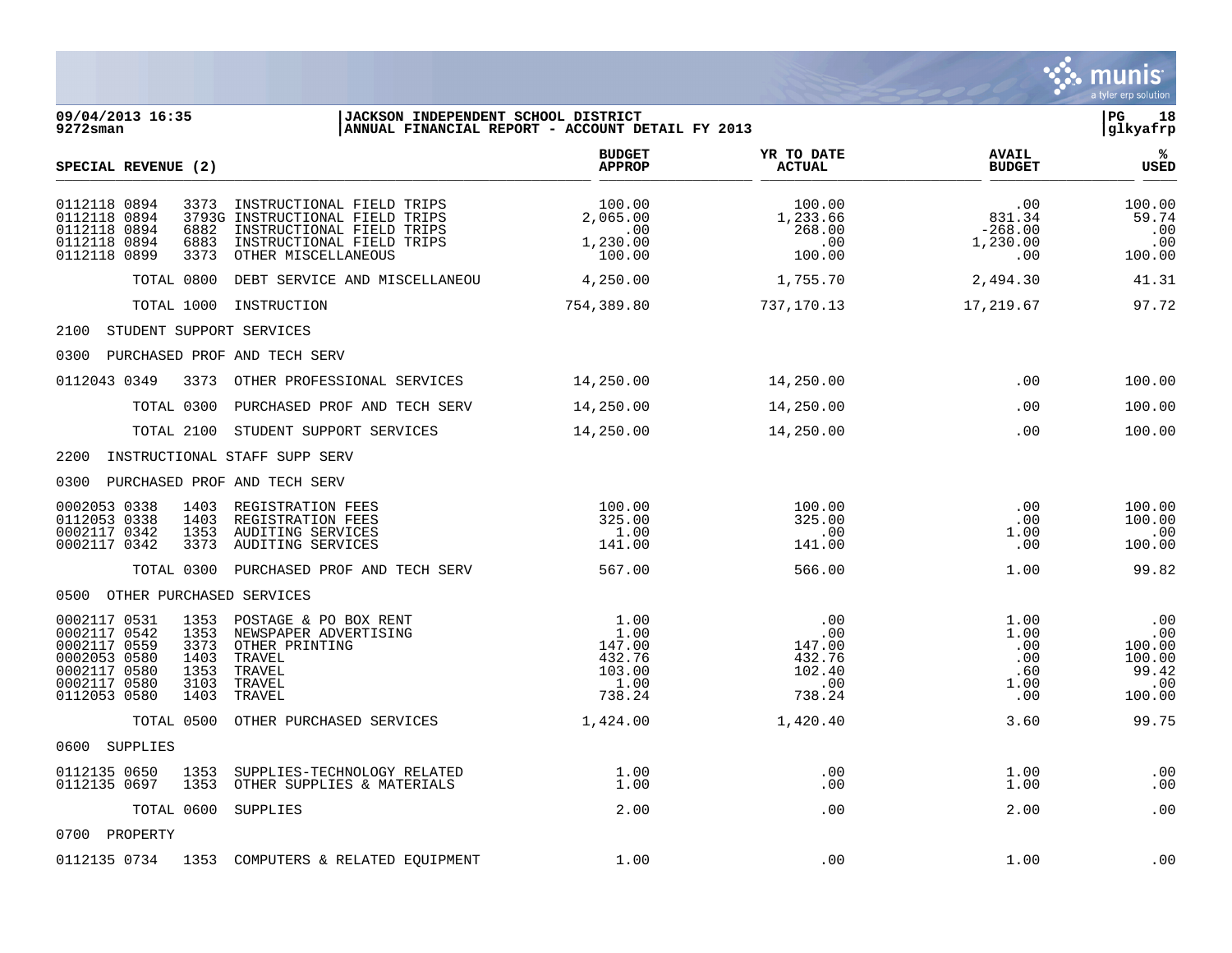|                                                                                                                                                                                                                                                                                                                                                                                                                                                                      |                                                                                                                                                                                                                                                                                                                                                                                                                                                                                                                                                                                                                                                                                                                                                                              |                                                                                                                                                                                                                                                                                                                                                                                                       |                                                                                                                                                                                                                       |                                                                                                                                                                                                                               | munis<br>a tyler erp solution                                                                                                                                                                                            |
|----------------------------------------------------------------------------------------------------------------------------------------------------------------------------------------------------------------------------------------------------------------------------------------------------------------------------------------------------------------------------------------------------------------------------------------------------------------------|------------------------------------------------------------------------------------------------------------------------------------------------------------------------------------------------------------------------------------------------------------------------------------------------------------------------------------------------------------------------------------------------------------------------------------------------------------------------------------------------------------------------------------------------------------------------------------------------------------------------------------------------------------------------------------------------------------------------------------------------------------------------------|-------------------------------------------------------------------------------------------------------------------------------------------------------------------------------------------------------------------------------------------------------------------------------------------------------------------------------------------------------------------------------------------------------|-----------------------------------------------------------------------------------------------------------------------------------------------------------------------------------------------------------------------|-------------------------------------------------------------------------------------------------------------------------------------------------------------------------------------------------------------------------------|--------------------------------------------------------------------------------------------------------------------------------------------------------------------------------------------------------------------------|
| 09/04/2013 16:35<br>9272sman                                                                                                                                                                                                                                                                                                                                                                                                                                         | JACKSON INDEPENDENT SCHOOL DISTRICT<br>ANNUAL FINANCIAL REPORT - ACCOUNT DETAIL FY 2013                                                                                                                                                                                                                                                                                                                                                                                                                                                                                                                                                                                                                                                                                      |                                                                                                                                                                                                                                                                                                                                                                                                       |                                                                                                                                                                                                                       |                                                                                                                                                                                                                               | $_{\rm PG}$<br>19<br> glkyafrp                                                                                                                                                                                           |
| SPECIAL REVENUE (2)                                                                                                                                                                                                                                                                                                                                                                                                                                                  |                                                                                                                                                                                                                                                                                                                                                                                                                                                                                                                                                                                                                                                                                                                                                                              | <b>BUDGET</b><br><b>APPROP</b>                                                                                                                                                                                                                                                                                                                                                                        | YR TO DATE<br><b>ACTUAL</b>                                                                                                                                                                                           | <b>AVAIL</b><br><b>BUDGET</b>                                                                                                                                                                                                 | ℁<br>USED                                                                                                                                                                                                                |
| TOTAL 0700                                                                                                                                                                                                                                                                                                                                                                                                                                                           | PROPERTY                                                                                                                                                                                                                                                                                                                                                                                                                                                                                                                                                                                                                                                                                                                                                                     | 1.00                                                                                                                                                                                                                                                                                                                                                                                                  | .00                                                                                                                                                                                                                   | 1.00                                                                                                                                                                                                                          | .00                                                                                                                                                                                                                      |
| TOTAL 2200                                                                                                                                                                                                                                                                                                                                                                                                                                                           | INSTRUCTIONAL STAFF SUPP SERV 1,994.00                                                                                                                                                                                                                                                                                                                                                                                                                                                                                                                                                                                                                                                                                                                                       |                                                                                                                                                                                                                                                                                                                                                                                                       | 1,986.40                                                                                                                                                                                                              | 7.60                                                                                                                                                                                                                          | 99.62                                                                                                                                                                                                                    |
| 2700<br>STUDENT TRANSPORTATION                                                                                                                                                                                                                                                                                                                                                                                                                                       |                                                                                                                                                                                                                                                                                                                                                                                                                                                                                                                                                                                                                                                                                                                                                                              |                                                                                                                                                                                                                                                                                                                                                                                                       |                                                                                                                                                                                                                       |                                                                                                                                                                                                                               |                                                                                                                                                                                                                          |
| 0100 SALARIES PERSONNEL SERVICES                                                                                                                                                                                                                                                                                                                                                                                                                                     |                                                                                                                                                                                                                                                                                                                                                                                                                                                                                                                                                                                                                                                                                                                                                                              |                                                                                                                                                                                                                                                                                                                                                                                                       |                                                                                                                                                                                                                       |                                                                                                                                                                                                                               |                                                                                                                                                                                                                          |
| 9012092 0112<br>9012092 0112<br>9012092 0112<br>9012092 0130<br>5501<br>9012092 0130<br>6882<br>9012092 0130<br>6883<br>9012792 0130<br>1353                                                                                                                                                                                                                                                                                                                         | $\begin{tabular}{l l l l} \multicolumn{2}{c}{\textbf{EXTRA} \textbf{ SERVICE}} & & & & 2,000.00 \\ \multicolumn{2}{c}{\textbf{EXTRA} \textbf{ SERVICE}} & & & 1,488.00 \\ \multicolumn{2}{c}{\textbf{EXTRA} \textbf{ SERVICE}} & & & 1,488.00 \\ \multicolumn{2}{c}{\textbf{CLASSIFIED REGULAR SALARY}} & & & 00 \\ \multicolumn{2}{c}{\textbf{CLASSIFIED REGULAR SALARY}} & & & 00 \\ \multicolumn{2}{c}{\textbf{CLASSIFIED REGULAR SALARY}} & & 250.00 \\ \multicolumn{$<br>3793G EXTRA SERVICE<br>5502 EXTRA SERVICE<br>5503S EXTRA SERVICE                                                                                                                                                                                                                               |                                                                                                                                                                                                                                                                                                                                                                                                       | 1,150.26<br>$1,150.26$<br>$487.66$<br>$457.66$<br>$617.82$<br>$463.42$<br>$.00$<br>$3,052.09$                                                                                                                         | 849.74<br>$-50$<br>-.66<br>$.50$<br>$-.66$<br>$-617.82$<br>$-463.42$<br>$250.00$<br>$-.09$                                                                                                                                    | 57.51<br>99.97<br>100.14<br>.00<br>.00<br>.00<br>100.00                                                                                                                                                                  |
|                                                                                                                                                                                                                                                                                                                                                                                                                                                                      | TOTAL 0100 SALARIES PERSONNEL SERVICES                                                                                                                                                                                                                                                                                                                                                                                                                                                                                                                                                                                                                                                                                                                                       | 7,247.00                                                                                                                                                                                                                                                                                                                                                                                              | 7,228.75                                                                                                                                                                                                              | 18.25                                                                                                                                                                                                                         | 99.75                                                                                                                                                                                                                    |
| 0200 EMPLOYEE BENEFITS                                                                                                                                                                                                                                                                                                                                                                                                                                               |                                                                                                                                                                                                                                                                                                                                                                                                                                                                                                                                                                                                                                                                                                                                                                              |                                                                                                                                                                                                                                                                                                                                                                                                       |                                                                                                                                                                                                                       |                                                                                                                                                                                                                               |                                                                                                                                                                                                                          |
| 9012092 0221<br>9012092 0221<br>9012092 0221<br>5502<br>9012092 0221<br>9012092 0221<br>6882<br>9012092 0221<br>6883<br>9012792 0221<br>1353<br>9012092 0222<br>9012092 0222<br>5501<br>9012092 0222<br>5502<br>9012092 0222<br>9012092 0222<br>6882<br>9012092 0222<br>6883<br>9012792 0222<br>9012092 0232<br>9012092 0232<br>5501<br>9012092 0232<br>5502<br>9012092 0232<br>9012792 0232<br>1353<br>9012092 0294<br>5501<br>9012092 0295<br>5501<br>9012092 0296 | 3793G EMPLOYER FICA CONTRIBUTION<br>5501<br>EMPLOYER FICA CONTRIBUTION<br>EMPLOYER FICA CONTRIBUTION<br>5503S EMPLOYER FICA CONTRIBUTION<br>EMPLOYER FICA CONTRIBUTION<br>EMPLOYER FICA CONTRIBUTION<br>EMPLOYER FICA CONTRIBUTION<br>3793G EMPLOYER MEDICARE CONTRIBUTION<br>EMPLOYER MEDICARE CONTRIBUTION<br>EMPLOYER MEDICARE CONTRIBUTION<br>5503S EMPLOYER MEDICARE CONTRIBUTION<br>EMPLOYER MEDICARE CONTRIBUTION<br>EMPLOYER MEDICARE CONTRIBUTION<br>EMPLOYER MEDICARE CONTRIBUTION<br>1353<br>3793G CERS EMPLOYER CONTRIBUTION<br>CERS EMPLOYER CONTRIBUTION<br>CERS EMPLOYER CONTRIBUTION<br>5503S CERS EMPLOYER CONTRIBUTION<br>CERS EMPLOYER CONTRIBUTION<br>FEDERALLY FUNDED HEALTH INSURA<br>FEDERALLY FUNDED LIFE INS<br>5501 FEDERALLY FUNDED STATE ADM FEE | $\begin{array}{cccc} 124.00 & & & & & & & 124.00 \\ & & & & & & & & & 0 \\ 0 & & & & & & & & 0 \\ 0 & & & & & & & & 0 \\ 0 & & & & & & & 0 \\ 0 & & & & & & & 0 \\ 0 & & & & & & & 0 \\ 0 & & & & & & & 0 \\ 0 & & & & & & & 0 \\ 0 & & & & & & & 0 \\ 0 & & & & & & & 0 \\ 0 & & & & & & & 0 \\ 0 & & & & & & & 0 \\ 0 & & & & & & & 0 \\ 0 & & & & & & & 0 \\ 0 & & & & & & & 0 \\ 0 & & & & & & &$ | 69.21<br>36.33<br>86.01<br>$86.01$<br>$26.28$<br>$23.300$<br>$225.24$<br>$16.20$<br>$8.51$<br>$20.09$<br>$6.14$<br>$5.46$<br>$0.00$<br>$224.89$<br>$120.78$<br>$290.79$<br>$89.47$<br>$783.36$<br>22.66<br>.04<br>.20 | $54.79$<br>$-36.33$<br>.99<br>$- 0.28$<br>$-23.32$<br>10.00<br>$-0.24$<br>12.80<br>$-8.51$<br>.91<br>$-.14$<br>$-5.46$<br>10.00<br>$- 0.66$<br>175.11<br>$-120.78$<br>.21<br>.53<br>$-13.53$<br>$-22.66$<br>$-0.04$<br>$-.20$ | 55.81<br>.00<br>98.86<br>101.08<br>$\overline{00}$<br>.00<br>100.11<br>55.86<br>.00<br>95.67<br>102.33<br>$\overline{\phantom{0}}$ .00<br>.00<br>101.27<br>56.22<br>.00<br>99.93<br>99.41<br>101.76<br>.00<br>.00<br>.00 |
|                                                                                                                                                                                                                                                                                                                                                                                                                                                                      | TOTAL 0200 EMPLOYEE BENEFITS                                                                                                                                                                                                                                                                                                                                                                                                                                                                                                                                                                                                                                                                                                                                                 | 2,140.79                                                                                                                                                                                                                                                                                                                                                                                              | 2,107.60                                                                                                                                                                                                              | 33.19                                                                                                                                                                                                                         | 98.45                                                                                                                                                                                                                    |
| 0600 SUPPLIES                                                                                                                                                                                                                                                                                                                                                                                                                                                        |                                                                                                                                                                                                                                                                                                                                                                                                                                                                                                                                                                                                                                                                                                                                                                              |                                                                                                                                                                                                                                                                                                                                                                                                       |                                                                                                                                                                                                                       |                                                                                                                                                                                                                               |                                                                                                                                                                                                                          |
| 9012792 0627                                                                                                                                                                                                                                                                                                                                                                                                                                                         | 1353 DIESEL FUEL                                                                                                                                                                                                                                                                                                                                                                                                                                                                                                                                                                                                                                                                                                                                                             | 1.00                                                                                                                                                                                                                                                                                                                                                                                                  | .00                                                                                                                                                                                                                   | 1.00                                                                                                                                                                                                                          | .00                                                                                                                                                                                                                      |
|                                                                                                                                                                                                                                                                                                                                                                                                                                                                      | TOTAL 0600 SUPPLIES                                                                                                                                                                                                                                                                                                                                                                                                                                                                                                                                                                                                                                                                                                                                                          | 1.00                                                                                                                                                                                                                                                                                                                                                                                                  | .00                                                                                                                                                                                                                   | 1.00                                                                                                                                                                                                                          | .00                                                                                                                                                                                                                      |
|                                                                                                                                                                                                                                                                                                                                                                                                                                                                      | TOTAL 2700 STUDENT TRANSPORTATION                                                                                                                                                                                                                                                                                                                                                                                                                                                                                                                                                                                                                                                                                                                                            | 9,388.79                                                                                                                                                                                                                                                                                                                                                                                              | 9,336.35                                                                                                                                                                                                              | 52.44                                                                                                                                                                                                                         | 99.44                                                                                                                                                                                                                    |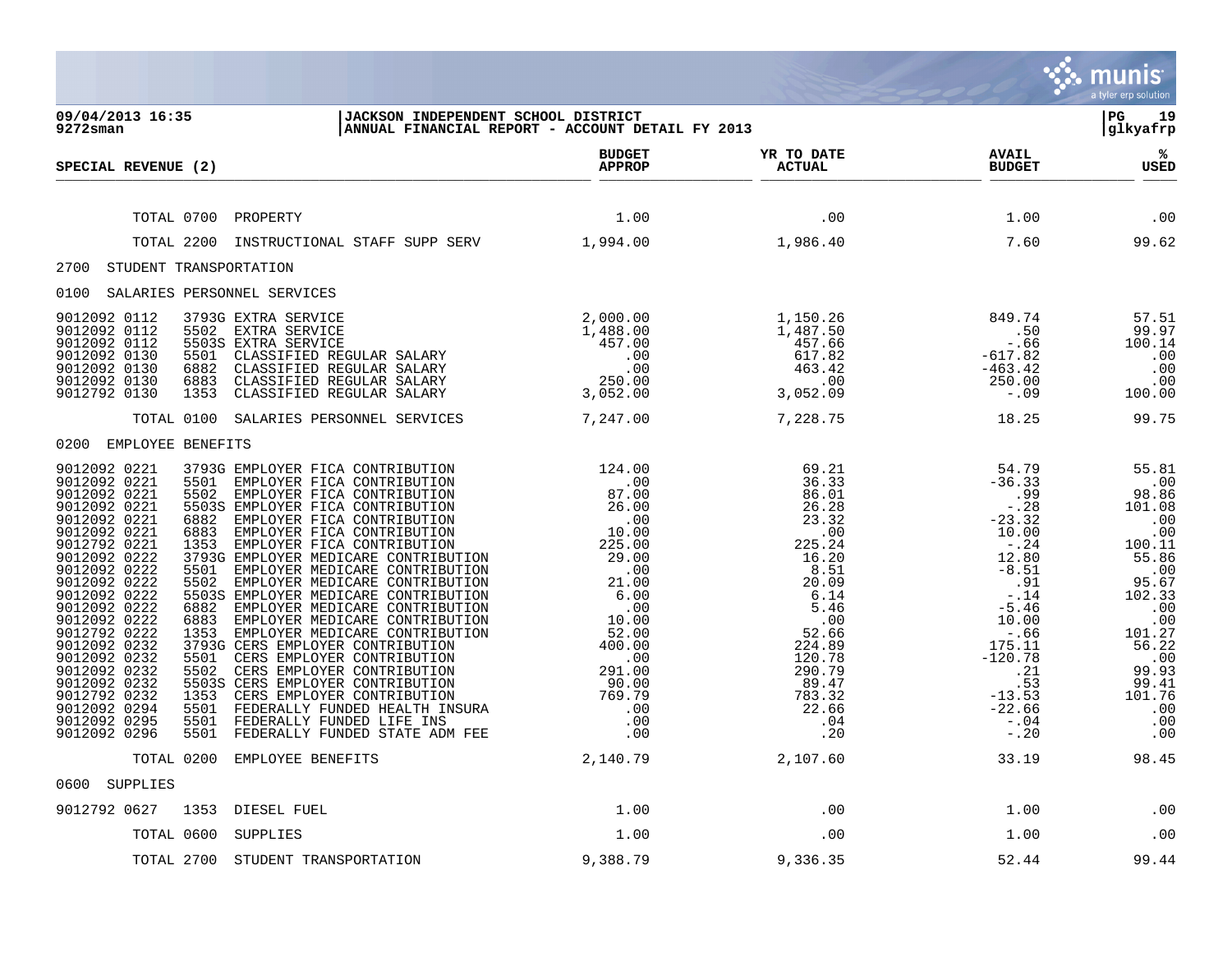|                                                                                                                                                                                                                                                                            |                                                  |                                              |                                       | munis<br>a tyler erp solution            |
|----------------------------------------------------------------------------------------------------------------------------------------------------------------------------------------------------------------------------------------------------------------------------|--------------------------------------------------|----------------------------------------------|---------------------------------------|------------------------------------------|
| 09/04/2013 16:35<br>JACKSON INDEPENDENT SCHOOL DISTRICT<br>$9272$ sman                                                                                                                                                                                                     | ANNUAL FINANCIAL REPORT - ACCOUNT DETAIL FY 2013 |                                              |                                       | PG<br>20<br>glkyafrp                     |
| SPECIAL REVENUE (2)                                                                                                                                                                                                                                                        | <b>BUDGET</b><br><b>APPROP</b>                   | YR TO DATE<br><b>ACTUAL</b>                  | <b>AVAIL</b><br><b>BUDGET</b>         | %<br><b>USED</b>                         |
| COMMUNITY SERVICES<br>3300                                                                                                                                                                                                                                                 |                                                  |                                              |                                       |                                          |
| SALARIES PERSONNEL SERVICES<br>0100                                                                                                                                                                                                                                        |                                                  |                                              |                                       |                                          |
| 9302104 0130D 1253 CLASSIFIED DIRECTOR                                                                                                                                                                                                                                     | 28,820.00                                        | 28,820.00                                    | .00                                   | 100.00                                   |
| TOTAL 0100 SALARIES PERSONNEL SERVICES                                                                                                                                                                                                                                     | 28,820.00                                        | 28,820.00                                    | .00                                   | 100.00                                   |
| EMPLOYEE BENEFITS<br>0200                                                                                                                                                                                                                                                  |                                                  |                                              |                                       |                                          |
| 9302104 0221<br>1253<br>EMPLOYER FICA CONTRIBUTION<br>9302104 0222<br>1253<br>EMPLOYER MEDICARE CONTRIBUTION<br>9302104 0232<br>1253<br>CERS EMPLOYER CONTRIBUTION<br>9302104 0253<br>1253<br>KSBA UNEMPLOYMENT INSURANCE<br>9302104 0260<br>WORKMENS COMPENSATION<br>1253 | 1,714.00<br>401.00<br>5,405.00<br>1.00<br>1.00   | 1,714.00<br>401.00<br>5,413.00<br>.00<br>.00 | .00<br>.00<br>$-8.00$<br>1.00<br>1.00 | 100.00<br>100.00<br>100.15<br>.00<br>.00 |
| TOTAL 0200<br>EMPLOYEE BENEFITS                                                                                                                                                                                                                                            | 7,522.00                                         | 7,528.00                                     | $-6.00$                               | 100.08                                   |
| 0300 PURCHASED PROF AND TECH SERV                                                                                                                                                                                                                                          |                                                  |                                              |                                       |                                          |
| 9302104 0349<br>1253<br>OTHER PROFESSIONAL SERVICES                                                                                                                                                                                                                        | 1.00                                             | .00                                          | 1.00                                  | .00                                      |
| TOTAL 0300<br>PURCHASED PROF AND TECH SERV                                                                                                                                                                                                                                 | 1.00                                             | .00                                          | 1.00                                  | .00                                      |
| 0500<br>OTHER PURCHASED SERVICES                                                                                                                                                                                                                                           |                                                  |                                              |                                       |                                          |
| 1253<br>9302104 0532<br>TELEPHONE<br>9302104 0580<br>1253<br>TRAVEL                                                                                                                                                                                                        | 1.00<br>1.00                                     | .00<br>.00                                   | 1.00<br>1.00                          | .00<br>.00                               |
| TOTAL 0500<br>OTHER PURCHASED SERVICES                                                                                                                                                                                                                                     | 2.00                                             | .00                                          | 2.00                                  | .00                                      |
| 0600 SUPPLIES                                                                                                                                                                                                                                                              |                                                  |                                              |                                       |                                          |
| 9302104 0610<br>1253<br>GENERAL SUPPLIES<br>9302104 0630<br>1253<br>FOOD<br>9302104 0679<br>1253<br>OTHER                                                                                                                                                                  | 1.00<br>1.00<br>1.00                             | .00<br>.00<br>.00                            | 1.00<br>1.00<br>1.00                  | .00<br>.00<br>.00                        |
| TOTAL 0600<br>SUPPLIES                                                                                                                                                                                                                                                     | 3.00                                             | .00                                          | 3.00                                  | .00                                      |
| 0800 DEBT SERVICE AND MISCELLANEOUS                                                                                                                                                                                                                                        |                                                  |                                              |                                       |                                          |
| 0002150 0892<br>3103 OPEN HOUSE/PARENT MTGS                                                                                                                                                                                                                                | 1.00                                             | .00                                          | 1.00                                  | .00                                      |
| TOTAL 0800<br>DEBT SERVICE AND MISCELLANEOU                                                                                                                                                                                                                                | 1.00                                             | .00                                          | 1.00                                  | .00                                      |
| TOTAL 3300 COMMUNITY SERVICES                                                                                                                                                                                                                                              | 36,349.00                                        | 36,348.00                                    | 1.00                                  | 100.00                                   |
| TOTAL EXPENDITURES                                                                                                                                                                                                                                                         | 816, 371.59                                      | 799,090.88                                   | 17,280.71                             | 97.88                                    |
| TOTAL FOR SPECIAL REVENUE (2)                                                                                                                                                                                                                                              | .00                                              | .00                                          | .00                                   | .00                                      |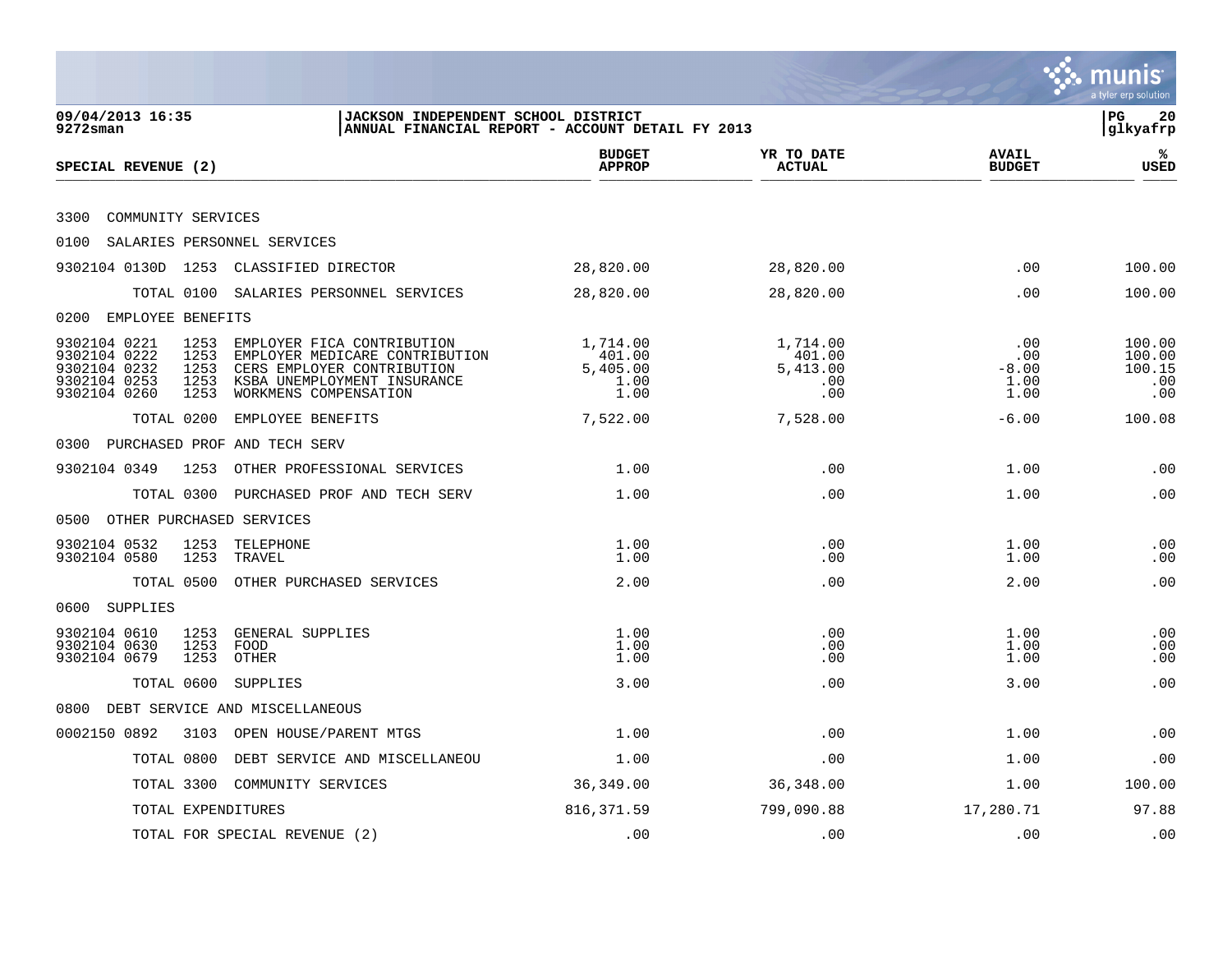|            |                                  |                                            |                                                  |                             |                               | <b>munis</b><br>a tyler erp solution |
|------------|----------------------------------|--------------------------------------------|--------------------------------------------------|-----------------------------|-------------------------------|--------------------------------------|
| 9272sman   | 09/04/2013 16:35                 | <b>JACKSON INDEPENDENT SCHOOL DISTRICT</b> | ANNUAL FINANCIAL REPORT - ACCOUNT DETAIL FY 2013 |                             |                               | PG<br>21<br>glkyafrp                 |
|            | CAPITAL OUTLAY FUND (310)        |                                            | <b>BUDGET</b><br>APPROP                          | YR TO DATE<br><b>ACTUAL</b> | <b>AVAIL</b><br><b>BUDGET</b> | ℁<br>USED                            |
| REVENUES   |                                  |                                            |                                                  |                             |                               |                                      |
| RECEIPTS   |                                  |                                            |                                                  |                             |                               |                                      |
|            | REVENUE FROM STATE SOURCES       |                                            |                                                  |                             |                               |                                      |
| RESTRICTED |                                  |                                            |                                                  |                             |                               |                                      |
| 310        | 3200                             | RESTRICTED STATE REVENUE                   | 37,683.00                                        | 37,683.00                   | .00                           | 100.00                               |
|            | TOTAL RESTRICTED                 |                                            | 37,683.00                                        | 37,683.00                   | .00                           | 100.00                               |
|            | TOTAL REVENUE FROM STATE SOURCES |                                            | 37,683.00                                        | 37,683.00                   | .00                           | 100.00                               |
|            | TOTAL RECEIPTS                   |                                            | 37,683.00                                        | 37,683.00                   | .00                           | 100.00                               |
|            | TOTAL REVENUES                   |                                            | 37,683.00                                        | 37,683.00                   | .00                           | 100.00                               |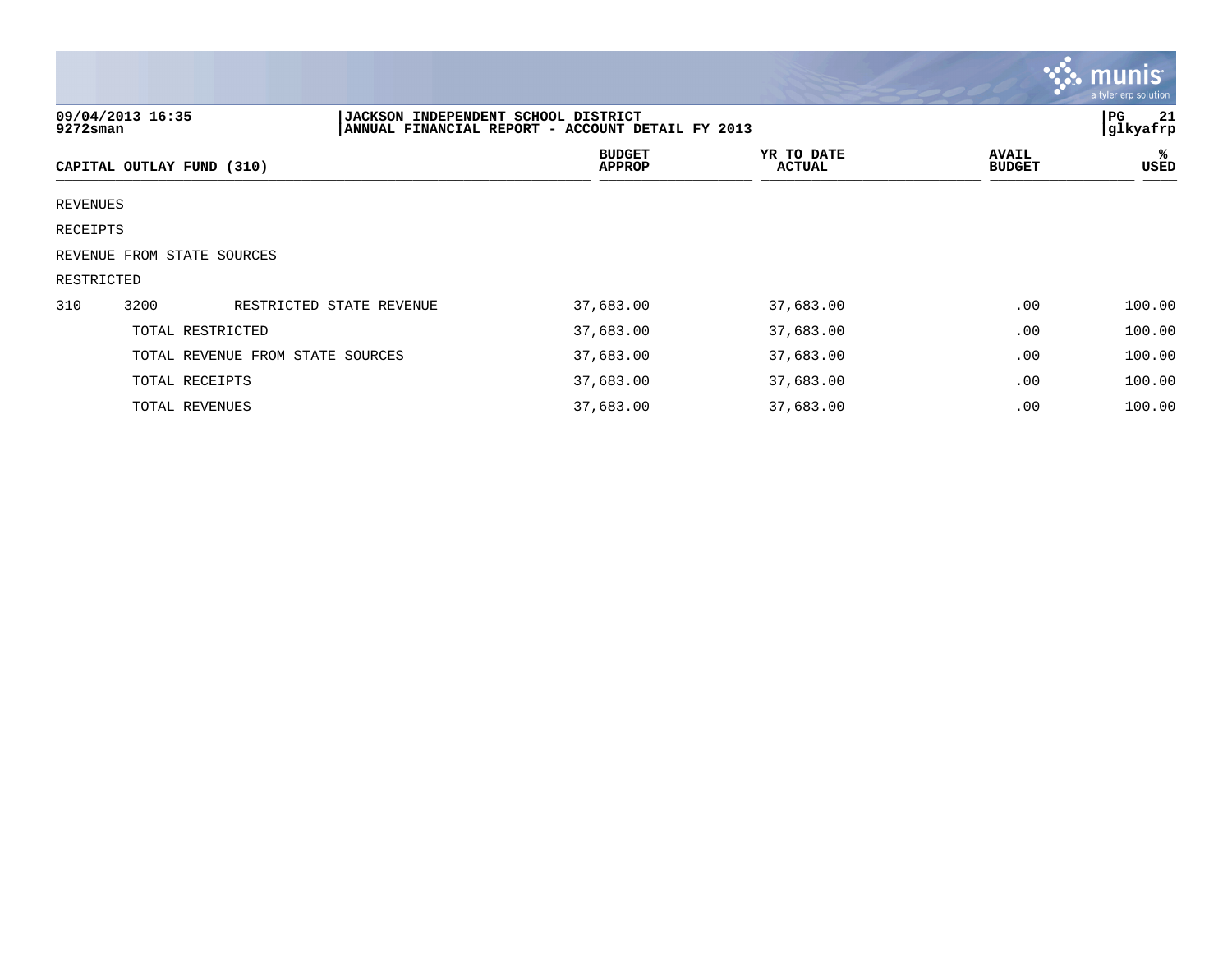|                                     |                                     |                                |                             |                               | munis <sup>.</sup><br>a tyler erp solution |
|-------------------------------------|-------------------------------------|--------------------------------|-----------------------------|-------------------------------|--------------------------------------------|
| 09/04/2013 16:35<br>$9272$ sman     |                                     | 22<br>PG<br>glkyafrp           |                             |                               |                                            |
| CAPITAL OUTLAY FUND (310)           |                                     | <b>BUDGET</b><br><b>APPROP</b> | YR TO DATE<br><b>ACTUAL</b> | <b>AVAIL</b><br><b>BUDGET</b> | %ะ<br>USED                                 |
| <b>EXPENDITURES</b>                 |                                     |                                |                             |                               |                                            |
| DEBT SERVICE<br>5100                |                                     |                                |                             |                               |                                            |
| 0400<br>PURCHASED PROPERTY SERVICES |                                     |                                |                             |                               |                                            |
| 0003112 0439                        | OTHER REPAIRS AND MAINTENANCE       | 607.00                         | 607.00                      | .00                           | 100.00                                     |
| TOTAL 0400                          | PURCHASED PROPERTY SERVICES         | 607.00                         | 607.00                      | .00                           | 100.00                                     |
| OTHER PURCHASED SERVICES<br>0500    |                                     |                                |                             |                               |                                            |
| 0003112 0529                        | OTHER INSURANCE                     | 18,776.00                      | 18,776.00                   | .00                           | 100.00                                     |
| TOTAL 0500                          | OTHER PURCHASED SERVICES            | 18,776.00                      | 18,776.00                   | .00                           | 100.00                                     |
| 0800                                | DEBT SERVICE AND MISCELLANEOUS      |                                |                             |                               |                                            |
| 0003112 0832                        | INTEREST ON LEASES & LT LOANS       | 18,300.00                      | 18,300.00                   | .00                           | 100.00                                     |
| TOTAL 0800                          | DEBT SERVICE AND MISCELLANEOU       | 18,300.00                      | 18,300.00                   | .00                           | 100.00                                     |
| TOTAL 5100                          | DEBT SERVICE                        | 37,683.00                      | 37,683.00                   | .00                           | 100.00                                     |
| TOTAL EXPENDITURES                  |                                     | 37,683.00                      | 37,683.00                   | .00                           | 100.00                                     |
|                                     | TOTAL FOR CAPITAL OUTLAY FUND (310) | .00                            | .00                         | .00                           | .00                                        |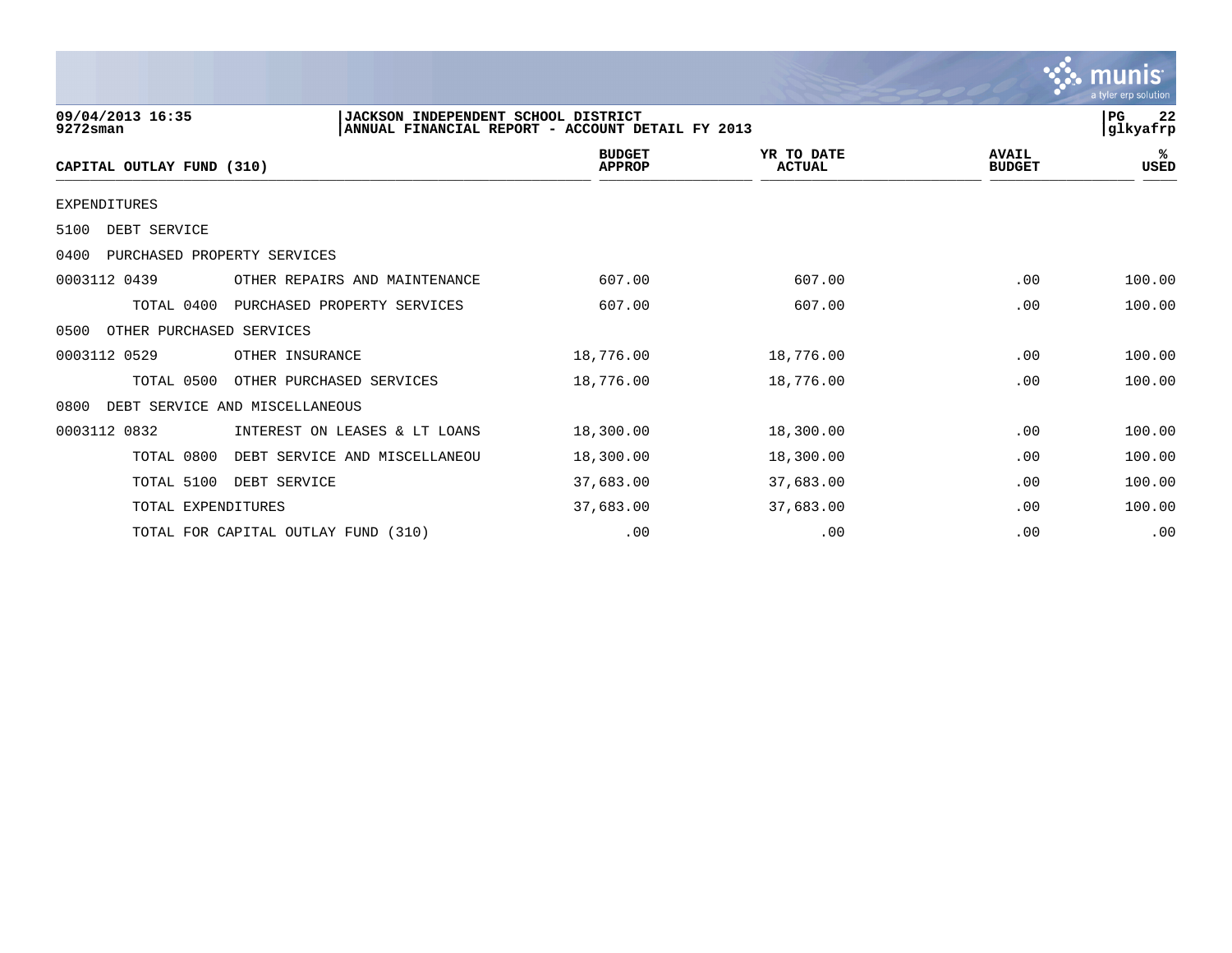|                 |                                   |                                                                                         |                             |                               | munis<br>a tyler erp solution |
|-----------------|-----------------------------------|-----------------------------------------------------------------------------------------|-----------------------------|-------------------------------|-------------------------------|
| $9272$ sman     | 09/04/2013 16:35                  | JACKSON INDEPENDENT SCHOOL DISTRICT<br>ANNUAL FINANCIAL REPORT - ACCOUNT DETAIL FY 2013 |                             |                               | $_{\rm PG}$<br>23<br>glkyafrp |
|                 | BUILDING FUND (5 CENT LEVY) (320) | <b>BUDGET</b><br><b>APPROP</b>                                                          | YR TO DATE<br><b>ACTUAL</b> | <b>AVAIL</b><br><b>BUDGET</b> | ℁<br><b>USED</b>              |
| <b>REVENUES</b> |                                   |                                                                                         |                             |                               |                               |
| RECEIPTS        |                                   |                                                                                         |                             |                               |                               |
|                 | REVENUE FROM LOCAL SOURCES        |                                                                                         |                             |                               |                               |
|                 | AD VALOREM TAXES                  |                                                                                         |                             |                               |                               |
| 320             | 1111<br>GENERAL PROPERTY TAX      | 17,694.00                                                                               | 17,694.00                   | .00                           | 100.00                        |
|                 | TOTAL AD VALOREM TAXES            | 17,694.00                                                                               | 17,694.00                   | .00                           | 100.00                        |
|                 | TOTAL REVENUE FROM LOCAL SOURCES  | 17,694.00                                                                               | 17,694.00                   | .00                           | 100.00                        |
|                 | REVENUE FROM STATE SOURCES        |                                                                                         |                             |                               |                               |
| RESTRICTED      |                                   |                                                                                         |                             |                               |                               |
| 320             | 3200<br>RESTRICTED STATE REVENUE  | 118,906.00                                                                              | 118,906.00                  | .00                           | 100.00                        |
|                 | TOTAL RESTRICTED                  | 118,906.00                                                                              | 118,906.00                  | .00                           | 100.00                        |
|                 | TOTAL REVENUE FROM STATE SOURCES  | 118,906.00                                                                              | 118,906.00                  | .00                           | 100.00                        |
|                 | TOTAL RECEIPTS                    | 136,600.00                                                                              | 136,600.00                  | .00                           | 100.00                        |
|                 | TOTAL REVENUES                    | 136,600.00                                                                              | 136,600.00                  | .00                           | 100.00                        |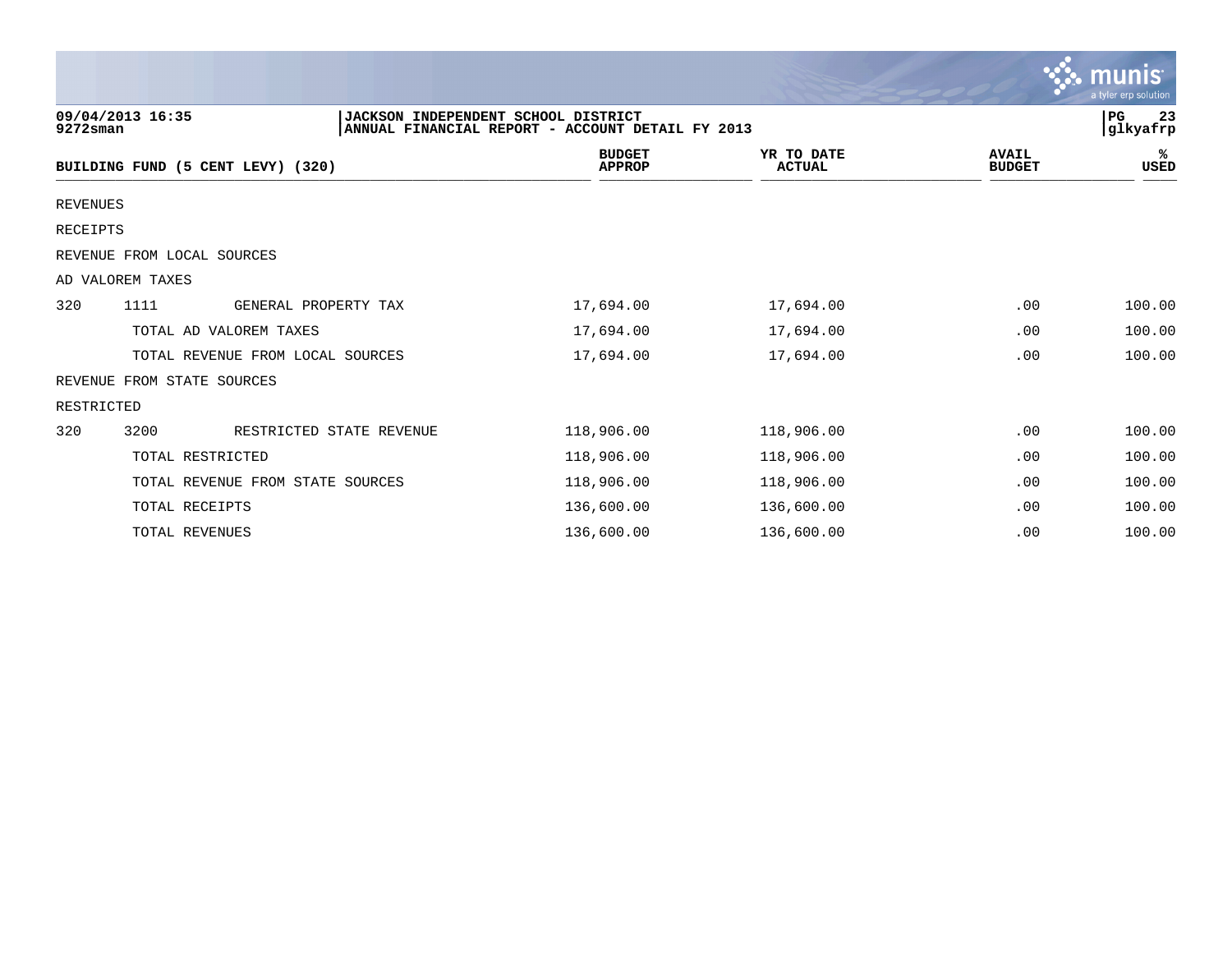|                                     |                                                                                         |                                |                             |                               | <u>munis</u><br>a tyler erp solution |
|-------------------------------------|-----------------------------------------------------------------------------------------|--------------------------------|-----------------------------|-------------------------------|--------------------------------------|
| 09/04/2013 16:35<br>$9272$ sman     | JACKSON INDEPENDENT SCHOOL DISTRICT<br>ANNUAL FINANCIAL REPORT - ACCOUNT DETAIL FY 2013 |                                |                             | PG<br>24<br> glkyafrp         |                                      |
| BUILDING FUND (5 CENT LEVY) (320)   |                                                                                         | <b>BUDGET</b><br><b>APPROP</b> | YR TO DATE<br><b>ACTUAL</b> | <b>AVAIL</b><br><b>BUDGET</b> | %ะ<br><b>USED</b>                    |
| <b>EXPENDITURES</b>                 |                                                                                         |                                |                             |                               |                                      |
| 4700<br>BUILDING IMPROVEMENTS       |                                                                                         |                                |                             |                               |                                      |
| 0400<br>PURCHASED PROPERTY SERVICES |                                                                                         |                                |                             |                               |                                      |
| 0003222 0434                        | COMPUTER REPAIR & MAINT                                                                 | 17,220.00                      | 17,220.58                   | $-.58$                        | 100.00                               |
| TOTAL 0400                          | PURCHASED PROPERTY SERVICES                                                             | 17,220.00                      | 17,220.58                   | $-.58$                        | 100.00                               |
| TOTAL 4700                          | BUILDING IMPROVEMENTS                                                                   | 17,220.00                      | 17,220.58                   | $-.58$                        | 100.00                               |
| 5100<br>DEBT SERVICE                |                                                                                         |                                |                             |                               |                                      |
| 0800                                | DEBT SERVICE AND MISCELLANEOUS                                                          |                                |                             |                               |                                      |
| 0003212 0831<br>0003212 0832        | INTEREST ON BONDS<br>INTEREST ON LEASES & LT LOANS                                      | 60,722.00<br>58,658.00         | 60,722.00<br>58,657.42      | .00<br>.58                    | 100.00<br>100.00                     |
| TOTAL 0800                          | DEBT SERVICE AND MISCELLANEOU                                                           | 119,380.00                     | 119,379.42                  | .58                           | 100.00                               |
| TOTAL 5100                          | DEBT SERVICE                                                                            | 119,380.00                     | 119,379.42                  | .58                           | 100.00                               |
| TOTAL EXPENDITURES                  |                                                                                         | 136,600.00                     | 136,600.00                  | .00                           | 100.00                               |

TOTAL FOR BUILDING FUND (5 CENT LEVY) (320) .00 .00 .00 .00 .00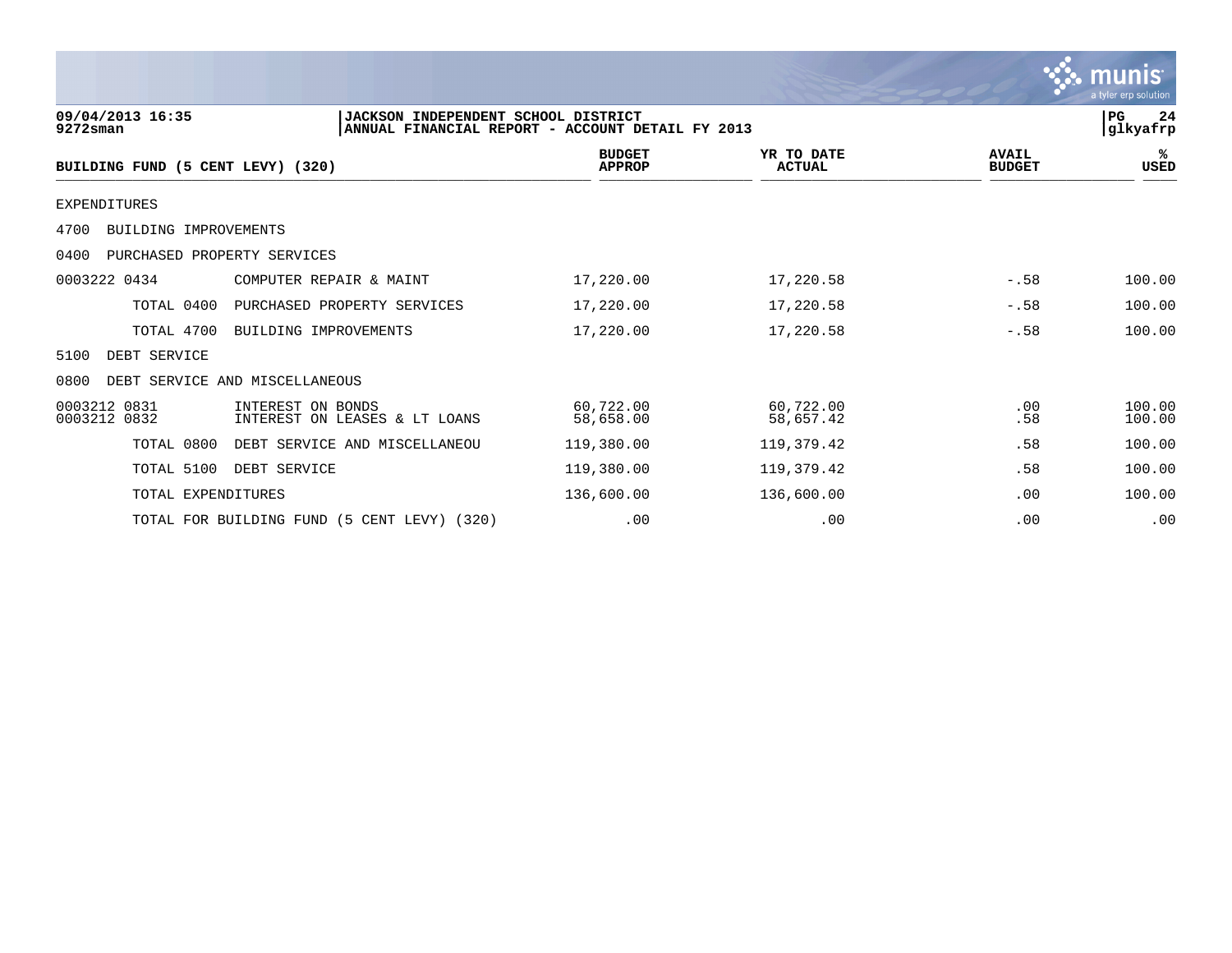|          |                                                                                                                            |                                |                             |                               | $\sim$ munis<br>a tyler erp solution |  |
|----------|----------------------------------------------------------------------------------------------------------------------------|--------------------------------|-----------------------------|-------------------------------|--------------------------------------|--|
|          | 09/04/2013 16:35<br>JACKSON INDEPENDENT SCHOOL DISTRICT<br>ANNUAL FINANCIAL REPORT - ACCOUNT DETAIL FY 2013<br>$9272$ sman |                                |                             |                               |                                      |  |
|          | CONSTRUCTION FUND (360)                                                                                                    | <b>BUDGET</b><br><b>APPROP</b> | YR TO DATE<br><b>ACTUAL</b> | <b>AVAIL</b><br><b>BUDGET</b> | ℁<br>USED                            |  |
| REVENUES |                                                                                                                            |                                |                             |                               |                                      |  |
| RECEIPTS |                                                                                                                            |                                |                             |                               |                                      |  |
|          | OTHER RECEIPTS                                                                                                             |                                |                             |                               |                                      |  |
|          | BOND ISSUANCE                                                                                                              |                                |                             |                               |                                      |  |
| 360      | 5110<br>8000<br>BOND PRINCIPAL PROCEEDS                                                                                    | 104,946.06                     | .00                         | 104,946.06                    | .00                                  |  |
|          | TOTAL BOND ISSUANCE                                                                                                        | 104,946.06                     | .00                         | 104,946.06                    | .00                                  |  |
|          | TOTAL OTHER RECEIPTS                                                                                                       | 104,946.06                     | .00                         | 104,946.06                    | .00                                  |  |
|          | TOTAL RECEIPTS                                                                                                             | 104,946.06                     | .00                         | 104,946.06                    | .00                                  |  |
|          | TOTAL REVENUES                                                                                                             | 104,946.06                     | .00                         | 104,946.06                    | .00                                  |  |

 $\mathcal{L}$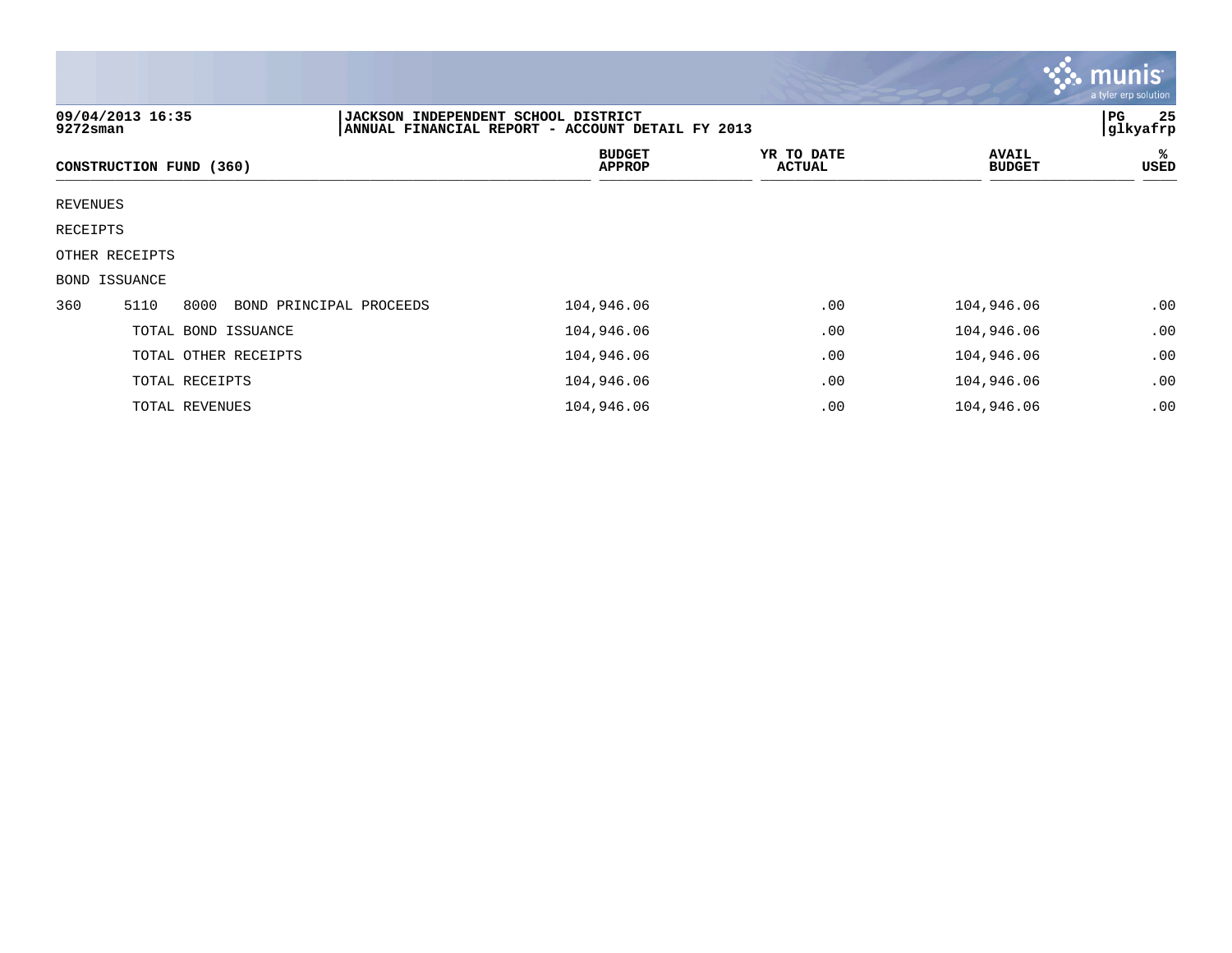|                                                                        |                                                  |                             |                               | a tyler erp solution    |
|------------------------------------------------------------------------|--------------------------------------------------|-----------------------------|-------------------------------|-------------------------|
| 09/04/2013 16:35<br>JACKSON INDEPENDENT SCHOOL DISTRICT<br>$9272$ sman | ANNUAL FINANCIAL REPORT - ACCOUNT DETAIL FY 2013 |                             |                               | l PG.<br>26<br>glkyafrp |
| CONSTRUCTION FUND (360)                                                | <b>BUDGET</b><br><b>APPROP</b>                   | YR TO DATE<br><b>ACTUAL</b> | <b>AVAIL</b><br><b>BUDGET</b> | ℁<br><b>USED</b>        |
| EXPENDITURES                                                           |                                                  |                             |                               |                         |
| BUILDING IMPROVEMENTS<br>4700                                          |                                                  |                             |                               |                         |
| PURCHASED PROF AND TECH SERV<br>0300                                   |                                                  |                             |                               |                         |
| 0003603 0346<br>8000<br>ARCHECTUR & ENGINEERING SVCS                   | 4,045.15                                         | .00                         | 4,045.15                      | .00                     |
| TOTAL 0300<br>PURCHASED PROF AND TECH SERV                             | 4,045.15                                         | .00                         | 4,045.15                      | .00                     |
| 0400<br>PURCHASED PROPERTY SERVICES                                    |                                                  |                             |                               |                         |
| 0003603 0450<br>8000<br>CONSTRUCTION SERVICES                          | 78,888.98                                        | .00                         | 78,888.98                     | .00                     |
| TOTAL 0400<br>PURCHASED PROPERTY SERVICES                              | 78,888.98                                        | .00                         | 78,888.98                     | .00                     |
| OTHER PURCHASED SERVICES<br>0500                                       |                                                  |                             |                               |                         |
| 0003603 0529<br>8000<br>OTHER INSURANCE                                | 22,011.93                                        | 22,011.93                   | .00                           | 100.00                  |
| TOTAL 0500<br>OTHER PURCHASED SERVICES                                 | 22,011.93                                        | 22,011.93                   | .00                           | 100.00                  |
| TOTAL 4700<br>BUILDING IMPROVEMENTS                                    | 104,946.06                                       | 22,011.93                   | 82,934.13                     | 20.97                   |
| TOTAL EXPENDITURES                                                     | 104,946.06                                       | 22,011.93                   | 82,934.13                     | 20.97                   |
| TOTAL FOR CONSTRUCTION FUND (360)                                      | .00                                              | $-22,011.93$                | 22,011.93                     | .00                     |

 $\therefore$  munis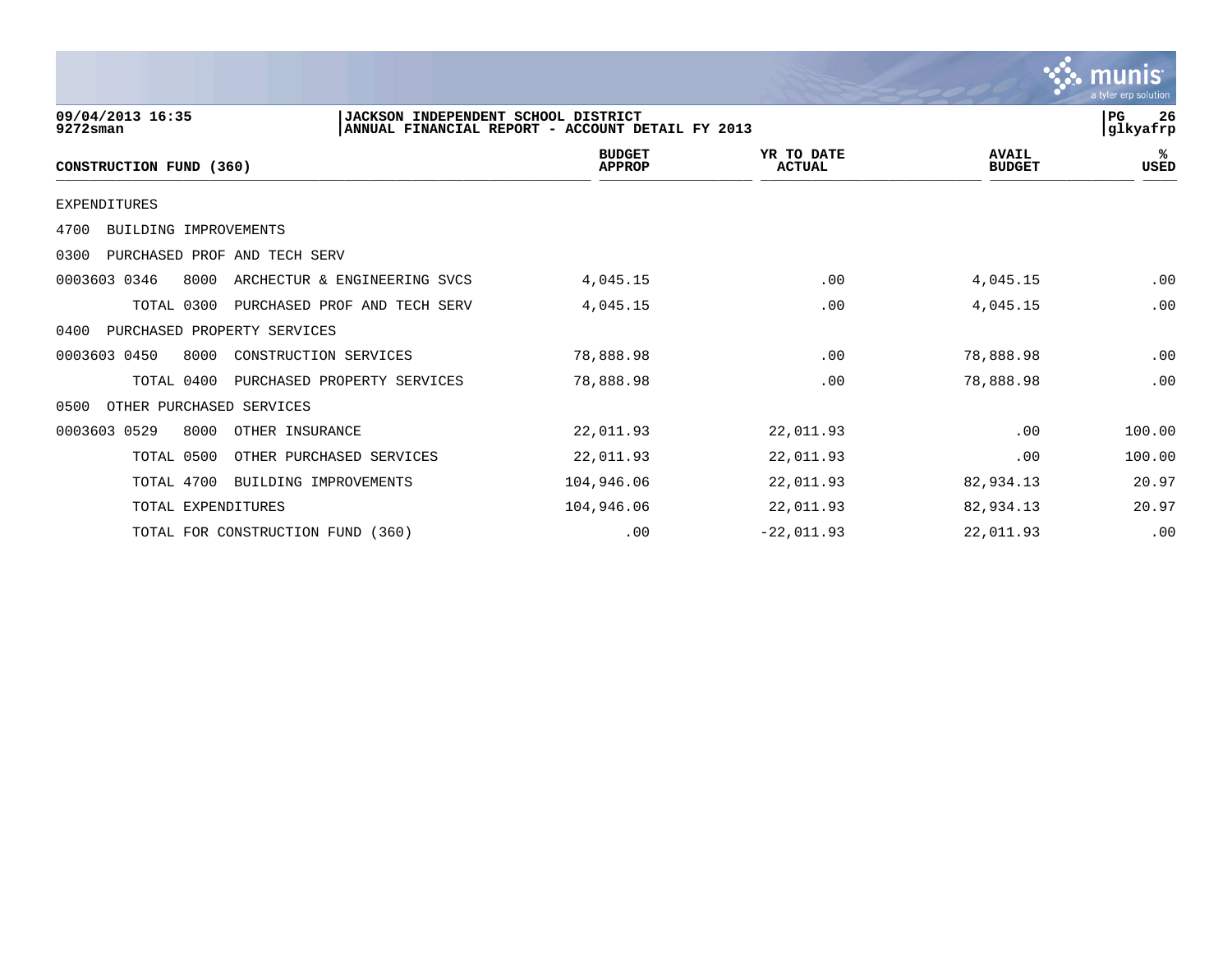|                   |                                                                                                                                                    |                                     |                                    |                               | <b>munis</b><br>a tyler erp solution |
|-------------------|----------------------------------------------------------------------------------------------------------------------------------------------------|-------------------------------------|------------------------------------|-------------------------------|--------------------------------------|
| $9272$ sman       | 09/04/2013 16:35<br> JACKSON INDEPENDENT SCHOOL DISTRICT<br>ANNUAL FINANCIAL REPORT - ACCOUNT DETAIL FY 2013                                       |                                     |                                    |                               | PG<br>27<br>glkyafrp                 |
|                   | DEBT SERVICE FUND (400)                                                                                                                            | <b>BUDGET</b><br><b>APPROP</b>      | YR TO DATE<br><b>ACTUAL</b>        | <b>AVAIL</b><br><b>BUDGET</b> | ℁<br>USED                            |
| <b>REVENUES</b>   |                                                                                                                                                    |                                     |                                    |                               |                                      |
| RECEIPTS          |                                                                                                                                                    |                                     |                                    |                               |                                      |
|                   | REVENUE FROM STATE SOURCES                                                                                                                         |                                     |                                    |                               |                                      |
|                   | REVENUE FOR ON BEHALF PAYMENTS                                                                                                                     |                                     |                                    |                               |                                      |
| 400<br>400<br>400 | 3900<br>SF04<br>ON-BEHALF PAYMENTS/VOCA/EDUCAT<br>3900<br>SF07<br>ON-BEHALF PAYMENTS/VOCA/EDUCAT<br>3900<br>SF10<br>ON-BEHALF PAYMENTS/VOCA/EDUCAT | 8,621.68<br>10,239.45<br>28, 282.50 | 8,621.68<br>10,239.45<br>28,282.50 | .00<br>.00<br>.00             | 100.00<br>100.00<br>100.00           |
|                   | TOTAL REVENUE FOR ON BEHALF PAYMENTS                                                                                                               | 47, 143.63                          | 47, 143.63                         | .00                           | 100.00                               |
|                   | TOTAL REVENUE FROM STATE SOURCES                                                                                                                   | 47,143.63                           | 47, 143.63                         | .00                           | 100.00                               |
|                   | TOTAL RECEIPTS                                                                                                                                     | 47, 143.63                          | 47, 143.63                         | .00                           | 100.00                               |
|                   | TOTAL REVENUES                                                                                                                                     | 47, 143.63                          | 47, 143.63                         | .00                           | 100.00                               |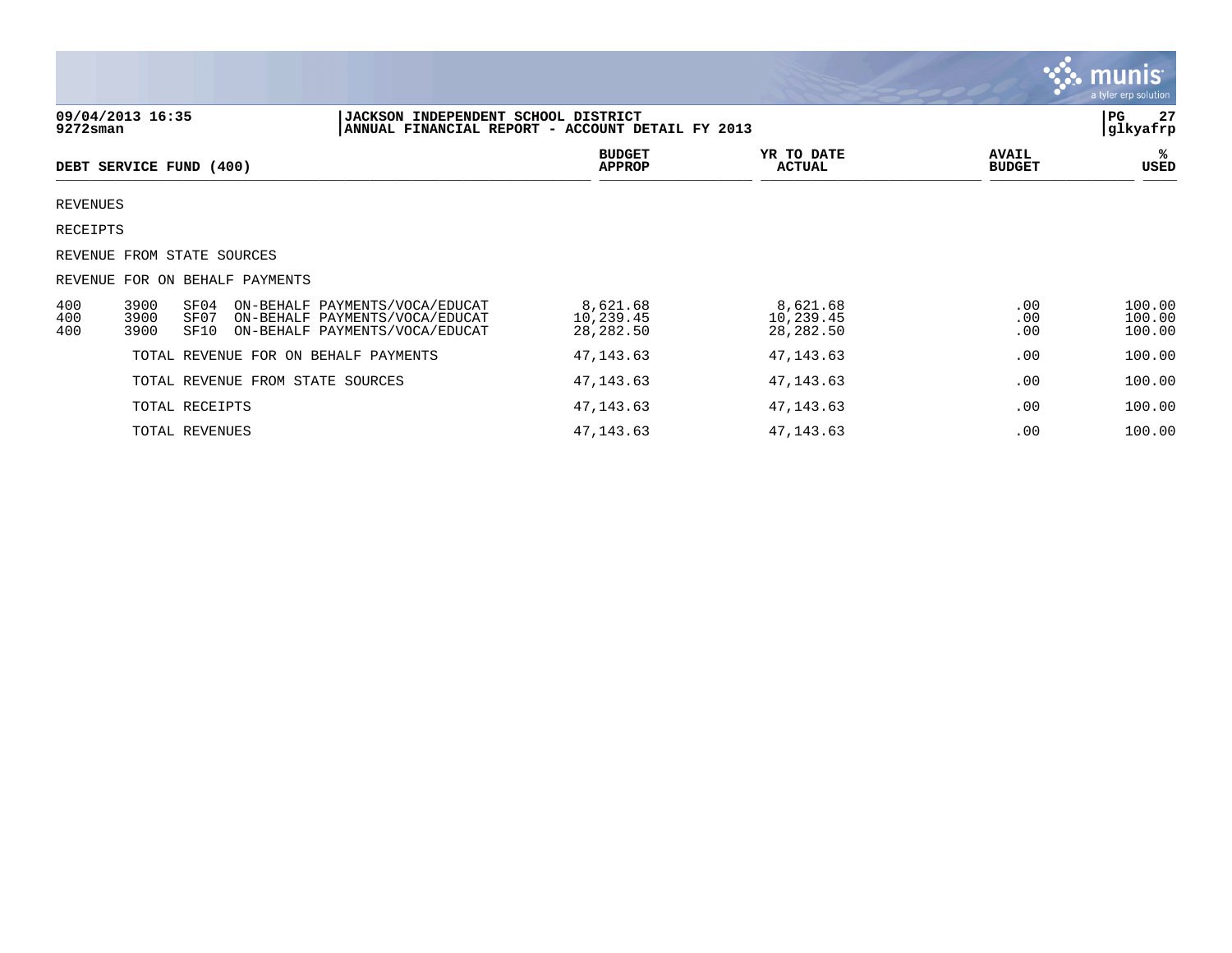

| 09/04/2013 16:35<br>$9272$ sman                                                                                                                                                  | <b>JACKSON INDEPENDENT SCHOOL DISTRICT</b>                                    | ANNUAL FINANCIAL REPORT - ACCOUNT DETAIL FY 2013                       |                                                                        |                                        | 28<br>  PG<br> glkyafrp                                  |
|----------------------------------------------------------------------------------------------------------------------------------------------------------------------------------|-------------------------------------------------------------------------------|------------------------------------------------------------------------|------------------------------------------------------------------------|----------------------------------------|----------------------------------------------------------|
| DEBT SERVICE FUND (400)                                                                                                                                                          |                                                                               | <b>BUDGET</b><br><b>APPROP</b>                                         | YR TO DATE<br><b>ACTUAL</b>                                            | <b>AVAIL</b><br><b>BUDGET</b>          | ℁<br>USED                                                |
| <b>EXPENDITURES</b>                                                                                                                                                              |                                                                               |                                                                        |                                                                        |                                        |                                                          |
| DEBT SERVICE<br>5100                                                                                                                                                             |                                                                               |                                                                        |                                                                        |                                        |                                                          |
| 0800<br>DEBT SERVICE AND MISCELLANEOUS                                                                                                                                           |                                                                               |                                                                        |                                                                        |                                        |                                                          |
| 0004112 0831<br>SF04<br>0004112 0831<br>SF07<br>0004112 0831<br>SF10<br>0004112 0832<br>SF04<br>INTEREST<br>0004112 0832<br>SF07<br>INTEREST<br>0004112 0832<br>SF10<br>INTEREST | REDEMPTION OF PRINCIPAL<br>REDEMPTION OF PRINCIPAL<br>REDEMPTION OF PRINCIPAL | 7,586.00<br>7,478.00<br>15,000.00<br>1,035.68<br>2,761.45<br>13,282.50 | 7,586.00<br>7,478.00<br>15,000.00<br>1,035.68<br>2,761.45<br>13,282.50 | .00<br>.00<br>.00<br>.00<br>.00<br>.00 | 100.00<br>100.00<br>100.00<br>100.00<br>100.00<br>100.00 |
| TOTAL 0800                                                                                                                                                                       | DEBT SERVICE AND MISCELLANEOU                                                 | 47, 143.63                                                             | 47, 143.63                                                             | .00                                    | 100.00                                                   |
| TOTAL 5100<br>DEBT SERVICE                                                                                                                                                       |                                                                               | 47, 143.63                                                             | 47, 143.63                                                             | .00                                    | 100.00                                                   |
| TOTAL EXPENDITURES                                                                                                                                                               |                                                                               | 47, 143.63                                                             | 47,143.63                                                              | .00                                    | 100.00                                                   |
| TOTAL FOR DEBT SERVICE FUND (400)                                                                                                                                                |                                                                               | .00                                                                    | .00                                                                    | .00                                    | .00                                                      |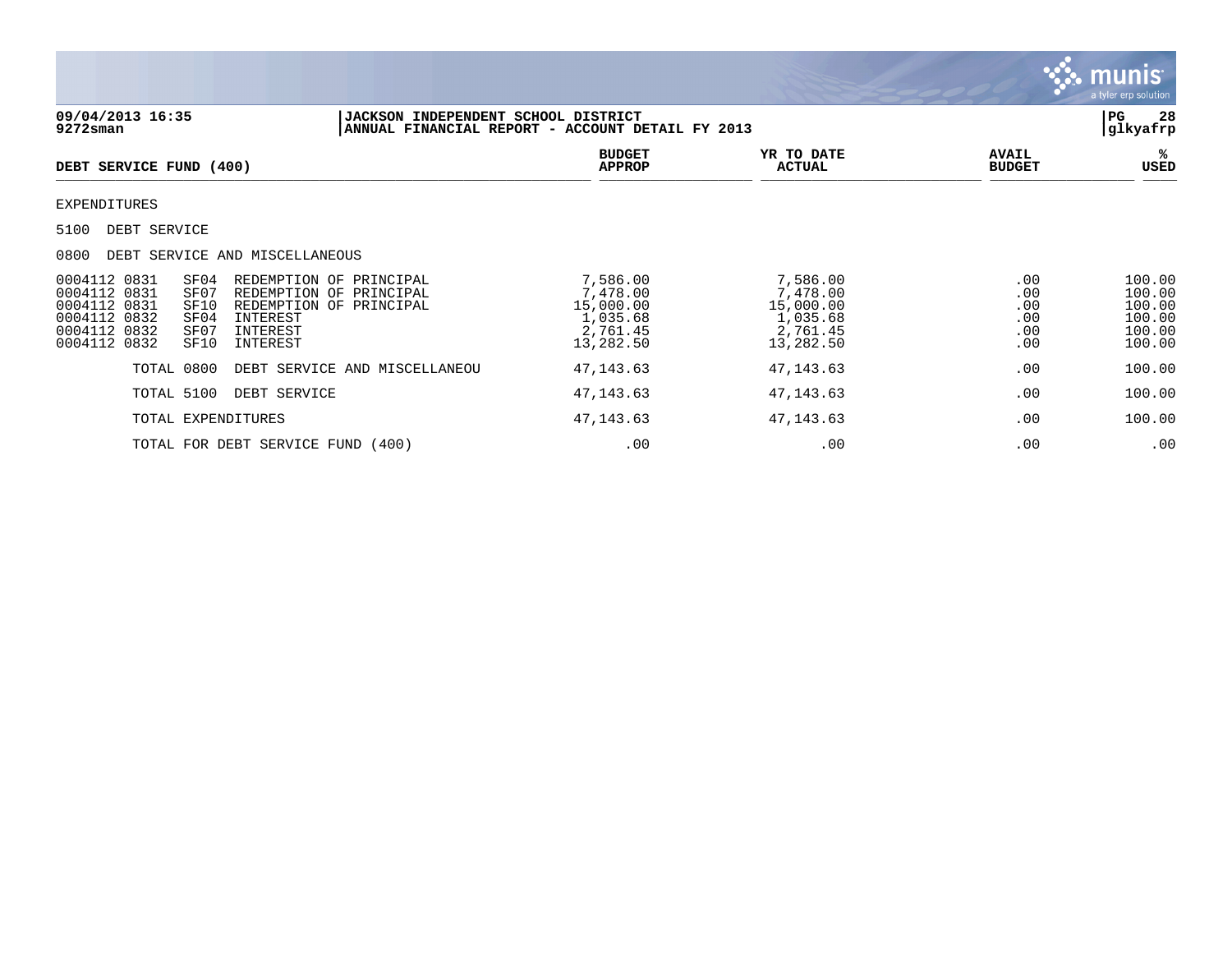|                                                                                                                                                        |                                        |                                |                             |                               | a tyler erp solution |
|--------------------------------------------------------------------------------------------------------------------------------------------------------|----------------------------------------|--------------------------------|-----------------------------|-------------------------------|----------------------|
| 09/04/2013 16:35<br>$_{\rm PG}$<br>JACKSON INDEPENDENT SCHOOL DISTRICT<br>$9272$ sman<br>ANNUAL FINANCIAL REPORT - ACCOUNT DETAIL FY 2013<br> glkyafrp |                                        |                                |                             |                               |                      |
|                                                                                                                                                        | FOOD SERVICE FUND (51)                 | <b>BUDGET</b><br><b>APPROP</b> | YR TO DATE<br><b>ACTUAL</b> | <b>AVAIL</b><br><b>BUDGET</b> | ℁<br>USED            |
| <b>REVENUES</b>                                                                                                                                        |                                        |                                |                             |                               |                      |
|                                                                                                                                                        | 0999 BEGINNING BALANCE                 |                                |                             |                               |                      |
|                                                                                                                                                        | TOTAL 0999 BEGINNING BALANCE           | 18,441.74                      | 18,182.43                   | 259.31                        | 98.59                |
| RECEIPTS                                                                                                                                               |                                        |                                |                             |                               |                      |
|                                                                                                                                                        | REVENUE FROM LOCAL SOURCES             |                                |                             |                               |                      |
|                                                                                                                                                        | EARNINGS ON INVESTMENTS                |                                |                             |                               |                      |
| 510                                                                                                                                                    | 1510<br>INTEREST INCOME                | .00                            | 100.25                      | $-100.25$                     | .00                  |
|                                                                                                                                                        | TOTAL EARNINGS ON INVESTMENTS          | .00                            | 100.25                      | $-100.25$                     | .00                  |
|                                                                                                                                                        | FOOD SERVICE                           |                                |                             |                               |                      |
| 510                                                                                                                                                    | 1629<br>OTHER LUNCHRM RECEIPTS         | 52,000.00                      | 53,344.93                   | $-1,344.93$                   | 102.59               |
|                                                                                                                                                        | TOTAL FOOD SERVICE                     | 52,000.00                      | 53,344.93                   | $-1,344.93$                   | 102.59               |
|                                                                                                                                                        | TOTAL REVENUE FROM LOCAL SOURCES       | 52,000.00                      | 53,445.18                   | $-1,445.18$                   | 102.78               |
|                                                                                                                                                        | REVENUE FROM STATE SOURCES             |                                |                             |                               |                      |
| RESTRICTED                                                                                                                                             |                                        |                                |                             |                               |                      |
| 510                                                                                                                                                    | 3200<br>RESTRICTED STATE REVENUE       | 2,000.00                       | 1,824.19                    | 175.81                        | 91.21                |
|                                                                                                                                                        | TOTAL RESTRICTED                       | 2,000.00                       | 1,824.19                    | 175.81                        | 91.21                |
|                                                                                                                                                        | REVENUE FOR ON BEHALF PAYMENTS         |                                |                             |                               |                      |
| 510                                                                                                                                                    | ON-BEHALF PAYMENTS/VOCA/EDUCAT<br>3900 | 21,203.77                      | 21,203.77                   | .00                           | 100.00               |
|                                                                                                                                                        | TOTAL REVENUE FOR ON BEHALF PAYMENTS   | 21,203.77                      | 21,203.77                   | .00                           | 100.00               |
|                                                                                                                                                        | TOTAL REVENUE FROM STATE SOURCES       | 23, 203. 77                    | 23,027.96                   | 175.81                        | 99.24                |
|                                                                                                                                                        | REVENUE FROM FEDERAL SOURCES           |                                |                             |                               |                      |
|                                                                                                                                                        | RESTRICTED THROUGH THE STATE           |                                |                             |                               |                      |
| 510                                                                                                                                                    | 4500<br>RESTRICTED FED THRU STATE      | 143,284.00                     | 170,378.25                  | $-27,094.25$                  | 118.91               |
|                                                                                                                                                        | TOTAL RESTRICTED THROUGH THE STATE     | 143,284.00                     | 170,378.25                  | $-27,094.25$                  | 118.91               |
|                                                                                                                                                        | TOTAL REVENUE FROM FEDERAL SOURCES     | 143,284.00                     | 170,378.25                  | $-27,094.25$                  | 118.91               |
|                                                                                                                                                        | TOTAL RECEIPTS                         | 218, 487. 77                   | 246,851.39                  | $-28, 363.62$                 | 112.98               |
|                                                                                                                                                        | TOTAL REVENUES                         | 236,929.51                     | 265,033.82                  | $-28, 104.31$                 | 111.86               |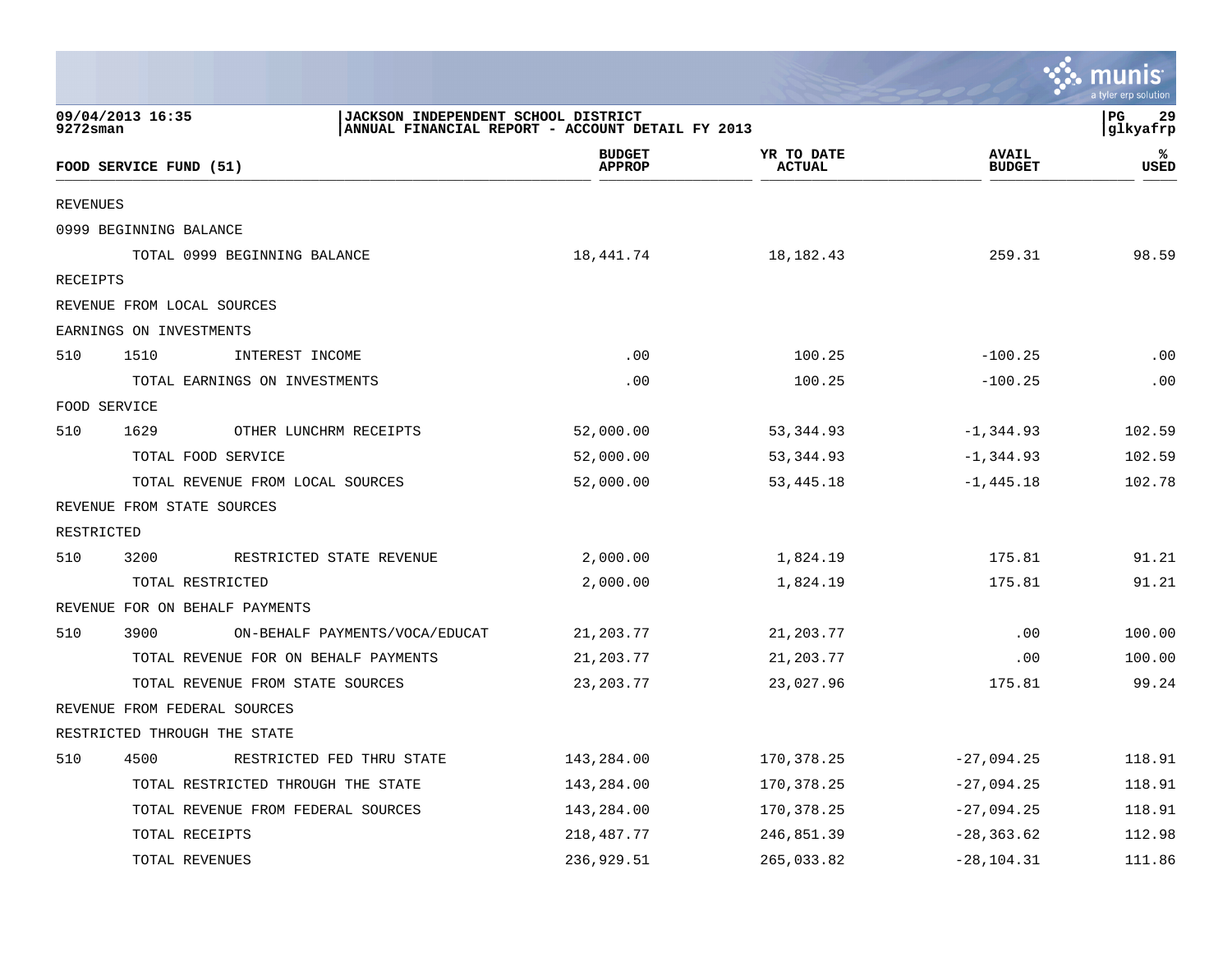|                                                                                                                                   |                                                                                                                              |                                                 |                                                |                                         | munis<br>a tyler erp solution       |  |
|-----------------------------------------------------------------------------------------------------------------------------------|------------------------------------------------------------------------------------------------------------------------------|-------------------------------------------------|------------------------------------------------|-----------------------------------------|-------------------------------------|--|
| 09/04/2013 16:35<br><b>JACKSON INDEPENDENT SCHOOL DISTRICT</b><br>ANNUAL FINANCIAL REPORT - ACCOUNT DETAIL FY 2013<br>$9272$ sman |                                                                                                                              |                                                 |                                                |                                         |                                     |  |
| FOOD SERVICE FUND (51)                                                                                                            |                                                                                                                              | <b>BUDGET</b><br><b>APPROP</b>                  | YR TO DATE<br><b>ACTUAL</b>                    | <b>AVAIL</b><br><b>BUDGET</b>           | ℁<br><b>USED</b>                    |  |
| <b>EXPENDITURES</b>                                                                                                               |                                                                                                                              |                                                 |                                                |                                         |                                     |  |
| 3100<br>FOOD SERVICE OPERATION                                                                                                    |                                                                                                                              |                                                 |                                                |                                         |                                     |  |
| 0100<br>SALARIES PERSONNEL SERVICES                                                                                               |                                                                                                                              |                                                 |                                                |                                         |                                     |  |
| 0005101 0130<br>0005101 0150                                                                                                      | CLASSIFIED REGULAR SALARY<br>CLASSIFIED SUBSTITUTE SALARY                                                                    | 87,043.00<br>2,500.00                           | 89,763.54<br>153.14                            | $-2,720.54$<br>2,346.86                 | 103.13<br>6.13                      |  |
| TOTAL 0100                                                                                                                        | SALARIES PERSONNEL SERVICES                                                                                                  | 89,543.00                                       | 89,916.68                                      | $-373.68$                               | 100.42                              |  |
| EMPLOYEE BENEFITS<br>0200                                                                                                         |                                                                                                                              |                                                 |                                                |                                         |                                     |  |
| 0005101 0221<br>0005101 0222<br>0005101 0232<br>0005101 0280                                                                      | EMPLOYER FICA CONTRIBUTION<br>EMPLOYER MEDICARE CONTRIBUTION<br>CERS EMPLOYER CONTRIBUTION<br>ON-BEHALF PAYMENTS/VOCA/EDUCAT | 5,049.00<br>1,228.00<br>12,164.00<br>21, 203.77 | 5,056.38<br>1,182.64<br>17,532.61<br>21,203.77 | $-7.38$<br>45.36<br>$-5, 368.61$<br>.00 | 100.15<br>96.31<br>144.14<br>100.00 |  |
| TOTAL 0200                                                                                                                        | EMPLOYEE BENEFITS                                                                                                            | 39,644.77                                       | 44,975.40                                      | $-5,330.63$                             | 113.45                              |  |
| PURCHASED PROF AND TECH SERV<br>0300                                                                                              |                                                                                                                              |                                                 |                                                |                                         |                                     |  |
| 0005101 0338                                                                                                                      | REGISTRATION FEES                                                                                                            | 105.00                                          | 1,290.25                                       | $-1, 185.25$                            | 999.99                              |  |
| TOTAL 0300                                                                                                                        | PURCHASED PROF AND TECH SERV                                                                                                 | 105.00                                          | 1,290.25                                       | $-1, 185.25$                            | 999.99                              |  |
| PURCHASED PROPERTY SERVICES<br>0400                                                                                               |                                                                                                                              |                                                 |                                                |                                         |                                     |  |
| 0005101 0439                                                                                                                      | OTHER REPAIRS AND MAINTENANCE                                                                                                | 500.00                                          | 845.84                                         | $-345.84$                               | 169.17                              |  |
| TOTAL 0400                                                                                                                        | PURCHASED PROPERTY SERVICES                                                                                                  | 500.00                                          | 845.84                                         | $-345.84$                               | 169.17                              |  |
| OTHER PURCHASED SERVICES<br>0500                                                                                                  |                                                                                                                              |                                                 |                                                |                                         |                                     |  |
| 0005101 0580<br>0005101 0583                                                                                                      | TRAVEL<br>HAULING OF COMMODITIES                                                                                             | 530.00<br>510.00                                | 715.12<br>.00                                  | $-185.12$<br>510.00                     | 134.93<br>.00                       |  |
| TOTAL 0500                                                                                                                        | OTHER PURCHASED SERVICES                                                                                                     | 1,040.00                                        | 715.12                                         | 324.88                                  | 68.76                               |  |
| SUPPLIES<br>0600                                                                                                                  |                                                                                                                              |                                                 |                                                |                                         |                                     |  |
| 0005101 0610<br>0005101 0630                                                                                                      | GENERAL SUPPLIES<br>FOOD                                                                                                     | 4,000.00<br>101,596.74                          | 7,004.85<br>101,362.07                         | $-3,004.85$<br>234.67                   | 175.12<br>99.77                     |  |
| TOTAL 0600 SUPPLIES                                                                                                               |                                                                                                                              | 105,596.74                                      | 108,366.92                                     | $-2,770.18$                             | 102.62                              |  |
| 0700 PROPERTY                                                                                                                     |                                                                                                                              |                                                 |                                                |                                         |                                     |  |
| 0005101 0738                                                                                                                      | INSTRUCTIONAL EQUIPMENT                                                                                                      | 500.00                                          | .00                                            | 500.00                                  | .00                                 |  |
| TOTAL 0700                                                                                                                        | PROPERTY                                                                                                                     | 500.00                                          | .00                                            | 500.00                                  | $\boldsymbol{\mathsf{.00}}$         |  |
| TOTAL 3100                                                                                                                        | FOOD SERVICE OPERATION                                                                                                       | 236,929.51                                      | 246,110.21                                     | $-9,180.70$                             | 103.87                              |  |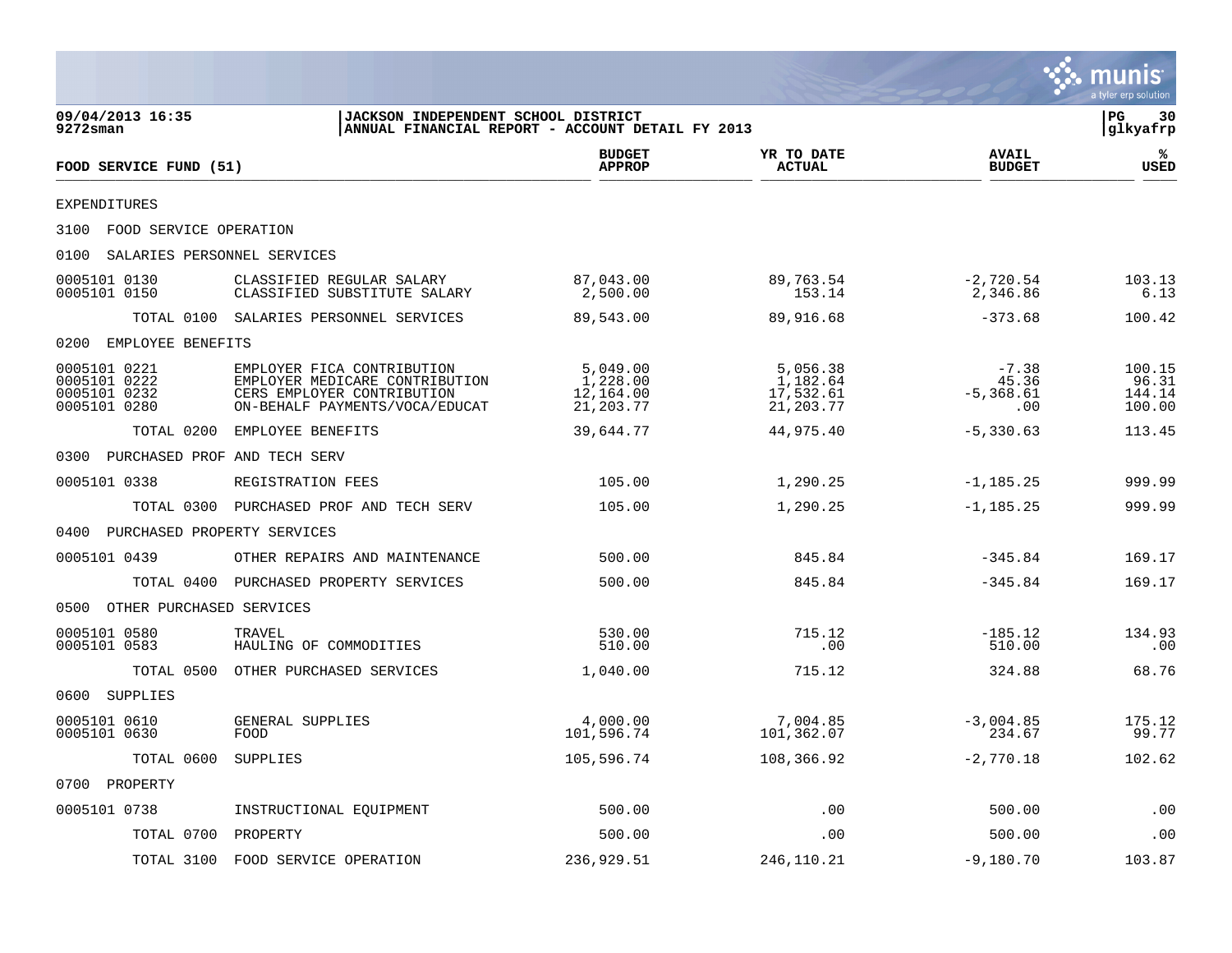|                                                                                                                            |  |                                |                             |                               | munis <sup>®</sup><br>a tyler erp solution |
|----------------------------------------------------------------------------------------------------------------------------|--|--------------------------------|-----------------------------|-------------------------------|--------------------------------------------|
| 09/04/2013 16:35<br>JACKSON INDEPENDENT SCHOOL DISTRICT<br>$9272$ sman<br>ANNUAL FINANCIAL REPORT - ACCOUNT DETAIL FY 2013 |  |                                |                             |                               | PG<br>- 31<br>glkyafrp                     |
| FOOD SERVICE FUND (51)                                                                                                     |  | <b>BUDGET</b><br><b>APPROP</b> | YR TO DATE<br><b>ACTUAL</b> | <b>AVAIL</b><br><b>BUDGET</b> | ℁<br><b>USED</b>                           |
| TOTAL EXPENDITURES                                                                                                         |  | 236,929.51                     | 246, 110. 21                | $-9,180.70$                   | 103.87                                     |
| TOTAL FOR FOOD SERVICE FUND (51)                                                                                           |  | .00                            | 18,923.61                   | $-18,923.61$                  | .00                                        |